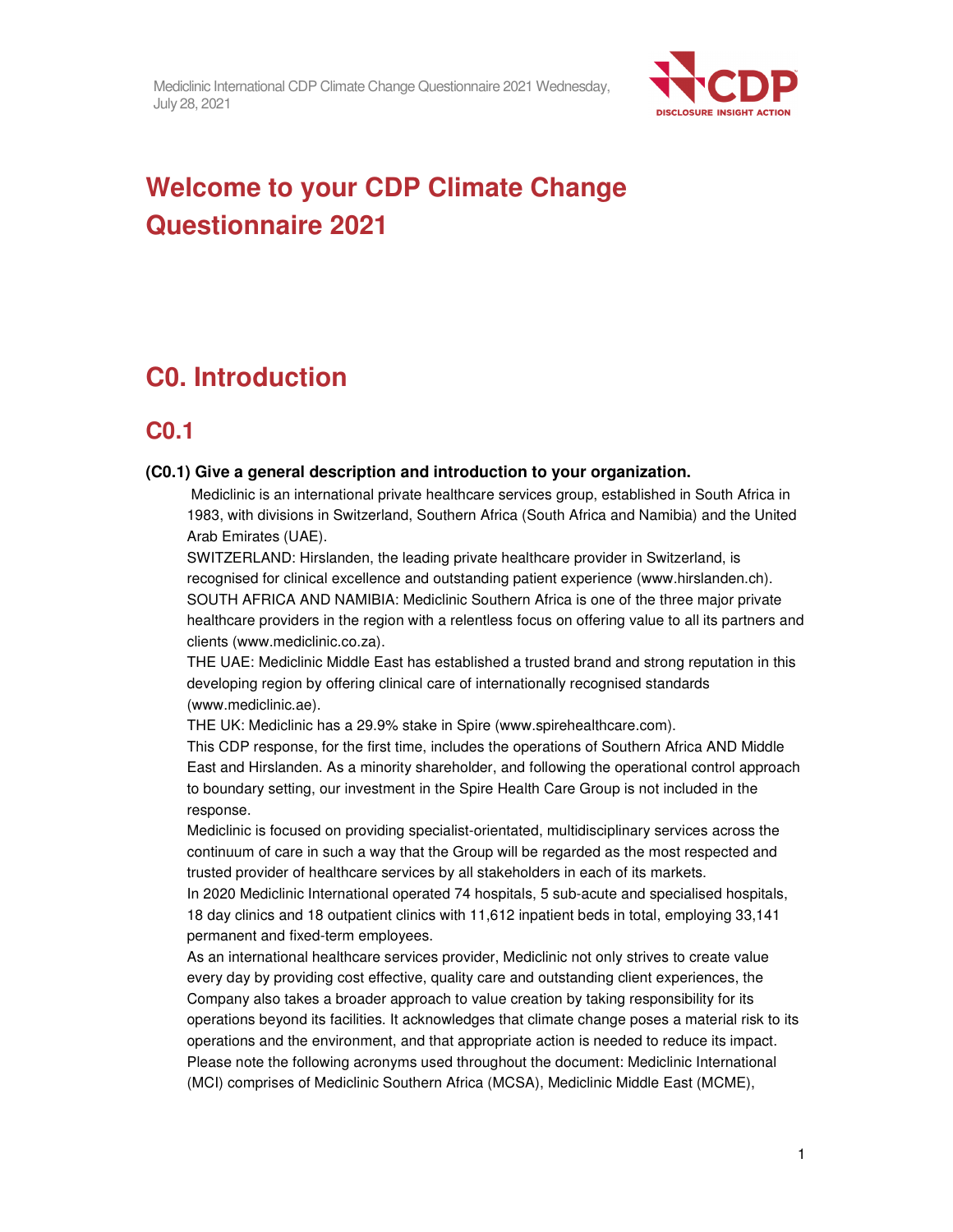

Hirslanden (Switzerland) and Mediclinic Innovations and Group Services. When "Mediclinic" is used this refers to the Group.

# **C0.2**

**(C0.2) State the start and end date of the year for which you are reporting data.** 

|           | <b>Start date</b> | <b>End date</b> | Indicate if you are providing emissions data for<br>past reporting years |
|-----------|-------------------|-----------------|--------------------------------------------------------------------------|
| Reporting | January 1,        | December 31,    | No.                                                                      |
| year      | 2020              | 2020            |                                                                          |

## **C0.3**

**(C0.3) Select the countries/areas for which you will be supplying data.** 

Namibia South Africa **Switzerland** United Arab Emirates

# **C0.4**

**(C0.4) Select the currency used for all financial information disclosed throughout your response.** 

GBP

# **C0.5**

**(C0.5) Select the option that describes the reporting boundary for which climaterelated impacts on your business are being reported. Note that this option should align with your chosen approach for consolidating your GHG inventory.** 

Operational control

# **C1. Governance**

# **C1.1**

**(C1.1) Is there board-level oversight of climate-related issues within your organization?** 

Yes

## **C1.1a**

**(C1.1a) Identify the position(s) (do not include any names) of the individual(s) on the board with responsibility for climate-related issues.**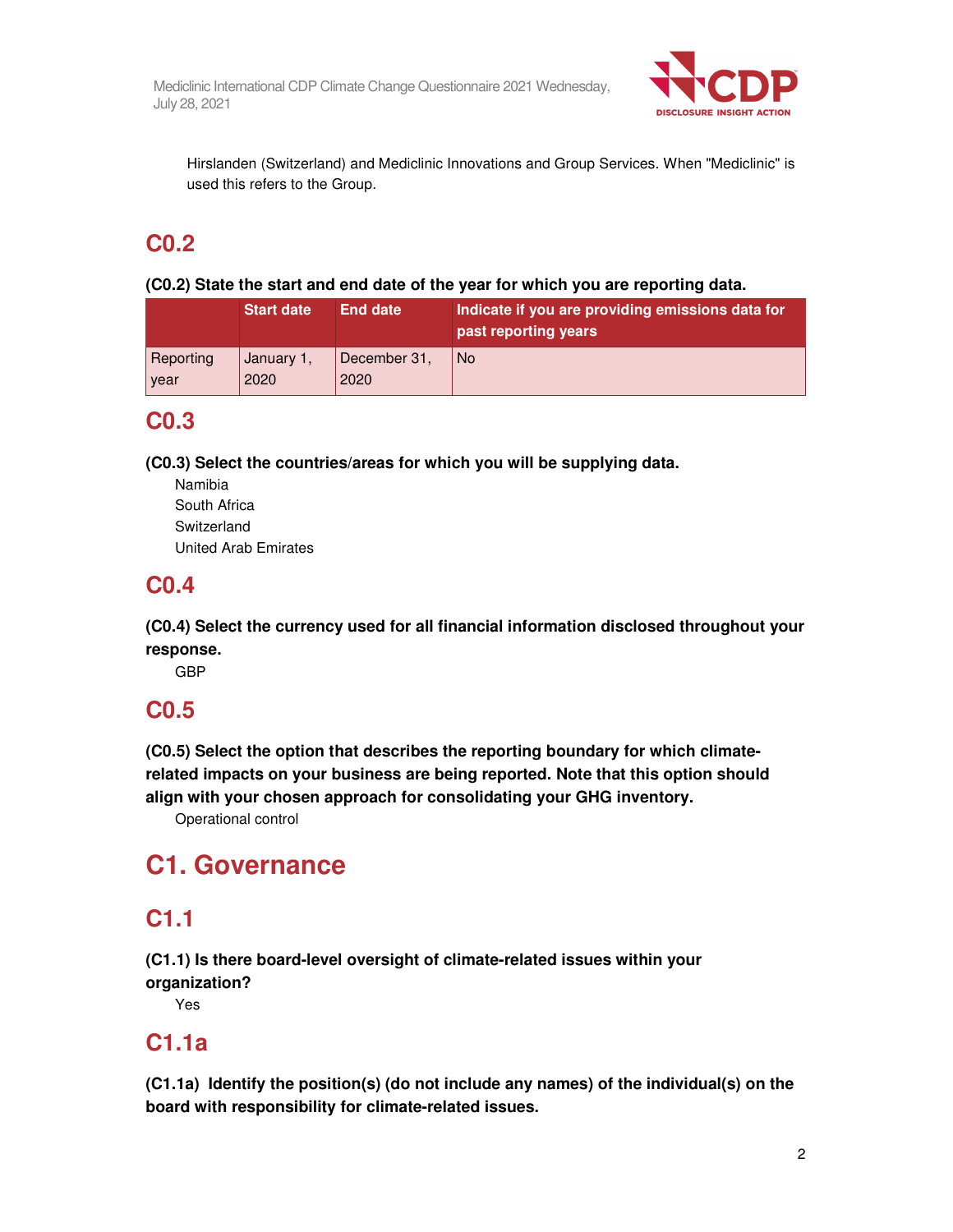

| <b>Position of</b><br>individual(s) | <b>Please explain</b>                                                                                                                                                                                                                                                                                                                                                                                                                                                                                                                                                                                                                                                                                                                                                                                                                                                                                                                                                                                                                                                                                                |
|-------------------------------------|----------------------------------------------------------------------------------------------------------------------------------------------------------------------------------------------------------------------------------------------------------------------------------------------------------------------------------------------------------------------------------------------------------------------------------------------------------------------------------------------------------------------------------------------------------------------------------------------------------------------------------------------------------------------------------------------------------------------------------------------------------------------------------------------------------------------------------------------------------------------------------------------------------------------------------------------------------------------------------------------------------------------------------------------------------------------------------------------------------------------|
| <b>Board Chair</b>                  | The Chairperson of the Board's Clinical Performance and Sustainability Committee,<br>which has oversight of environmental sustainability issues facing the organisation,<br>reports to the main Board on all climate-related issues and, thus, ultimate<br>responsibility for climate-related issues rests with the Chairperson of the Board.<br>During the reporting year, the Board approved Mediclinic's commitments to achieve<br>carbon-neutral status and zero waste to landfill by 2030 with plans to support the<br>achievement of these targets. Further budget was allocated to achieve these<br>targets including through the installation of solar PV plants at our hospitals.<br>Additionally, given feedback received from stakeholders, the decision was made to<br>report on divisions where the company has operational control in the company's<br>2021 CDP climate change response. In addition to South Africa and Namibia, this<br>will include Switzerland, the UAE and Mediclinic International. This will not include<br>the UK where Mediclinic has a non-controlling 29.9% stake in Spire. |

# **C1.1b**

| <b>Frequency with</b><br>which climate-<br>related issues are<br>a scheduled<br>agenda item | <b>Governance</b><br>mechanisms into<br>which climate-related<br>issues are integrated                                                                                                                                                                                                                                                                                                  | <b>Please explain</b>                                                                                                                                                                                                                                                                                                                                                                                                                                                                                                                                                                                                                                                                                                                                                                                                                                                                                                                                                                                                                                                                                                                 |
|---------------------------------------------------------------------------------------------|-----------------------------------------------------------------------------------------------------------------------------------------------------------------------------------------------------------------------------------------------------------------------------------------------------------------------------------------------------------------------------------------|---------------------------------------------------------------------------------------------------------------------------------------------------------------------------------------------------------------------------------------------------------------------------------------------------------------------------------------------------------------------------------------------------------------------------------------------------------------------------------------------------------------------------------------------------------------------------------------------------------------------------------------------------------------------------------------------------------------------------------------------------------------------------------------------------------------------------------------------------------------------------------------------------------------------------------------------------------------------------------------------------------------------------------------------------------------------------------------------------------------------------------------|
| Scheduled - all<br>meetings                                                                 | Reviewing and guiding<br>strategy<br>Reviewing and guiding<br>major plans of action<br>Reviewing and guiding<br>risk management<br>policies<br>Reviewing and guiding<br>annual budgets<br>Reviewing and guiding<br>business plans<br>Setting performance<br>objectives<br>Monitoring<br>implementation and<br>performance of<br>objectives<br>Overseeing major capital<br>expenditures, | The Clinical Performance and Sustainability<br>Committee (CPSC) sit every quarter and assists the<br>Board in ensuring that the Group is, and remains, a<br>good and responsible corporate citizen by monitoring<br>the sustainable development performance of the<br>Group, with oversight and management of the issues<br>indicated. This includes, for example, overseeing<br>major capital expenditures such as the installation of<br>PV solar installations and borehole and water<br>treatment plants at several of our hospitals.<br>During the period under review, the Committee,<br>among other matters, focused on: signed off on a<br>new Group Sustainable Development<br>Strategy developed by management to consolidate<br>the Group's various ESG initiatives and implement a<br>structured, consistent and systematic approach going<br>forward. The Committee tested management on the<br>proposed strategy, its goals and time scales, and<br>recommended it for approval to the Board with minor<br>modifications. The Board and, in particular, the<br><b>Clinical Performance and Sustainability Committee</b> |

**(C1.1b) Provide further details on the board's oversight of climate-related issues.**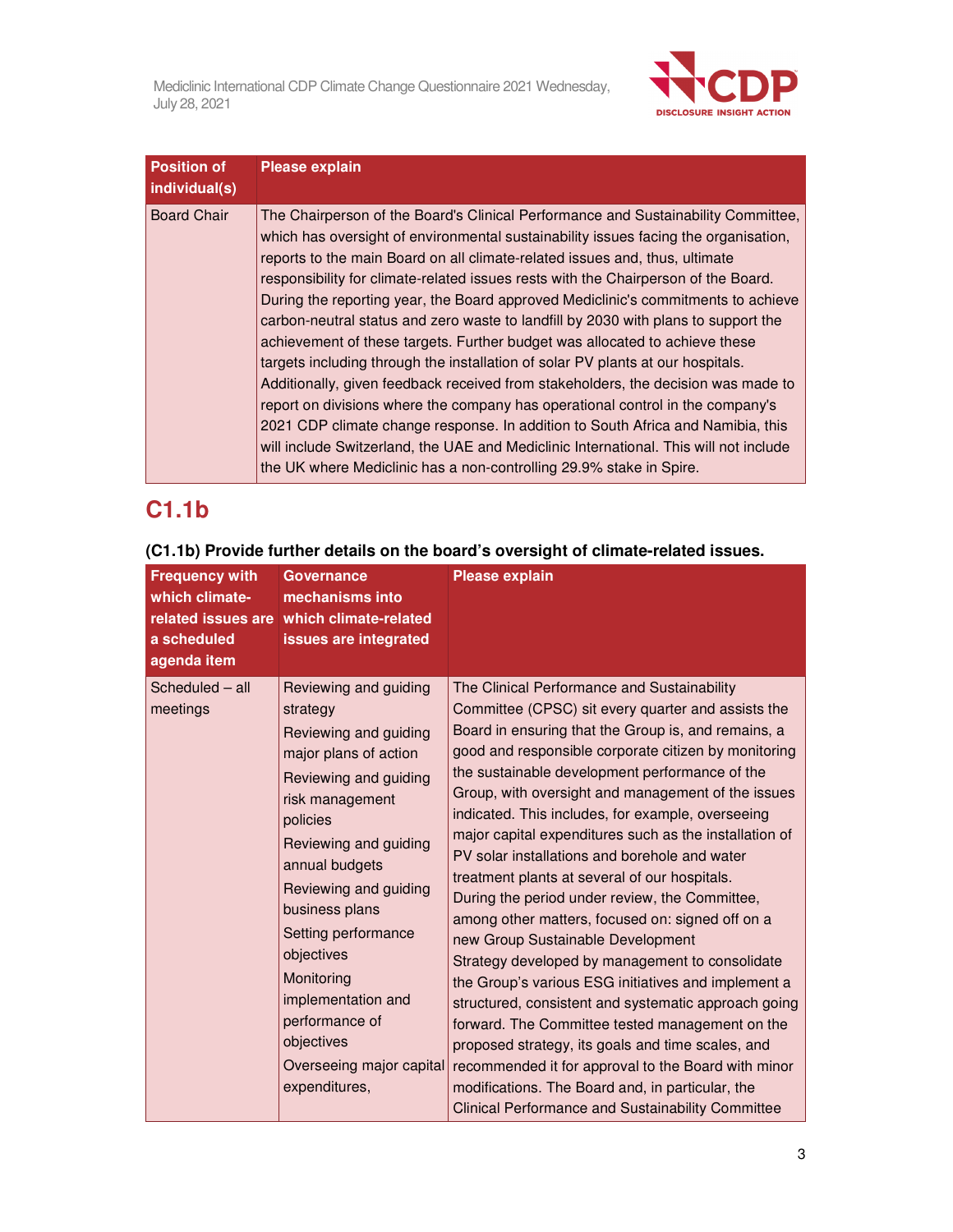

| acquisitions and       | will be monitoring closely the progress and outcomes    |
|------------------------|---------------------------------------------------------|
| divestitures           | of this strategy, albeit we recognise that the original |
| Monitoring and         | timelines may need to be adjusted in the wake of the    |
| overseeing progress    | COVID-19 pandemic.                                      |
| against goals and      |                                                         |
| targets for addressing |                                                         |
| climate-related issues |                                                         |

## **C1.2**

## **(C1.2) Provide the highest management-level position(s) or committee(s) with responsibility for climate-related issues.**

| Name of the position(s)<br>and/or committee(s)                                       | <b>Responsibility</b>                                                     | Frequency of reporting to the<br>board on climate-related<br><b>issues</b> |
|--------------------------------------------------------------------------------------|---------------------------------------------------------------------------|----------------------------------------------------------------------------|
| Other C-Suite Officer,<br>please specify<br><b>Group Chief Governance</b><br>Officer | Both assessing and managing<br>climate-related risks and<br>opportunities | Quarterly                                                                  |

## **C1.2a**

### **(C1.2a) Describe where in the organizational structure this/these position(s) and/or committees lie, what their associated responsibilities are, and how climate-related issues are monitored (do not include the names of individuals).**

The Group Chief Governance Officer (GCGO) sits on the Executive of Mediclinic International and reports directly to the Chief Executive Officer (CEO) who, in turn, sits on the Board's Clinical Performance and Sustainability Committee and through this mechanism reports all climate-related issues to the Board.

The Board's Clinical Performance and Sustainability Committee monitors the sustainable development performance of Mediclinic, inclusive of climate-related issues, while the CEO develops and oversees the implementation of Board-approved actions and the strategic direction of Mediclinic.

Hence, there is direct communication and direction between the GCGO, the CEO and the Board. It is in the interests then of the GCGO to report directly to the CEO on climate-related issues in order for such issues to be escalated to Board level consideration. The GCGO is informed and engaged on all climate-related issues including the Group carbon inventory; carbon taxes; greenhouse gas reporting regulations; energy and water scenarios; supply chain engagement; and, communication with customers.

During the period under review, the Clinical Performance and Sustainability Committee (CPSC) has focused on: development of the new Group Sustainable Development Strategy with a detailed ESG strategy, inclusive of setting new carbon and waste targets; monitoring the results of the Company's participation in various sustainability indices and assessments, notably the Company's inclusion in the FTSE4Good Index, which recognises companies with strong ESG practices; confirming the key sustainability priorities, as recommended by management; and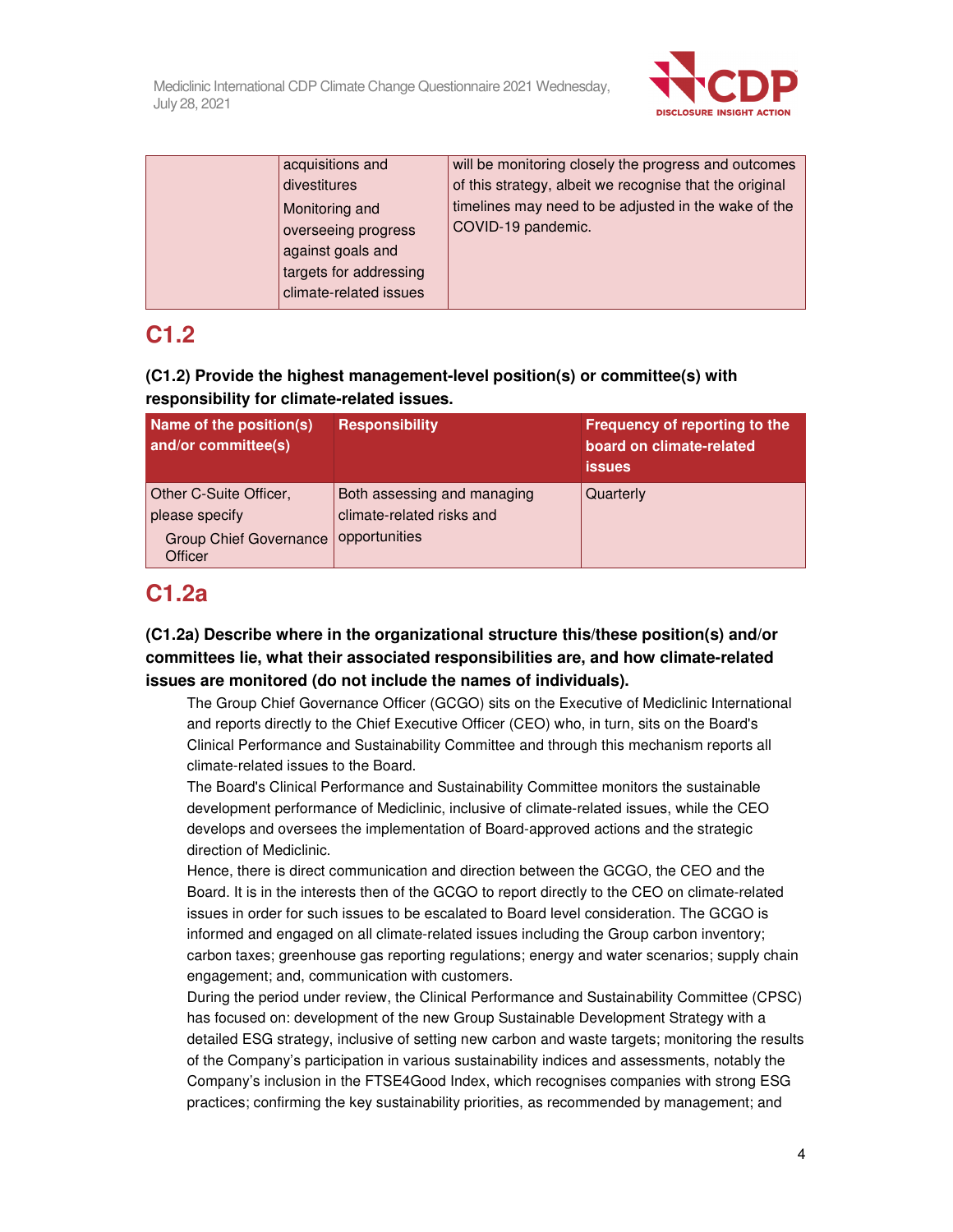

reviewing and approving the annual Sustainable development overview included in the Annual Report and the 2021 Sustainable Development Report.

## **C1.3**

### **(C1.3) Do you provide incentives for the management of climate-related issues, including the attainment of targets?**

|     | <b>Provide incentives for Comment</b><br>the management of<br>climate-related issues |                                                                                                                                                                                                                                                                                                                                                                                                                                                                                                                                                                                                                            |
|-----|--------------------------------------------------------------------------------------|----------------------------------------------------------------------------------------------------------------------------------------------------------------------------------------------------------------------------------------------------------------------------------------------------------------------------------------------------------------------------------------------------------------------------------------------------------------------------------------------------------------------------------------------------------------------------------------------------------------------------|
| Row | Yes                                                                                  | To neutralise the impact of the Group's activities on the environment<br>and the impact of climate change on its business, Mediclinic<br>committed to achieve carbon-neutral status and zero waste to landfill<br>by 2030 with plans to support the achievement of these targets.<br>The existing incentives linked to achieving our intensity target remain<br>in place and are focused around reducing energy consumption and<br>associated costs. These sustainability-related targets are directly<br>related to operational cost, which has a direct influence on EBITDA<br>on which management incentives are based. |

## **C1.3a**

## **(C1.3a) Provide further details on the incentives provided for the management of climate-related issues (do not include the names of individuals).**

| <b>Entitled to</b><br><i>incentive</i> | <b>Type of</b><br><i>incentive</i> | <b>Activity</b><br>inventivized | <b>Comment</b>                                                                                                                                                                                                                                                                                                                                                                                                                                                                                                                     |
|----------------------------------------|------------------------------------|---------------------------------|------------------------------------------------------------------------------------------------------------------------------------------------------------------------------------------------------------------------------------------------------------------------------------------------------------------------------------------------------------------------------------------------------------------------------------------------------------------------------------------------------------------------------------|
| Corporate<br>executive<br>team         | Monetary<br>reward                 | Efficiency<br>target            | The Mediclinic Management Incentive Scheme depends<br>on the level of achievement of the EBITDA targets, which<br>in turn is achieved through costs savings. A reduction in<br>fuel and electricity consumption and costs contribute to<br>EBITDA as well as managing natural resources<br>responsibly. Reducing carbon emissions from reduced<br>electricity consumption is therefore a strong incentive for<br>management.                                                                                                       |
| Management<br>group                    | Monetary<br>reward                 | Efficiency<br>target            | The Mediclinic Management Incentive Scheme depends<br>on the level of achievement of the EBITDA targets, which<br>in turn is achieved through costs savings. A reduction in<br>fuel and electricity consumption and costs contribute to<br>EBITDA as well as managing natural resources<br>responsibly. Reducing carbon emissions from reduced<br>electricity consumption is therefore a strong incentive for<br>management. Electricity and water, for example, make<br>2% of the operational cost of Mediclinic Southern Africa. |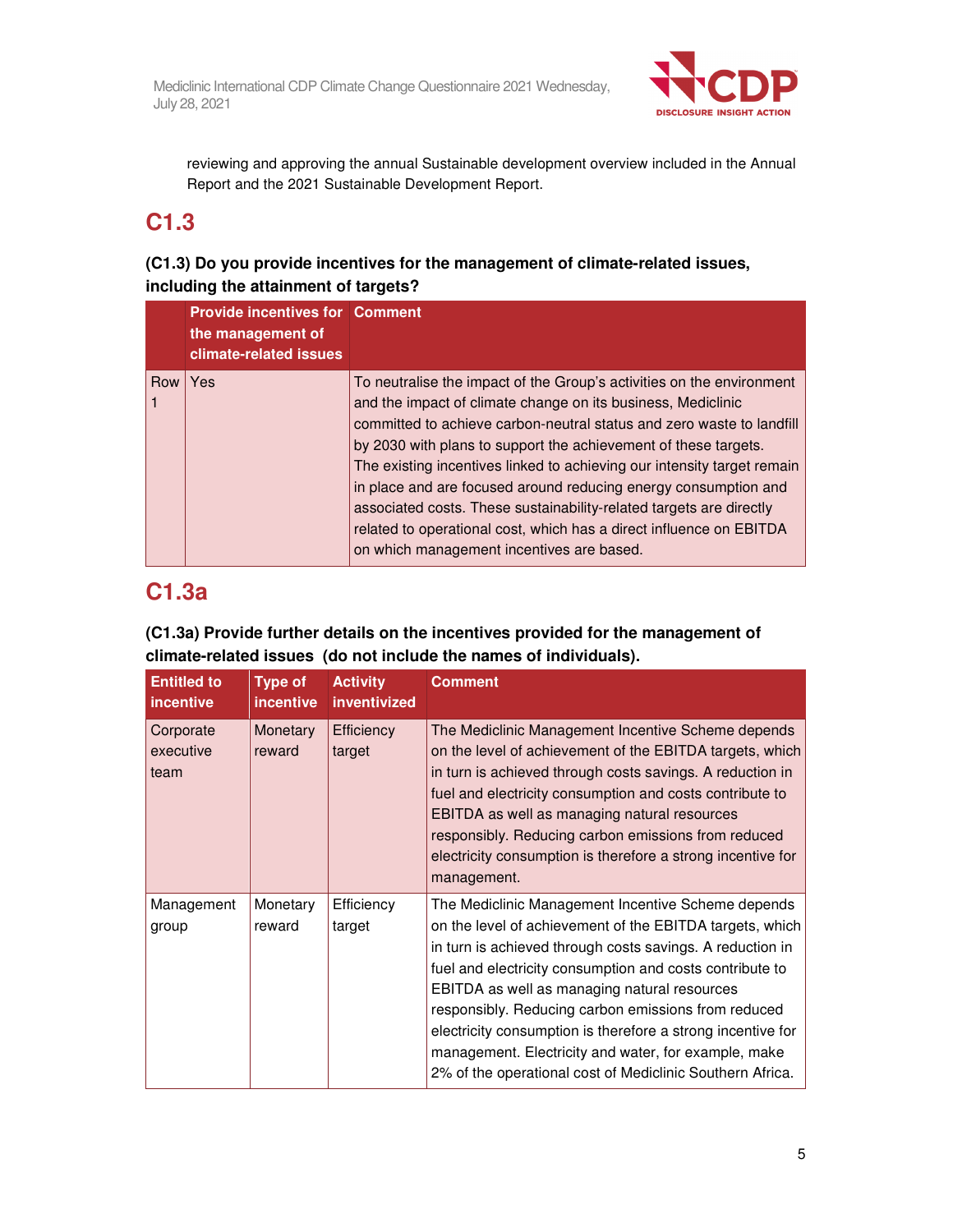

| All employees | Monetary | Efficiency | Employee bonuses depend on the level of achievement         |
|---------------|----------|------------|-------------------------------------------------------------|
|               | reward   | target     | of the EBITDA targets which in turn is achieved through     |
|               |          |            | costs savings. A reduction in fuel and electricity          |
|               |          |            | consumption and costs make a substantial contribution       |
|               |          |            | to EBITDA as well as managing natural resources             |
|               |          |            | responsibly. Reducing carbon emissions from reduced         |
|               |          |            | electricity consumption is therefore a strong incentive for |
|               |          |            | all employees. Electricity and water, for example, make     |
|               |          |            | 2% of the operational cost of Mediclinic Southern Africa.   |

# **C2. Risks and opportunities**

# **C2.1**

**(C2.1) Does your organization have a process for identifying, assessing, and responding to climate-related risks and opportunities?** 

Yes

## **C2.1a**

**(C2.1a) How does your organization define short-, medium- and long-term time horizons?** 

|             | From (years) | To (years) | <b>Comment</b> |
|-------------|--------------|------------|----------------|
| Short-term  |              | O          |                |
| Medium-term |              | 10         |                |
| Long-term   | 10           | 20         |                |

# **C2.1b**

### **(C2.1b) How does your organization define substantive financial or strategic impact on your business?**

An impact, that occurs from a climate-related risk, and that is substantive from a financial perspective is any impact with a financial implication over GBP9.6m. This is defined as "significant" by the MCI risk appetite matrix that informs the MCI Financial Risk Register. An impact, that occurs from a climate-related risk, and that is substantive from a strategic perspective is any impact that measures high on the MCI risk register. High risks are those with the high likelihood of occurrence, severity as well as the extent of exposure. Impacts with a very high rating will be reported on at a Group level and addressed first.

Each hospital completes an online Environmental Risk and Opportunities Aspect Survey on the CURA risk management software on an annual basis. Risk ratings are automatically calculated depending on the answer given in the CURA survey. For example, the aspect survey asks, "Is your hospital located in an area where you experience drought/water shortages/water disruptions/water contamination/water infrastructure failure?" In relation to this, data is requested on water use with respect to boreholes, municipal water, grey water, rainwater,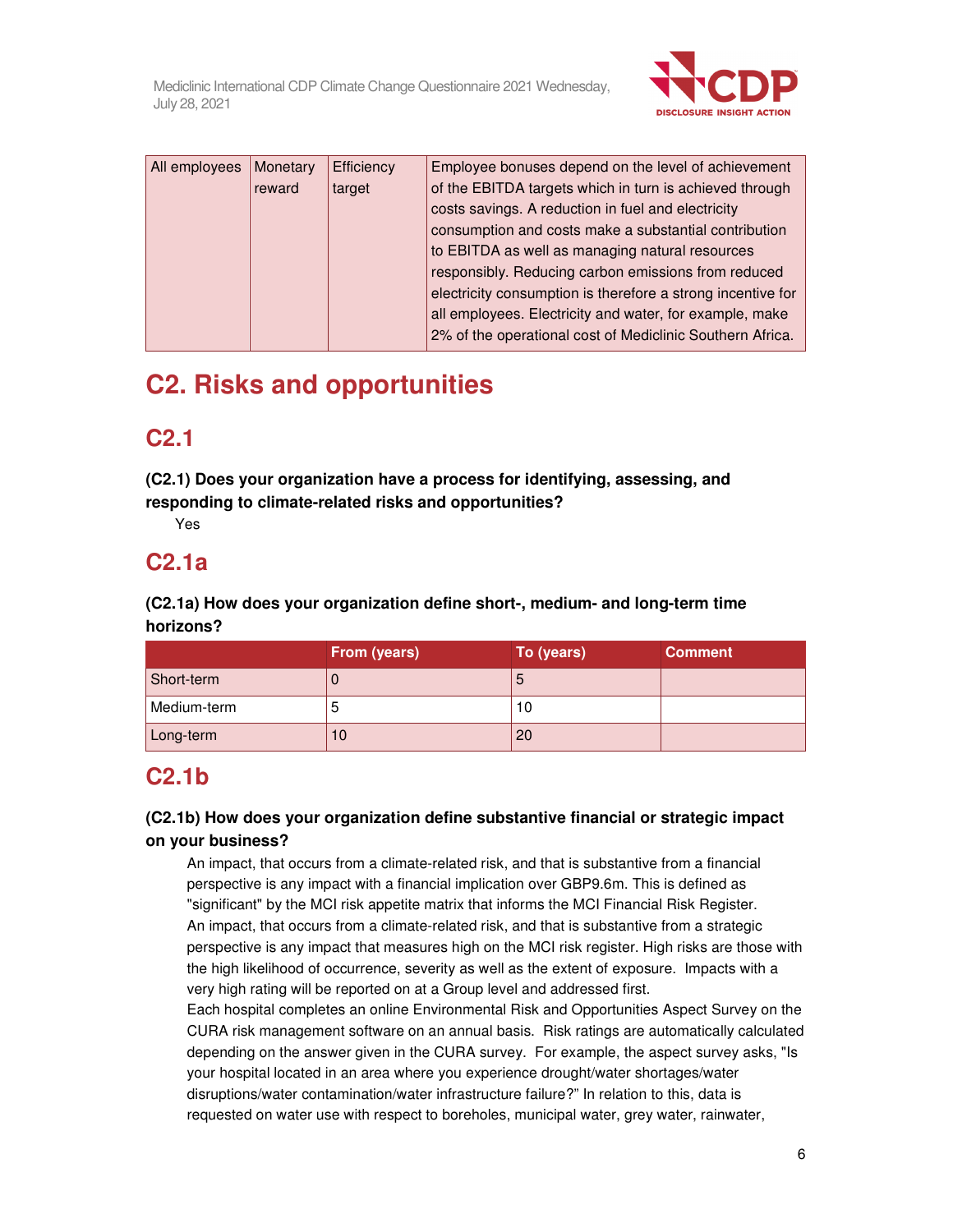

treated waste-water, from dams; as well as data on initiatives for minimising water usage, and on water recycling.

All risks must be addressed in each hospital's environmental management plan with action plans on how to mitigate the risk.

# **C2.2**

**(C2.2) Describe your process(es) for identifying, assessing and responding to climaterelated risks and opportunities.** 

#### **Value chain stage(s) covered**

Direct operations Upstream Downstream

#### **Risk management process**

Integrated into multi-disciplinary company-wide risk management process

#### **Frequency of assessment**

More than once a year

#### **Time horizon(s) covered**

Short-term Medium-term Long-term

#### **Description of process**

At the Group level, the objective of risk management is to establish an integrated and effective risk management framework within which important risks are identified, quantified, prioritised and managed in order to achieve an optimal risk/reward profile. This is inclusive of climate-related risks.

An Enterprise-wide Risk Management ("ERM") policy defines the risk management objectives, risk appetite and tolerance, methodology, process and the responsibilities of the various risk management role players in the Group and is subject to annual review. With regards to climate-related risks, the ERM takes into consideration all of the Group Sustainable Development Strategy, Sustainable Development Policy, ESG Strategy, and the Safety, Health and Environmental Policy, and these are also reviewed annually. At asset or operational level (individual hospitals) the Group has a Safety, Health and Environmental Policy to identify aspects of the hospital that could have a significant impact on the environment. All divisions within the Group are required to implement the ISO 14001: 2015 environmental management system and have it certified by an internationally recognised body.

The Group Safety, Health and Environmental Policy requires each operation to:

- Identify and comply with relevant occupational health and safety, and environmental legislation and regulations.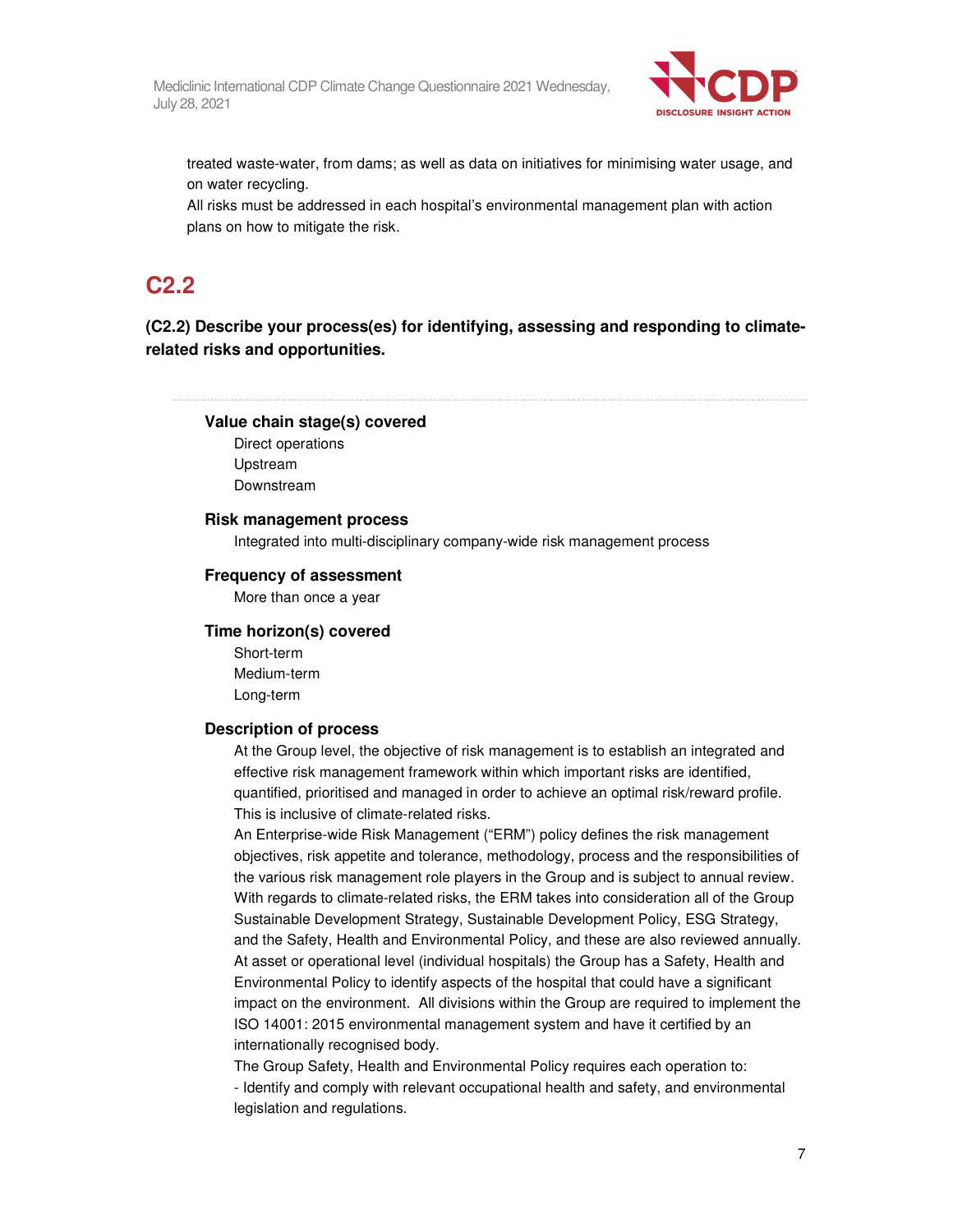

- Identify and manage all risks relating to occupational health and safety with regards to the organisation's work activities as documented in the Hazard Identification Risk Assessment.

- Define environmental management programmes to achieve continual improvement in our Environmental Management System.

- Create awareness with regards to safety, health and the environment among all employees.

- Set objectives and targets to minimise our occupational health and safety incidents and the impact of our activities on the environment and to ensure continuous improvement of our occupational health and safety and environmental performance.

- Encourage reduction, reuse and recycling of general waste.

- Improve the management of hazardous waste including healthcare risk waste.

- Influence our suppliers and service providers to adopt similar programmes, in order to limit our overall impact on the environment.

- Nurse the use of resources.

Each hospital completes an online Environmental Risk and Opportunities Aspect Survey on the CURA risk management software on an annual basis. Risk ratings are automatically calculated depending on the answer given in the CURA survey. High risks identified as having the potential to lead to a "substantive financial, operational and reputation impact" will be flagged when the exception report is drawn. All risks must be addressed in each hospital's environmental management plan with action plans on how to mitigate the risk.

The Environmental Risk and Opportunities Aspect Survey is linked directly to the MCI risk register. Survey feedback is collated after completion and incorporated in the risk register where high risks will be reported on and addressed at Group level.

A condition status is also assigned to each risk, i.e., controlled condition: everyday occurrence or uncontrolled condition: sporadic or emergency situation. The risk or aspect identification is used for the setting of environmental objectives intended to result in meaningful improvements in the organisation's environmental performance. Environmental risks are elevated to the Clinical Performance and Sustainability Subcommittee of the Board and the Audit and Risk Committee of the Board for due consideration and guidance. The Clinical Performance and Sustainability Committee and the Audit and Risk Committee meet on a quarterly basis.

This process has identified physical and transition climate risks and identified relevant mitigation measures. For example, the process highlighted a carbon tax as a climate transition risk in South Africa, at the point where National Treasury first announced the tax (in a discussion paper in 2010). Since then, Mediclinic has been engaging in the process (through providing comments) and has tracked the evolution of the design of the tax, which has ultimately fed into mitigation efforts. The most notable is the decision to achieve carbon-neutrality across the Group by 2030.

The drought we experienced in the Western Cape in 2018, changed Mediclinic's approach to water. Climate change and other drivers of water availability are now more explicitly tracked with the Mediclinic risk assessment process and ensuring security of water supplies at our hospitals has represented a significant area of capital investment over the last two years.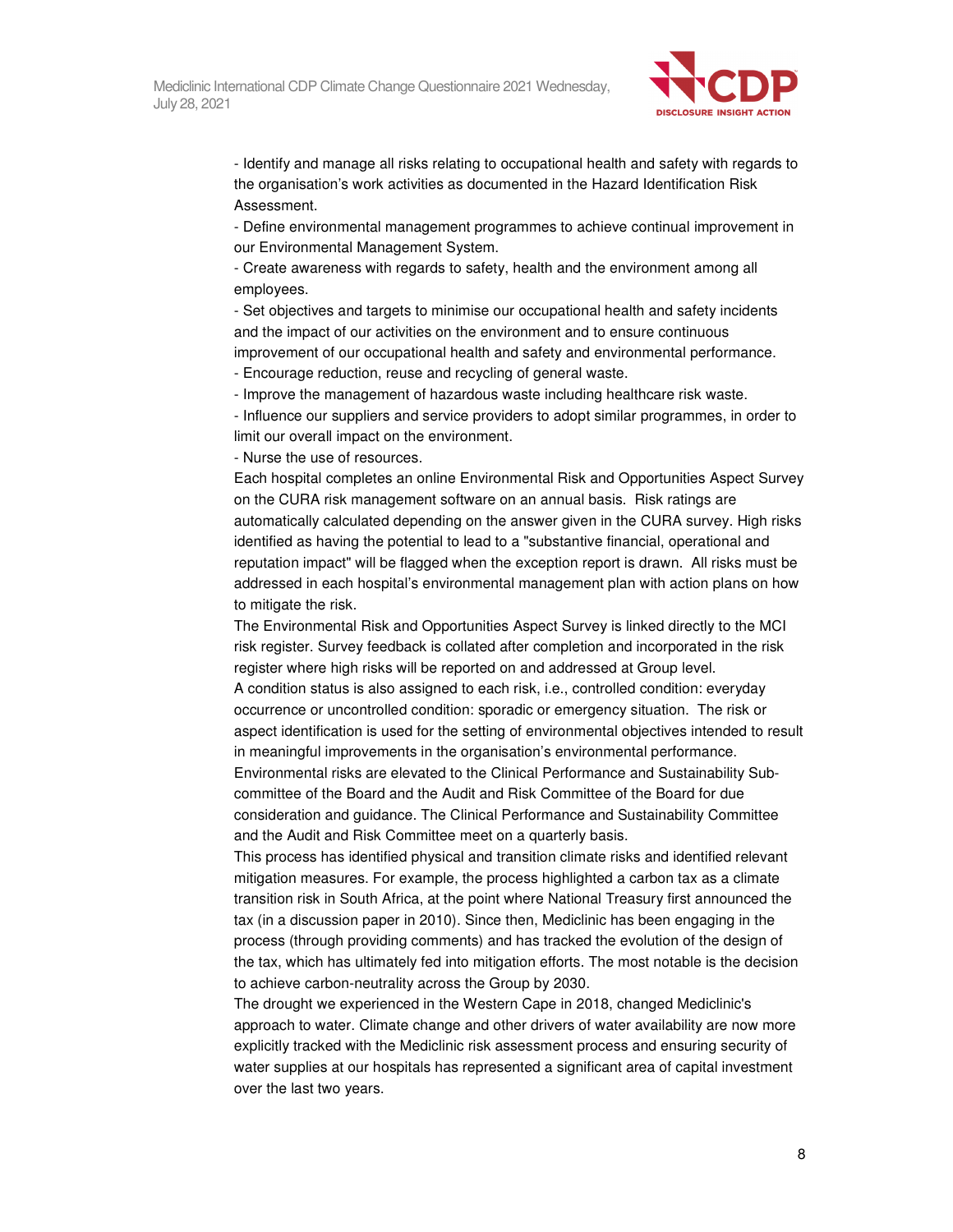

# **C2.2a**

## **(C2.2a) Which risk types are considered in your organization's climate-related risk assessments?**

|                        | <b>inclusion</b>                   | Relevance & Please explain                                                                                                                                                                                                                                                                                                                                                                                                                                                                                                                                                                                                                                                                                                                                                                                                                                                                                                                                                                                                                                                                                                                                                                                                                                      |
|------------------------|------------------------------------|-----------------------------------------------------------------------------------------------------------------------------------------------------------------------------------------------------------------------------------------------------------------------------------------------------------------------------------------------------------------------------------------------------------------------------------------------------------------------------------------------------------------------------------------------------------------------------------------------------------------------------------------------------------------------------------------------------------------------------------------------------------------------------------------------------------------------------------------------------------------------------------------------------------------------------------------------------------------------------------------------------------------------------------------------------------------------------------------------------------------------------------------------------------------------------------------------------------------------------------------------------------------|
| Current<br>regulation  | Relevant,<br>always<br>included    | The Group Safety, Health and Environmental Policy requires each<br>division to identify and comply with all existing and relevant climate<br>legislation and regulations. In South Africa this is dominated by the<br>National Environmental Management Act and its sub-acts, as well as,<br>various provincial and local government by-laws that might affect the<br>consumption of energy, water and the disposal of waste. It is the<br>responsibility of each division to ensure that it is meeting and in<br>compliance with all current legislation, and to report this back to<br>Mediclinic International Group Services. The carbon tax in South<br>Africa, effective June 2019, is an example of current climate-related<br>regulation that is considered in our risk assessments and has informed<br>our strategy and our commitment to achieve carbon-neutral status and<br>zero waste to landfill by 2030 with plans to support the achievement of<br>these targets.                                                                                                                                                                                                                                                                               |
| Emerging<br>regulation | Relevant,<br>always<br>included    | Emerging climate-related regulation such as the draft South African<br>Climate Change Bill (and associated mechanisms such as the carbon<br>budgets and accompanying mitigation plan requirements); water<br>regulation in response to physical drought or flooding situations;<br>pollution and waste standards, etc. will have an impact on our<br>business operations. It is the responsibility of the Board and executive<br>and individual hospital management to be kept abreast of such<br>emerging regulation in their risk assessment activities. This legislation<br>is addressed at a Group level through Mediclinic International Group<br>Services and is listed on the CURA enterprise risk management<br>system as ongoing risks to be managed.<br>An example of emerging regulation is the second phase of the South<br>African carbon tax and the finalisation of the Climate Change Bill. The<br>extent to which the second phase of the carbon tax will affect<br>Mediclinic (e.g., through the pass through of the tax in the electricity<br>price) and the relationship between the tax and the measures included<br>in the Bill (e.g. carbon budgets) is being monitored and considered<br>within Mediclinic's risk assessment processes. |
| Technology             | Relevant,<br>sometimes<br>included | Evaluation of current technology and the choice of new technology<br>adopted by Mediclinic considers climate-related risks where relevant.<br>This is particularly relevant in the procurement of new technologies<br>that are evaluated from a climate-risk perspective. Recent examples<br>include the assessments and then adoption and installation of<br>boreholes and water treatment plants in hospitals in the Western                                                                                                                                                                                                                                                                                                                                                                                                                                                                                                                                                                                                                                                                                                                                                                                                                                  |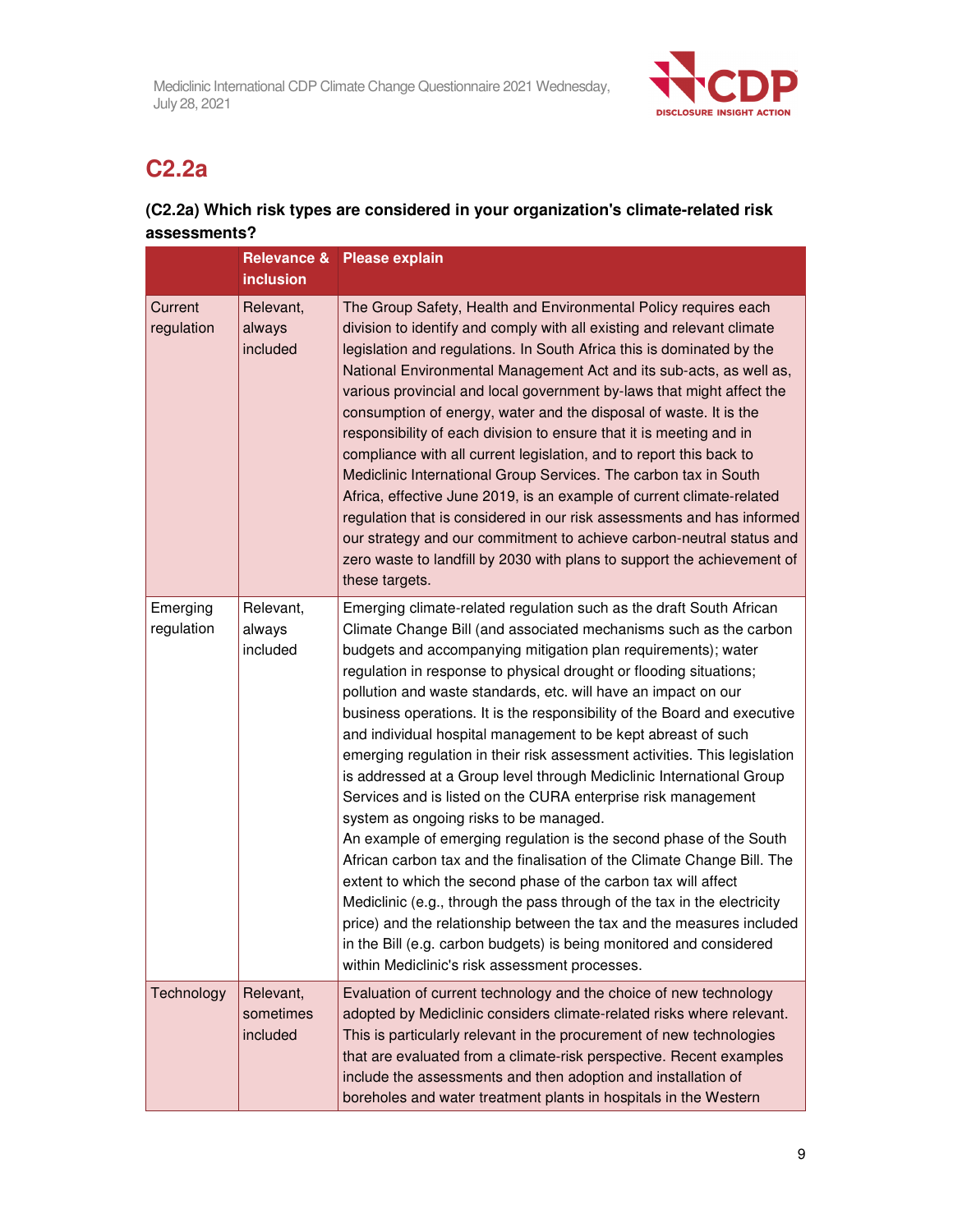

|                   |                                    | Cape, South Africa. These technologies will now be rolled out<br>nationally as a preventative initiative in the event of times of drought-<br>enforced water restrictions, municipal water disruptions and/or<br>municipal infrastructure failures due to poor maintenance. The<br>Western Cape drought crisis prompted a group Water Resilience<br>Committee to be implemented at Mediclinic to address all water-<br>related risks, including technologies. This was mandated by the Group<br>Clinical Performance and Sustainability Committee.<br>Mediclinic has also considered climate-related risks that may influence<br>the technologies we use to deliver health care services. This informed<br>our decision to close five of our six operational incinerators in Southern<br>Africa.                                                                                                               |
|-------------------|------------------------------------|----------------------------------------------------------------------------------------------------------------------------------------------------------------------------------------------------------------------------------------------------------------------------------------------------------------------------------------------------------------------------------------------------------------------------------------------------------------------------------------------------------------------------------------------------------------------------------------------------------------------------------------------------------------------------------------------------------------------------------------------------------------------------------------------------------------------------------------------------------------------------------------------------------------|
| Legal             | Relevant,<br>sometimes<br>included | Compliance with existing and proposed climate-related legislation is<br>always assessed through the following mechanisms: active industry<br>participation across all operations; company secretarial and/or legal<br>departments support to operational management, monitor regulatory<br>developments and, where necessary, obtain expert legal advice for the<br>effective implementation of compliance initiatives; compliance risks<br>identified and assessed as part of compliance management<br>processes. There is both an executive and board level (Audit and Risk<br>Committee) oversight of these issues. Potential legal ramifications of<br>non-compliance with the South African carbon tax, National<br>Greenhouse Gas Reporting Regulations and the Draft Bill on Climate<br>Change include monetary fines and/or prison sentences for those<br>responsible of such oversight at Mediclinic. |
| Market            | Relevant,<br>always<br>included    | Climate change can and will alter consumer behavior and consumers'<br>choice of service provider, according to their determination of being a<br>climate-responsible organisation. Mediclinic could lose market share if<br>it does not respond appropriately to climate change. Similarly, market-<br>share could be lost if any Mediclinic hospital is forced out of<br>commission for a period due to climate-related events such as flooding<br>or water shortages. This risk is assessed via the annual Environmental<br>Risk and Opportunities Aspect Survey.                                                                                                                                                                                                                                                                                                                                            |
| Reputation        | Relevant,<br>always<br>included    | Climate change can and will alter consumer behaviour and consumers'<br>choice of service provider, according to their determination of being a<br>climate-responsible organisation. Mediclinic could lose market share if<br>it does not respond appropriately to climate change and be seen as an<br>environmentally responsible organisation. This risk is assessed by the<br>Clinical Performance and Sustainability Committee of the Board and<br>when necessary, such as during the Western Cape water crisis in<br>2017-18, separate focused management committees are established.                                                                                                                                                                                                                                                                                                                      |
| Acute<br>physical | Relevant,<br>always<br>included    | In recent years our operations have experienced various acute<br>physical events that make this a relevant risk. Examples include flood<br>storms in South Africa's Gauteng province during 2016, and severe                                                                                                                                                                                                                                                                                                                                                                                                                                                                                                                                                                                                                                                                                                   |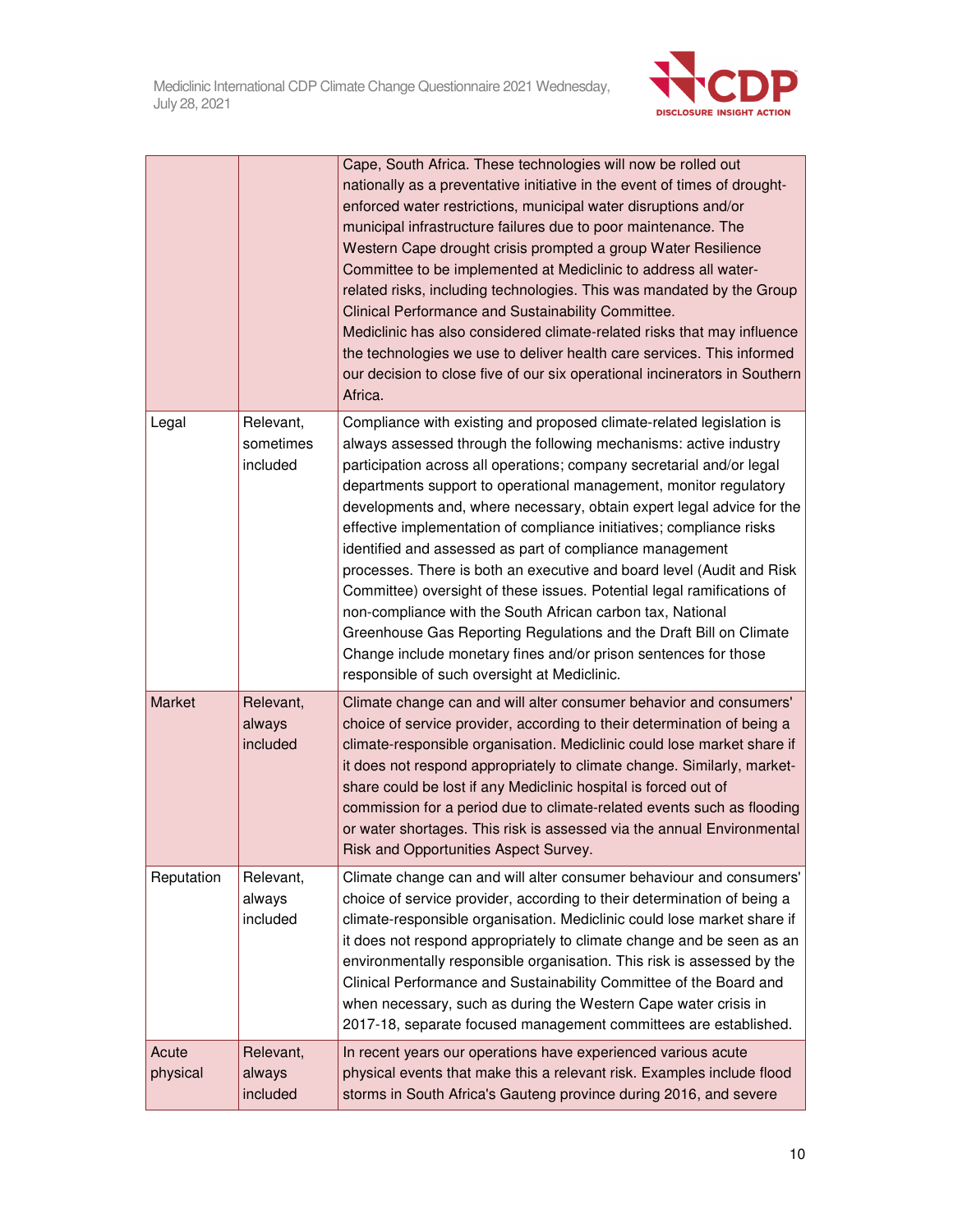

|                     |                                 | drought in the Western Cape Province during 2017 and 2018. In<br>recent times, persistent drought conditions have continued in Namibia<br>and South Africa, with. the redeclaration of a national emergency in<br>March 2020. Switzerland experienced heavy rains and flooding from<br>Hurricane Petra and Storm Ciara in February 2020. While in January<br>2020, record-breaking rain hit Dubai and other areas of the UAE. The<br>risk is assessed by the Clinical Performance and Sustainability<br>Committee of the Board and, where necessary, focussed management<br>committees are established to respond to such events. Each hospital<br>is also required to report risks associated with any acute physical<br>impact through its annual Environmental Risk and Opportunities<br>Aspect Survey. |
|---------------------|---------------------------------|------------------------------------------------------------------------------------------------------------------------------------------------------------------------------------------------------------------------------------------------------------------------------------------------------------------------------------------------------------------------------------------------------------------------------------------------------------------------------------------------------------------------------------------------------------------------------------------------------------------------------------------------------------------------------------------------------------------------------------------------------------------------------------------------------------|
| Chronic<br>physical | Relevant,<br>always<br>included | Chronic physical climate risks are evaluated at a group level by the<br>Clinical Performance and Sustainability Committee (and when<br>necessary, through the establishment of focused management<br>committees) and also an operational level by each hospital's risk<br>management processes. Both are supported and informed by the<br>Mediclinic International Group Services. Part of this risk management<br>is to assess the potential disease burden and change in geographical<br>occurrences as a result of climate change, e.g., occurrences of malaria<br>are expected to increase in the eastern and northern regions of South<br>Africa as a result of increased rainfall and flooding events.                                                                                               |

## **C2.3**

**(C2.3) Have you identified any inherent climate-related risks with the potential to have a substantive financial or strategic impact on your business?** 

Yes

# **C2.3a**

**(C2.3a) Provide details of risks identified with the potential to have a substantive financial or strategic impact on your business.** 

## **Identifier**

Risk 1

### **Where in the value chain does the risk driver occur?**  Direct operations

**Risk type & Primary climate-related risk driver**  Current regulation Carbon pricing mechanisms

### **Primary potential financial impact**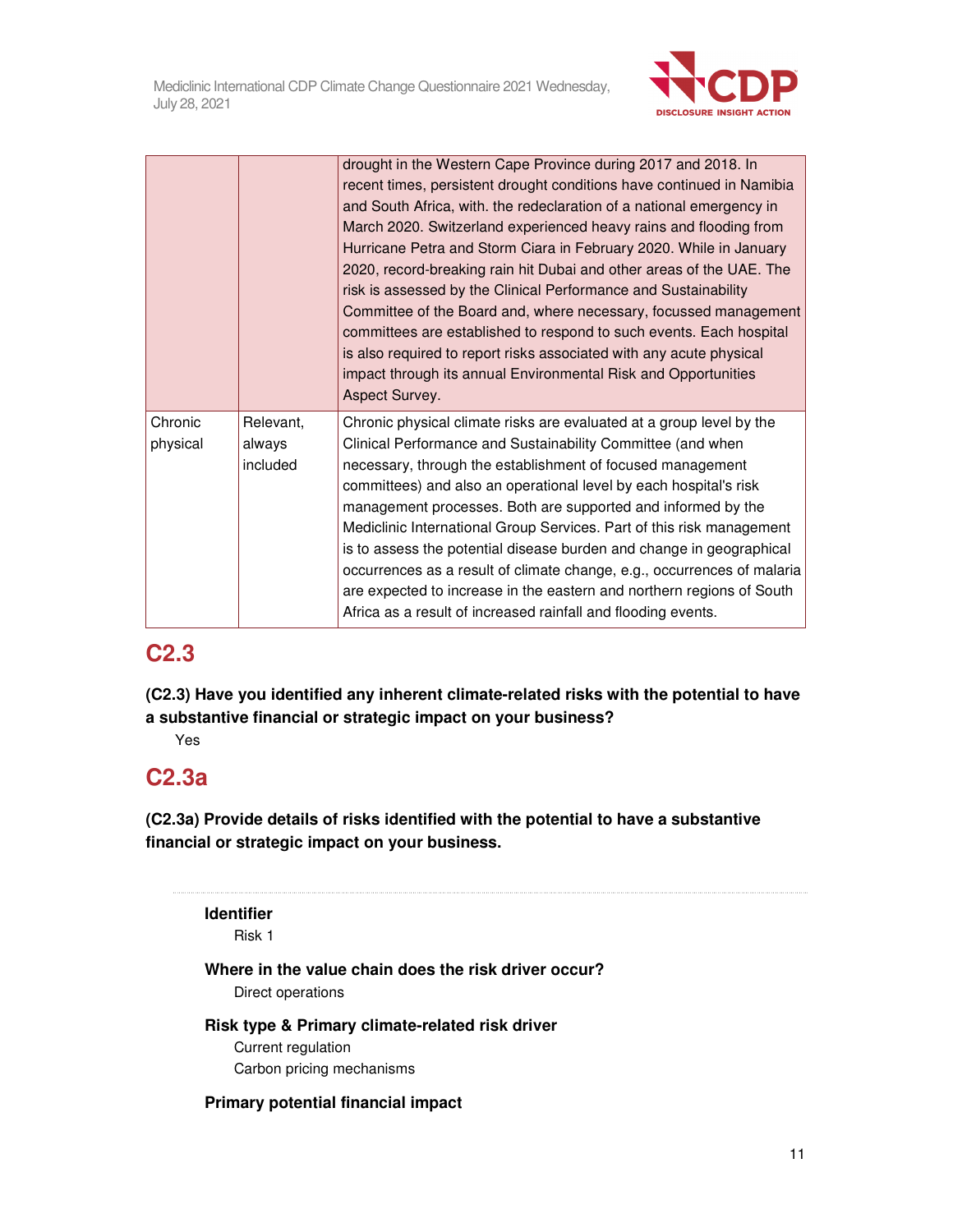

Increased indirect (operating) costs

#### **Company-specific description**

The South African Carbon Tax Act became effective on 1 June 2019. Carbon tax, at a rate of R120/tCO2e, must be levied in respect of the sum of the Scope 1 greenhouse gas (GHG) emissions of a taxpayer. The carbon tax rate will increase by the amount of the consumer price inflation (CPI) of the preceding tax period plus two percent until 31 December 2022, thereafter only by CPI of the preceding tax period.

The GHG emissions resulting from fuel combustion, industrial processes and fugitive emissions expressed as a carbon dioxide equivalent (CO2e) will be taxable. A person conducting an activity in South Africa resulting in GHG emissions above the thresholds as provided for in Schedule 2 of the Carbon Tax Act will be subject to carbon tax. The carbon tax affects Mediclinic Southern Africa (MCSA) and is only relevant with respect to fuel combustion (MCSA does not produce process emissions or fugitive emissions as per the definitions in the Act). MCSA does not exceeds the thermal capacity of 10MW per facility, however as data provider for the legal entity Mediclinic (Pty) Ltd, the collective capacity of our diesel generators across South Africa does exceeds the cumulative thermal capacity of 10MW.

During the first phase, MCSA pays an indirect carbon tax on fuel purchases. The carbon tax forms part of the fuel levy system on petrol and diesel emissions. As of 5 June 2019, a rate of 7 cents (ZAR) per litre of petrol and 8 cents (ZAR) per litre of diesel is levied on these purchases.

During the first phase of the carbon tax, National Treasury has indicated that electricity prices are intended to remain unaffected by the Carbon Tax. The position under the second phase (1 January 2023 – onwards) remains unclear.

Further, the carbon tax may prompt an increase in prices generally, leading to reductions in the disposable income of consumers.

#### **Time horizon**

Short-term

**Likelihood**  Virtually certain

**Magnitude of impact**  Low

#### **Are you able to provide a potential financial impact figure?**

Yes, an estimated range

#### **Potential financial impact figure (currency)**

**Potential financial impact figure – minimum (currency)**  475,930

#### **Potential financial impact figure – maximum (currency)**  1,189,825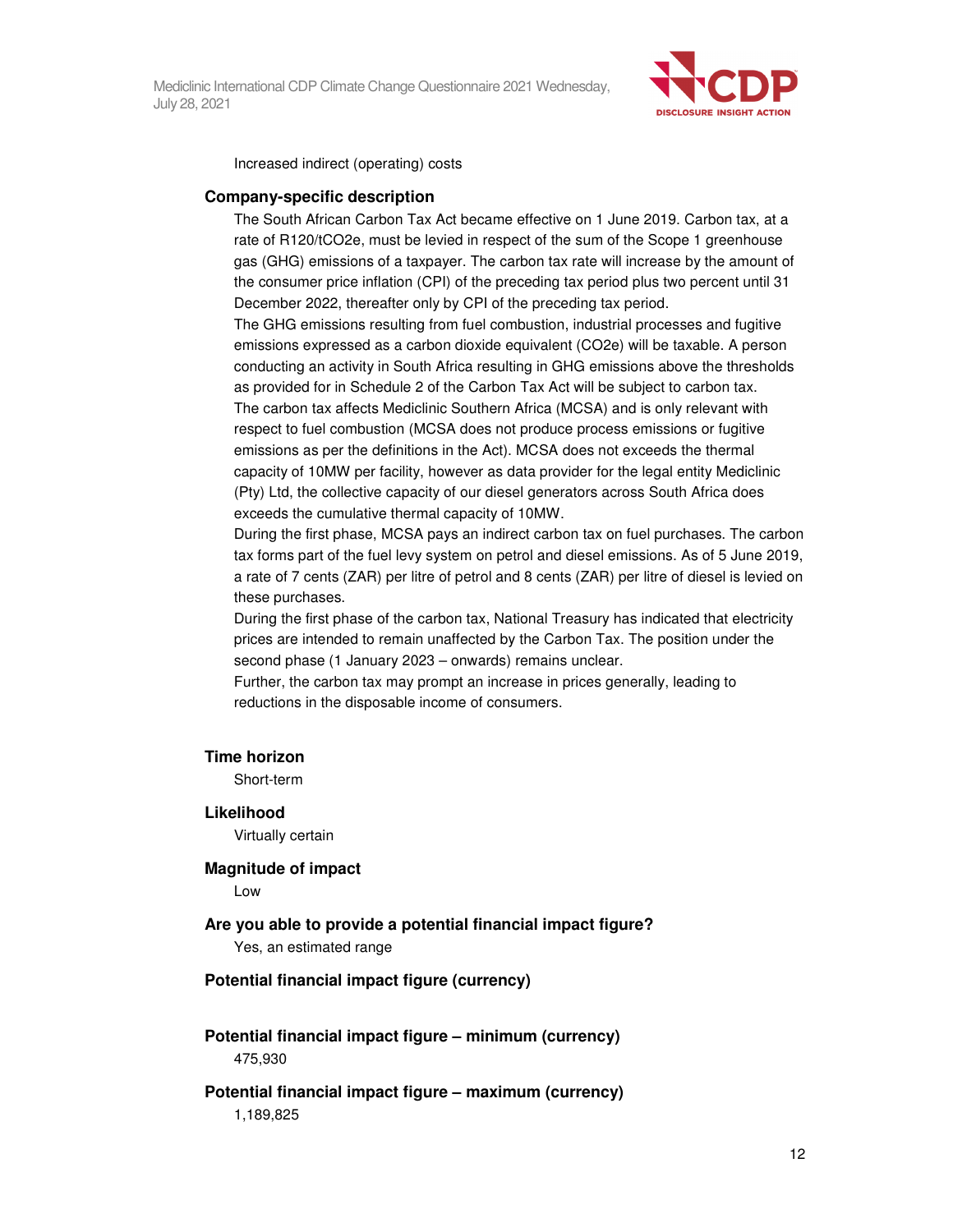

#### **Explanation of financial impact figure**

The tax liability has been estimated based on the current and anticipated consumption of diesel and petrol by MCSA operations and assuming full or partial "allowances" which influence the effective tax rate (ranging from GBP2.41/tCO2e to GBP6.01/tCO2e). This value will increase in line with the proposed escalation schedule, but Mediclinic's liability will decrease in line with to achieve carbon-neutral status and zero waste to landfill by 2030. The indirect passthrough costs associated with purchased goods and services (and particularly the possible pass-through cost on electricity in the second phase) has not been assessed but would result in higher operating costs.

#### **Cost of response to risk**

2,224,449

#### **Description of response and explanation of cost calculation**

Mediclinic has, in the process of the development of the tax legislation, provided input to research and studies done by the South African National Treasury on the carbon tax. It provided its comments to the South Africa National Treasury Carbon Tax Policy Paper, as well as gave input to the Carbon Offsets Paper.

Mediclinic has been producing and consuming renewable energy onsite at three hospitals since before 2017, and at a further four hospitals in 2018. In 2019, Mediclinic produced and consumed solar energy at five new facilities. Mediclinic closed five of its four operational incinerators due to environmental and financial reasons, hence significantly reducing its Scope 1 emissions.

The cost of GBP2,224,449 / ZAR 44.4 million is the amount budgeted for instalments of solar PV plants and lighting efficiencies at our MCSA hospitals for 2022. There are additional costs incurred as part of MCSA taking steps to reduce electricity consumption intensity through the adoption of the ISO 14001:2015 environmental management system. This will lead to improved operational efficiency of technical installations, the introduction of various new energy efficient, as well as renewable technologies and changes in employee behaviour regarding energy use. These costs are not individually tracked and form part of our operating budgets.

#### **Comment**

No direct costs are associated with government liaison other than staff salaries, travel and accommodation expenses.

#### **Identifier**

Risk 2

#### **Where in the value chain does the risk driver occur?**

Direct operations

#### **Risk type & Primary climate-related risk driver**

Legal Other, please specify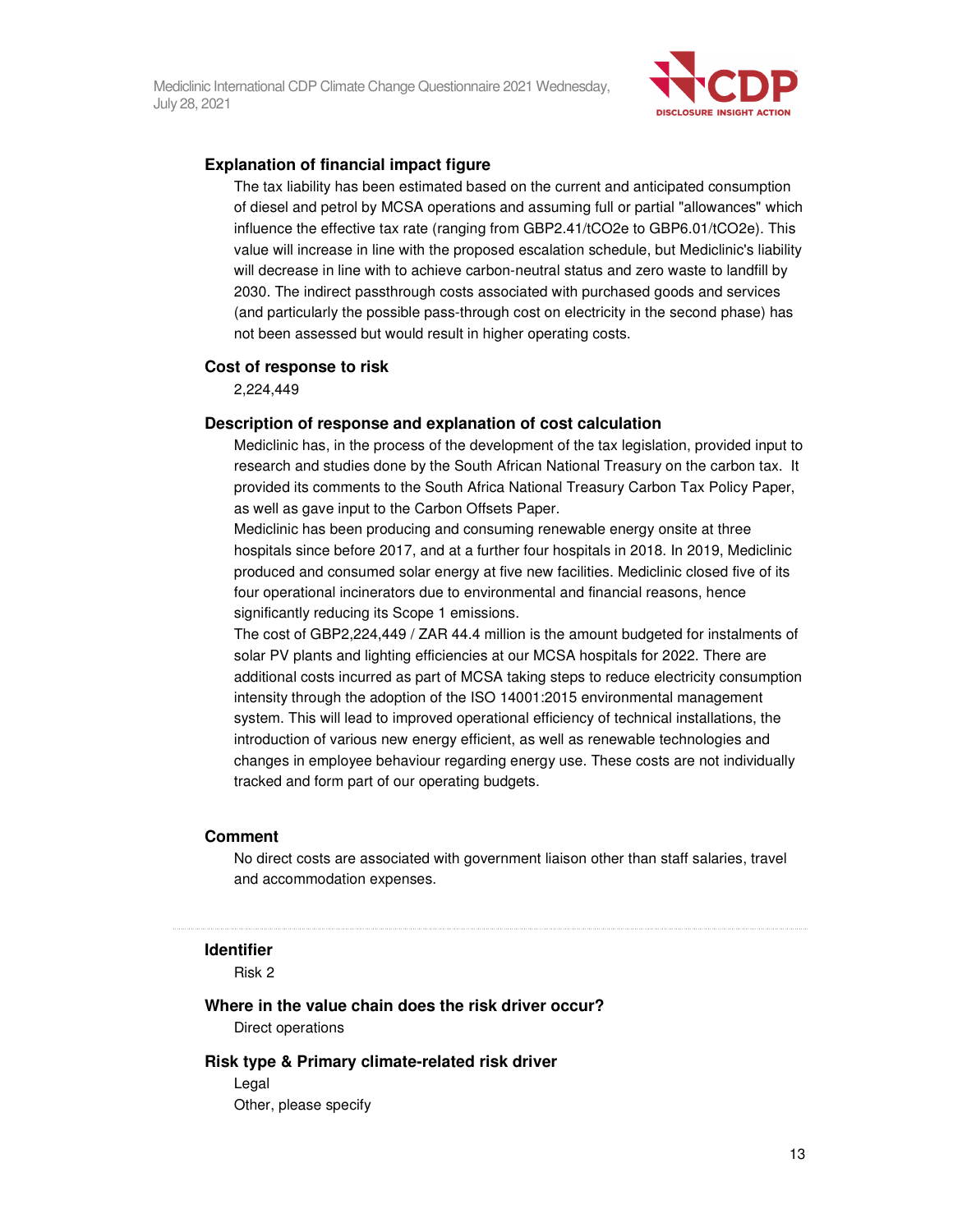

Enhanced emissions reporting obligations

#### **Primary potential financial impact**

Increased indirect (operating) costs

#### **Company-specific description**

The South African Department of Environmental Affairs (now the Department of Environment, Forestry and Fisheries (DEFF)) on 3 April 2017 gazetted regulations for mandatory reporting of greenhouse gas emissions under the National Environmental Management: Air Quality Act, 2004 (Act 39 of 2004). These were amended in September 2020. The purpose of the regulations is to introduce a single national system for annual greenhouse gas emissions reporting. The South African Revenue Service (SARS) will be the main implementing administrative authority on the tax liability assessment while the DEFF will lead the monitoring, reporting and verifying emissions process, which will form the tax base. DEFF will directly collect the process emissions information while the Department of Energy (DOE) will supply the energy combustion data. All information will be reported via the South African Greenhouse Gas Emissions Reporting System (SAGERS) which is a Greenhouse Gas Reporting Module of the National Emissions Inventory System (NAEIS).

This will place a compliance burden on Mediclinic coupled with related additional costs for reporting and verification while non-compliance could be met with penalties. Furthermore, emission reporting could lead to a more stringent licence to operate criteria, e.g. for inclusion in the FTSE/JSE Responsible Investment Index. This affects MCSA only.

#### **Time horizon**

Short-term

#### **Likelihood**

Virtually certain

#### **Magnitude of impact**

Low

#### **Are you able to provide a potential financial impact figure?**

Yes, a single figure estimate

#### **Potential financial impact figure (currency)**

0

**Potential financial impact figure – minimum (currency)** 

#### **Potential financial impact figure – maximum (currency)**

#### **Explanation of financial impact figure**

It is estimated that penalties for non-compliance to submit GHG inventories and data would be capped at GBP 237,965/ ZAR 5,000,000 for a first offence. However, there is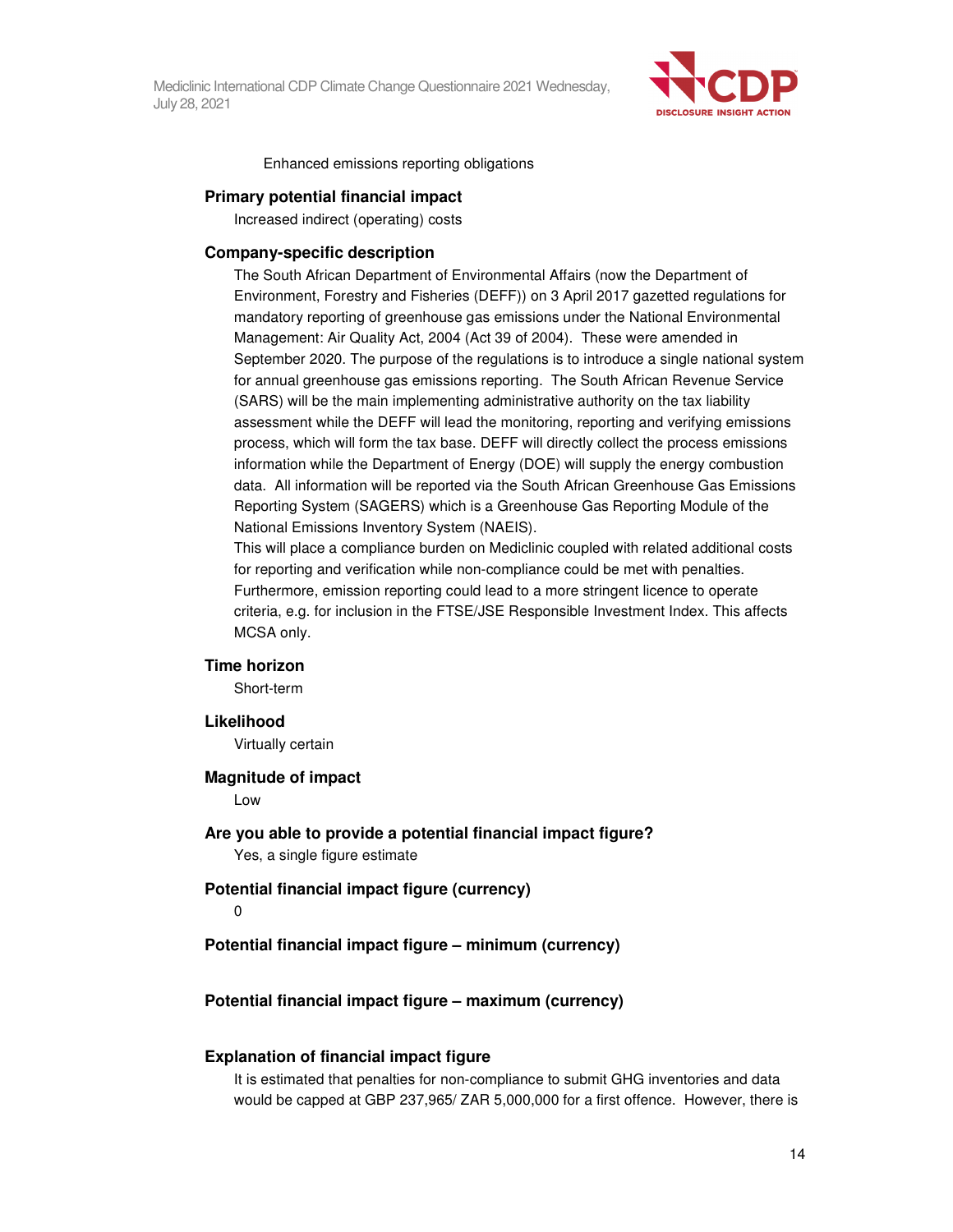

no potential financial impact for Mediclinic as current resources would be able to cope with the emissions reporting obligation.

Hence the risk is not a financial risk, but a strategic risk.

#### **Cost of response to risk**

11,900

#### **Description of response and explanation of cost calculation**

Mediclinic appointed external consultants to determine its organizational carbon footprint. This process is time consuming and spreadsheets and processes to obtain the required data have been refined over the past few years. During CY2020 Mediclinic had its Carbon Footprint Inventory verified by an independent third party to ensure it is free of material misstatements.

In-house development was done for all divisions in the calendar year 2020. Development for an EBX data capturing system was done to align all metrics and targets across all three divisions of the Group.

#### **Comment**

Costs of about GBP 19,817/ ZAR 395,540 per annum has been incurred relating to the appointment of external consultants to compile the carbon footprint and disclosure thereof, as well as the external verification of the carbon inventory.

#### **Identifier**

Risk 3

#### **Where in the value chain does the risk driver occur?**

Direct operations

#### **Risk type & Primary climate-related risk driver**

Acute physical

Increased severity and frequency of extreme weather events such as cyclones and floods

#### **Primary potential financial impact**

Decreased revenues due to reduced production capacity

#### **Company-specific description**

Any climate-related impact that affects water supply - such as extreme drought or the disruption of water infrastructure due to flooding - is a risk to Mediclinic. Water plays a critical role in the effective functioning of any hospital - without continuous water supply, hospitals cannot ensure hygiene with an increase in infection control risk. Water shortages or no or limited supply, could cause the shutdown of strategic equipment resulting in limited services in the centralised sterilising services, kitchen and laundry at hospitals in Southern Africa. Without water, there can be no hospital. Drought presents a direct climate-related risk to our operations, but we also face bulk water infrastructure risks that can be indirectly impacted by climate change (e.g. extreme weather events can damage infrastructure). Some of our South African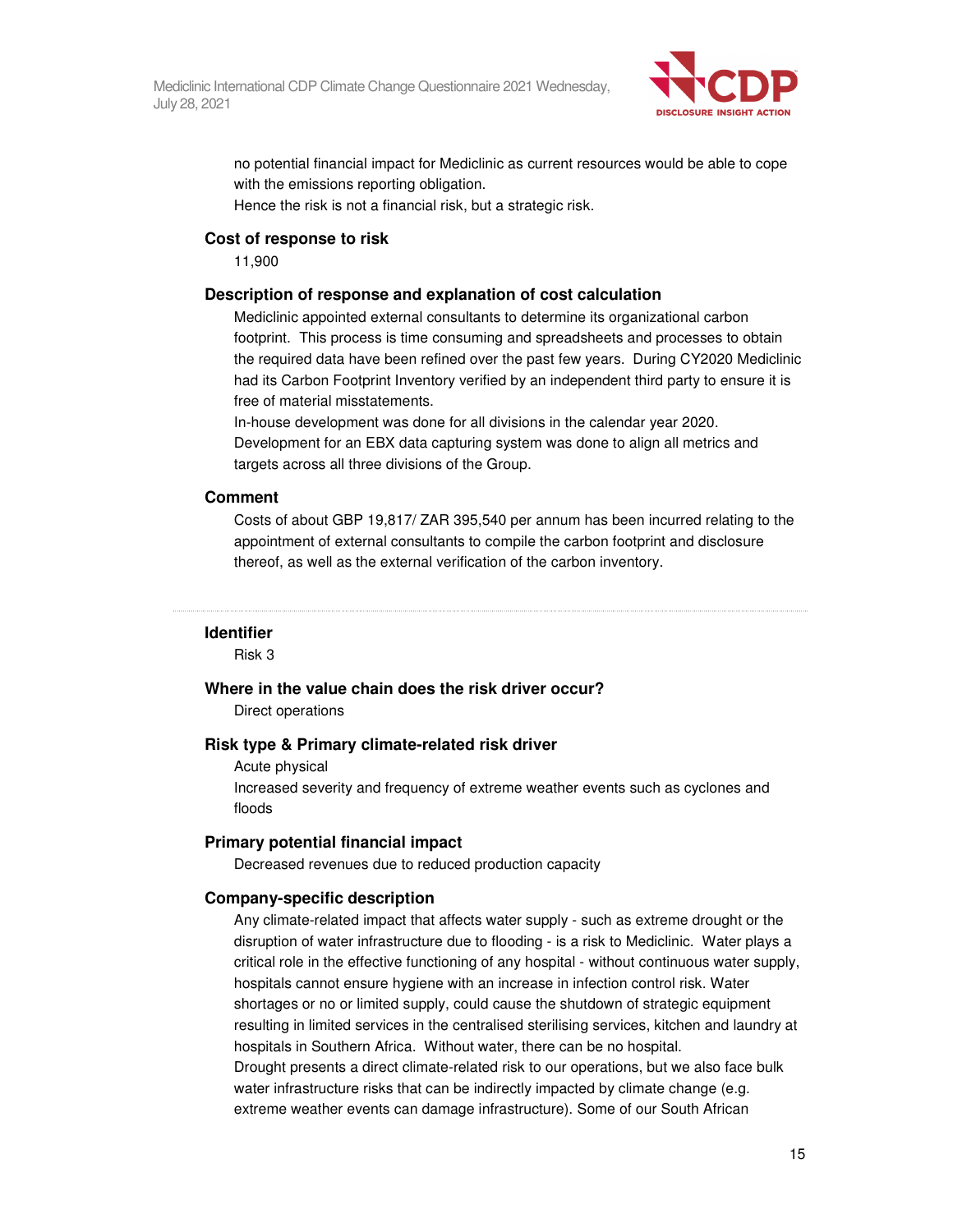

hospitals continue to experience municipal water cut-offs due to poor infrastructure maintenance.

#### **Time horizon**

Medium-term

#### **Likelihood**

Virtually certain

#### **Magnitude of impact**

High

# **Are you able to provide a potential financial impact figure?**

Yes, an estimated range

#### **Potential financial impact figure (currency)**

#### **Potential financial impact figure – minimum (currency)**  52,104

#### **Potential financial impact figure – maximum (currency)**  191,884

#### **Explanation of financial impact figure**

In 2017 we undertook a study where the combined revenue loss per day at three of our major hospitals with water risk was estimated to be as follows: With 20% water loss, the loss in revenue will be GBP 52,104 / R1.04 million. With 50% water loss, the loss in revenue will be GBP 133,768 / R2.67 million. With 70% water loss, the loss in revenue will be GBP 191,884 / R3.83 million.

#### **Cost of response to risk**

1,285,011

#### **Description of response and explanation of cost calculation**

The severe drought that resulted in extreme water restrictions in South Africa's Western Cape in 2018 is changing water use in Mediclinic as a whole. The water-efficiency initiatives introduced in this region's hospitals are in the process of being rolled out to the rest of the Group's facilities and are close to completion. At the time of the water shortage, leadership responded to the crisis by establishing a water resilience committee, implementing water-saving measures and changing behaviour through the ISO 14001:2015 environmental management system.

Efforts to use and re-use water resources sustainably include: continuous monitoring of water consumption through water meters and SCADA at certain facilities; installation of bulk water storage facilities; boreholes sunk; water-saving instrument washers, washing machines and autoclaves; recycling of autoclave water at certain facilities; reuse of laundry last cycle water at certain facilities and priority focus on detecting and fixing leaks.

During 2019, 24 hospitals implemented water recycling projects, autoclaves installed at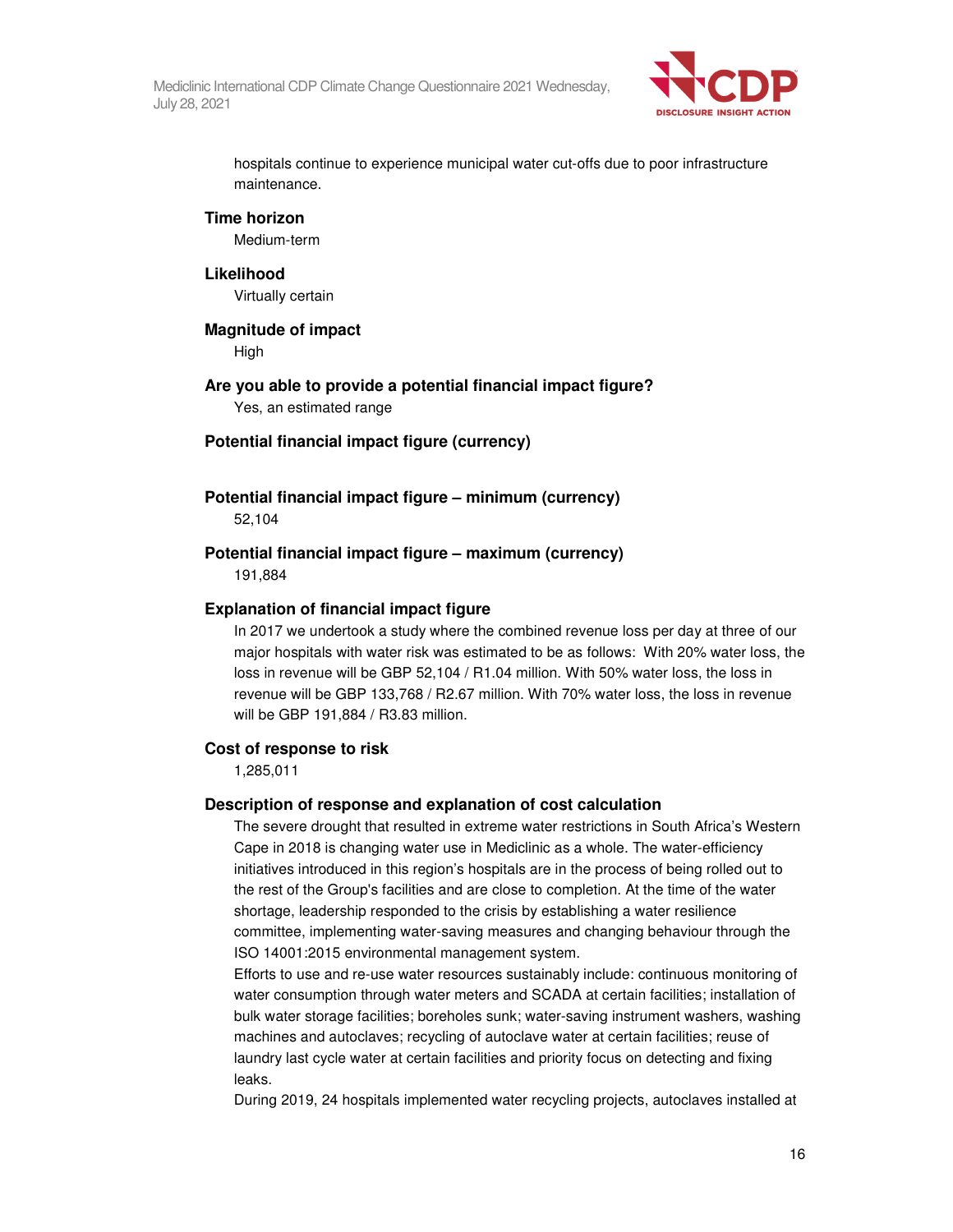

10 hospitals during 2019 (at a cost of GBP 122,080/ ZAR 2,565,081) and additional water contingency and emergency preparedness measures were implemented. In addition, macerators and instrument washers were purchased (at a cost of GBP 228,875/ ZAR 4,808,993).

Over GBP 1,285,011/ ZAR 27 million has been spent in the recent past to implement various water resilient initiatives at our South African hospitals in response to the drought and associated water crisis in the country.

#### **Comment**

#### **Identifier**

Risk 4

## **Where in the value chain does the risk driver occur?**

Direct operations

#### **Risk type & Primary climate-related risk driver**

Acute physical Other, please specify Increased mean average temperature

#### **Primary potential financial impact**

Increased indirect (operating) costs

#### **Company-specific description**

Electricity consumption accounts for about 68% of Mediclinic's carbon emissions (Scopes 1, 2 and 3). About 55% of electricity is consumed by air conditioning units. A change in the mean average temperature will have an impact on the energy consumption and carbon emissions from air conditioning units across all our hospitals.

#### **Time horizon**

Medium-term

#### **Likelihood**

Very likely

#### **Magnitude of impact**

Medium

#### **Are you able to provide a potential financial impact figure?**

Yes, an estimated range

#### **Potential financial impact figure (currency)**

**Potential financial impact figure – minimum (currency)**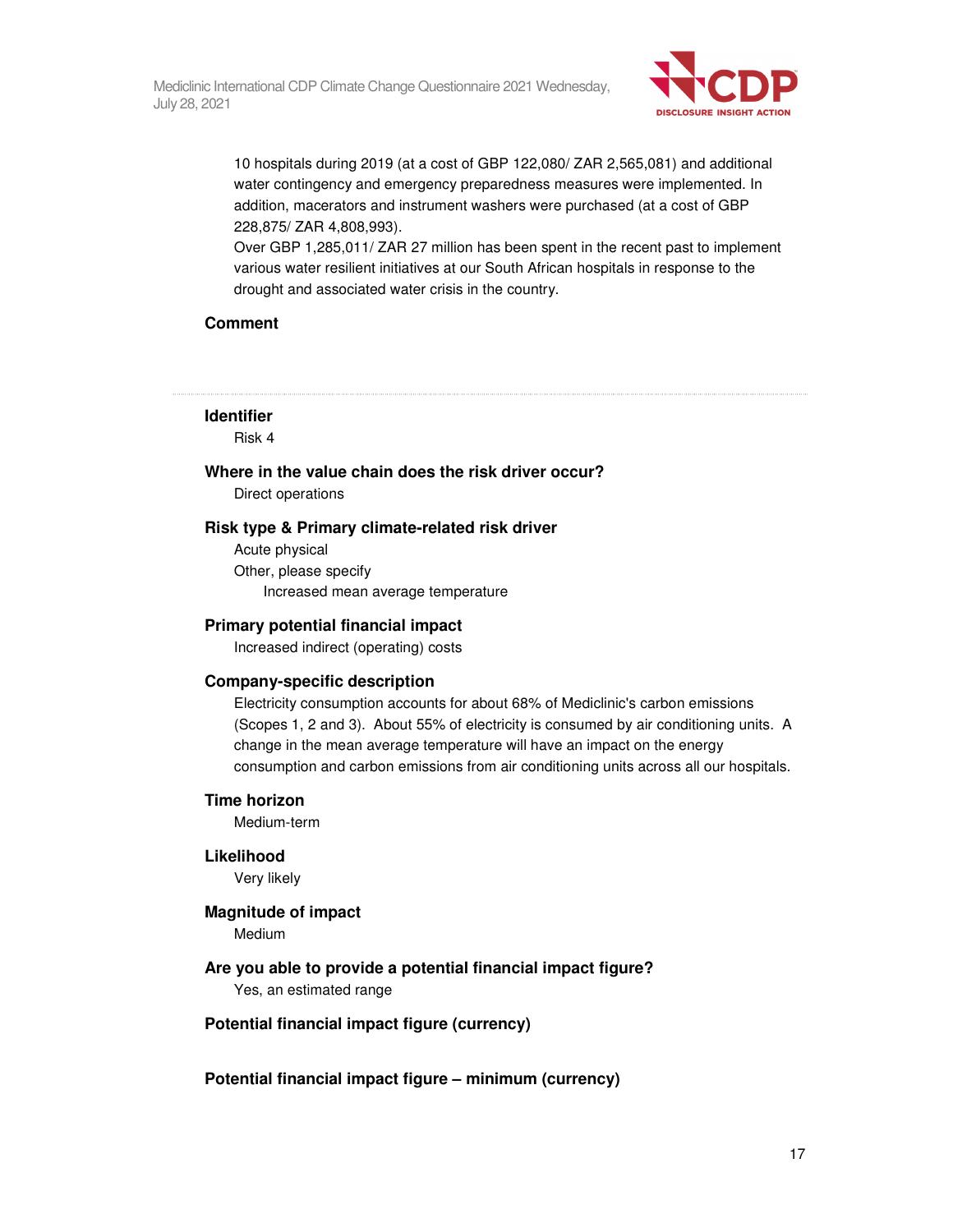

#### **Potential financial impact figure – maximum (currency)**

#### **Explanation of financial impact figure**

Of the annual electricity bill of approximately GBP 11,469,913, air conditioning accounts for about GBP 6,329,869. In Southern Africa, an increase in temperature resulting in a 2% energy consumption increase could cost MCSA approximately GBP 128501 extra per annum.

#### **Cost of response to risk**

#### **Description of response and explanation of cost calculation**

Energy is a key risk across the group and various energy conservation and cost-efficient initiatives are implemented. To mitigate the risk of changing temperatures, Mediclinic is looking to replace and upgrade inefficient air conditioning plants at the group's largest electricity-consuming facilities.

There are additional costs incurred as part of MCSA taking steps to reduce electricity consumption intensity through the adoption of the ISO 14001:2015 environmental management system. This will lead to improved operational efficiency of technical installations, the introduction of various new energy efficient, as well as renewable technologies and changes in employee behaviour regarding energy use. These costs are not individually tracked and form part of our operating budgets.

#### **Comment**

Management costs are currently unknown.

#### **Identifier**

Risk 5

#### **Where in the value chain does the risk driver occur?**  Downstream

#### **Risk type & Primary climate-related risk driver**

Reputation Increased stakeholder concern or negative stakeholder feedback

#### **Primary potential financial impact**

Decreased revenues due to reduced demand for products and services

#### **Company-specific description**

Even though, as a hospital group, we are an essential service to society, if we are seen to be acting in an environmentally insensitive manner (such as needlessly wasting water), we will be viewed in a negative light by all our stakeholders including doctors, employees and customers. This could result in a decreased demand for our hospitals and associated services.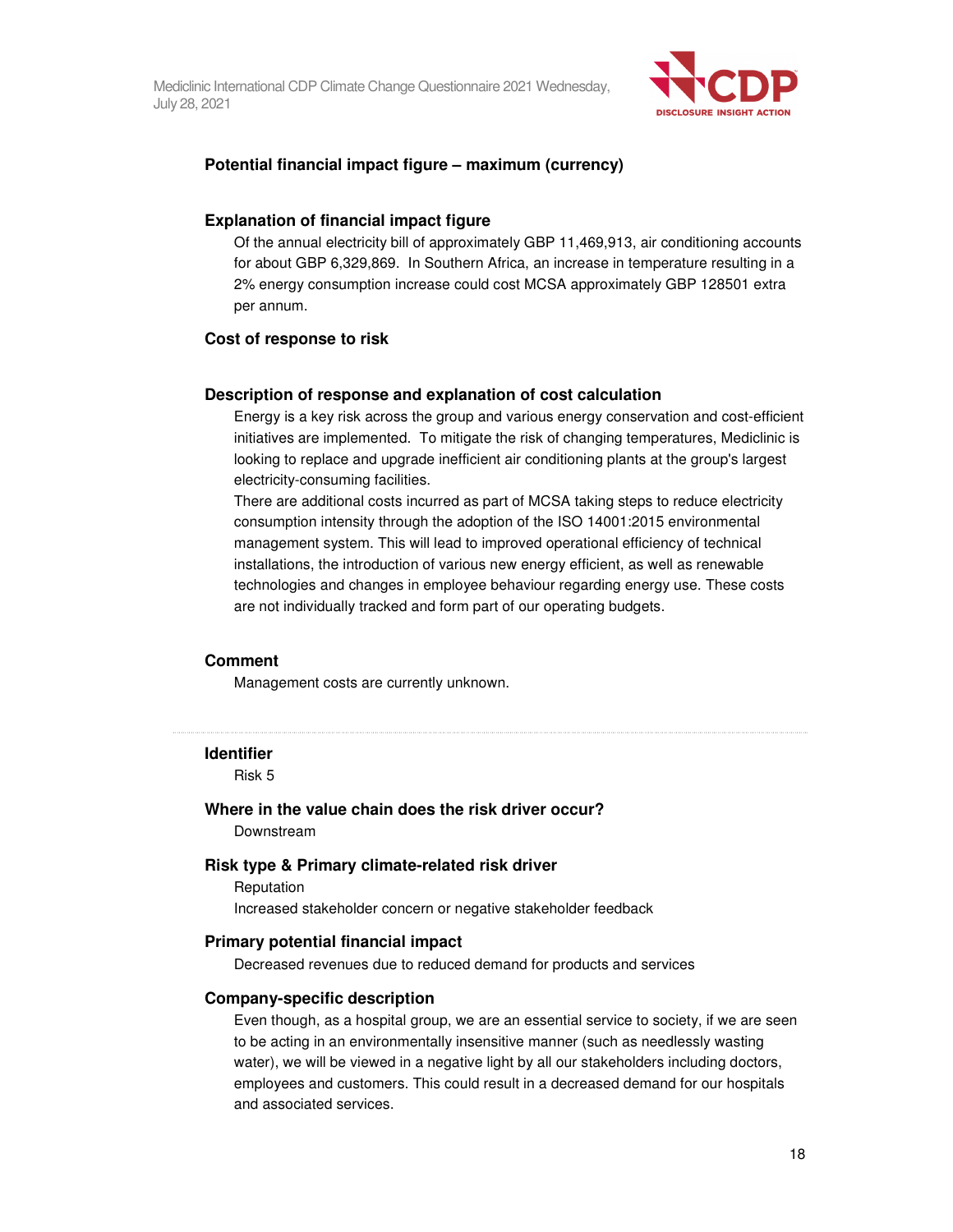

## **Time horizon**

Medium-term

**Likelihood Unlikely** 

#### **Magnitude of impact**

Medium-low

#### **Are you able to provide a potential financial impact figure?**

Yes, an estimated range

#### **Potential financial impact figure (currency)**

**Potential financial impact figure – minimum (currency)**  2,330,000

#### **Potential financial impact figure – maximum (currency)**  4,759,300

#### **Explanation of financial impact figure**

The potential financial implication of this reputational risk will depend on the environmental incident and the severity of the issue resulting in a loss of stakeholder confidence and support. For example, MCSA's 2020 brand value is estimated at GBP 233 million / ZAR 4.9 billion - according to Brand Finance South Africa. An estimated 1% loss in reputation could result in a loss of brand value of approximately GBP 2.33 million/ ZAR 49 million, together with, the actual loss of revenue.

#### **Cost of response to risk**

109,464

#### **Description of response and explanation of cost calculation**

Mediclinic International is committed to ensuring that its environmental management systems and practices are aligned with international best practices to safeguard its reputation and provide assurance about the environmental quality, safety and reliability of Mediclinic's processes and services. The ISO 14001:2015 international standard for Environmental Management Systems encourages good management practices that limit the impact of industry on the environment. The purpose of an environmental management system is to conserve resources, use them effectively and to minimise waste. Categories managed in the environmental management plan are the utilisation of resources and waste management, which include electricity, water, gases, paper, healthcare risk waste, hazardous waste and normal waste. 44 of MCSA's 50 hospitals are ISO 14001 certified by an external assurance provider (British Standards Institute), as accredited by the United Kingdom Accreditation Services. All MCSA's hospitals are ISO 14001 trained, follow the same environmental management practices and are subject to annual internal audits (of the 43 facilities where audits were conducted, an average score of 79% was achieved in the reporting year).

Adhering to the system procedures and processes is expected to reduce the likelihood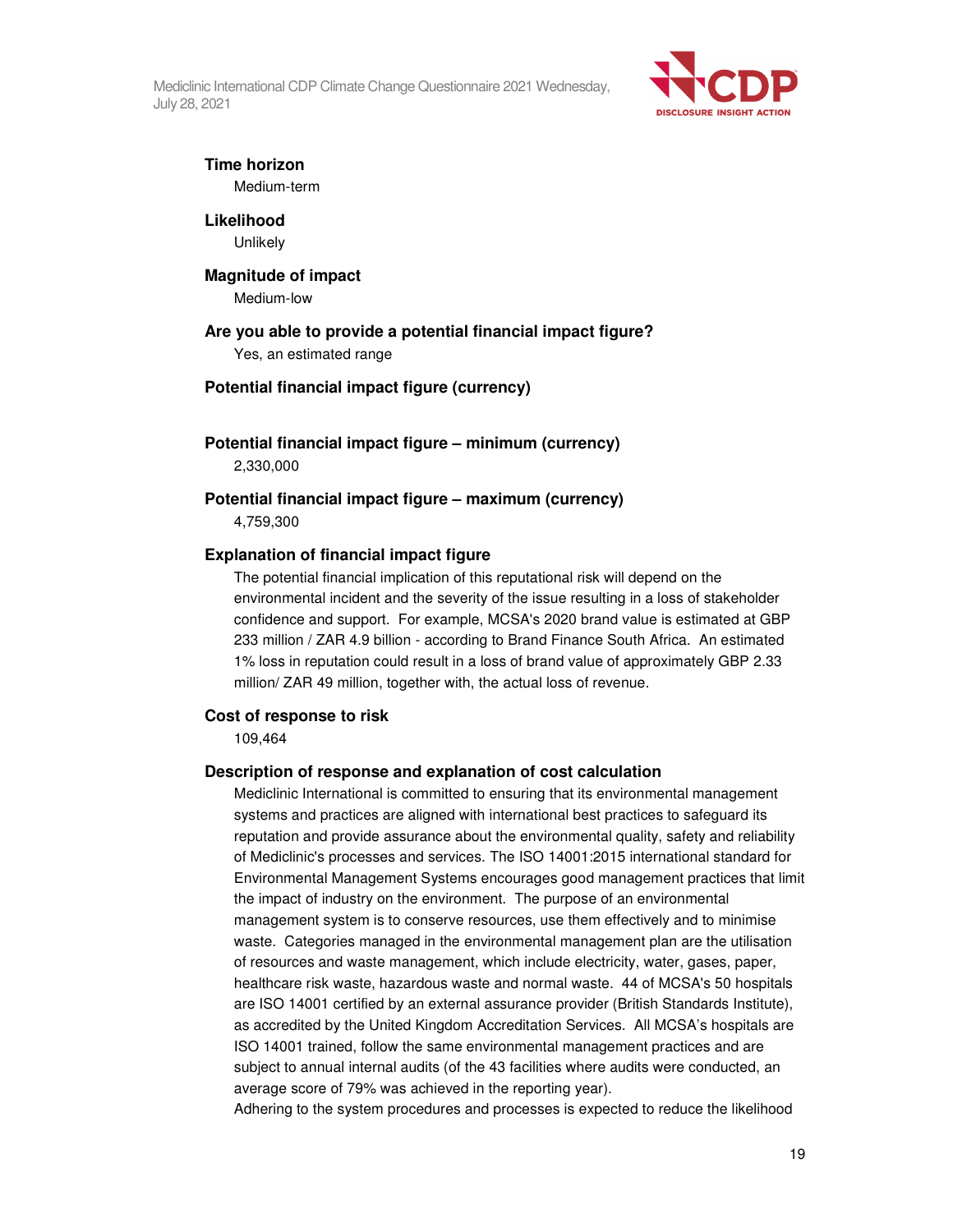

and magnitude of the risk.

The ISO 14001:2015 Environmental Management System and certification costs Mediclinic Southern Africa approximately GBP 105 210/ ZAR 2.1 million per annum.

#### **Comment**

The ISO 14001:2015 Environmental Management System and certification costs Mediclinic Southern Africa approximately GBP 105 210/ ZAR 2.1 million per annum.

## **C2.4**

**(C2.4) Have you identified any climate-related opportunities with the potential to have a substantive financial or strategic impact on your business?** 

Yes

## **C2.4a**

**(C2.4a) Provide details of opportunities identified with the potential to have a substantive financial or strategic impact on your business.** 

### **Identifier**

Opp1

**Where in the value chain does the opportunity occur?**  Direct operations

#### **Opportunity type**

Energy source

#### **Primary climate-related opportunity driver**

Use of lower-emission sources of energy

#### **Primary potential financial impact**

Reduced indirect (operating) costs

#### **Company-specific description**

Anticipated increases in energy costs or levies are likely to substantially increase operational costs. However, with energy efficiency and GHG emissions savings, Mediclinic can unlock large operational cost savings and benefit from potential tax allowances for energy-efficient equipment and renewable energy technologies (e.g., in South Africa, the 12L Tax incentive, according to Income Tax Act, 1962 Act No. 58 of 1962 provides an allowance for businesses to implement energy efficiency savings).

#### **Time horizon**

Short-term

#### **Likelihood**

Very likely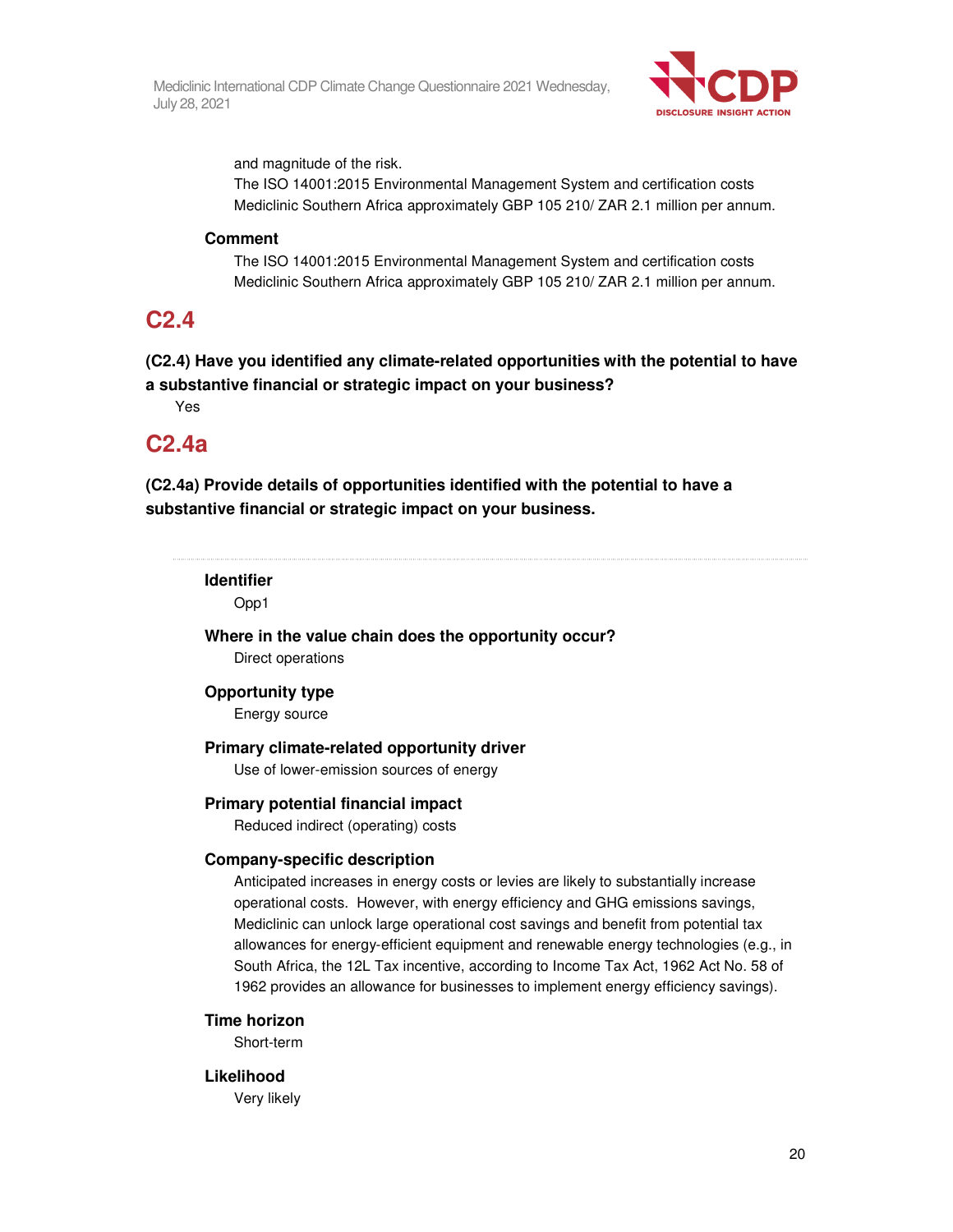

#### **Magnitude of impact**

Low

**Are you able to provide a potential financial impact figure?**  Yes, a single figure estimate

#### **Potential financial impact figure (currency)**  71,390

**Potential financial impact figure – minimum (currency)** 

#### **Potential financial impact figure – maximum (currency)**

#### **Explanation of financial impact figure**

The potential financial implications will emanate from energy cost savings and tax allowances that can be claimed on the equipment. The renewable energy initiatives in South Africa alone produce cost savings of approximately GBP 71,390/ ZAR 1.5 million per annum and reduces carbon emissions by approximately 1,158 tCO2e per annum.

#### **Cost to realize opportunity**

2,224,449

#### **Strategy to realize opportunity and explanation of cost calculation**

In order to benefit from tax and regulatory opportunities while at the same time combat the above inflation increases experienced in energy tariffs, Mediclinic's divisional Natural Resources and Sustainability Committee measures the energy use within each division to determine where savings can be achieved and evaluates various new energy-efficient and renewable technologies.

During 2020 Mediclinic generated 839,247.8kWh in renewable energy. The cost of GBP2,224,449 / ZAR 44.4 million is the amount budgeted for instalments of solar PV plants and lighting efficiencies at our MCSA hospitals for 2022. There are additional costs incurred as part of MCSA and Hirslanden taking steps to reduce electricity consumption intensity through the adoption of the ISO 14001:2015 environmental management systems.

#### **Comment**

This introduction of ISO 14001:2015 environmental management systems will lead to improved operational efficiency of technical installations, the introduction of various new energy efficiencies, as well as renewable technologies and changes in employee behaviour regarding energy use. These costs are not individually tracked and form part of our general operating budgets.

**Identifier** 

Opp2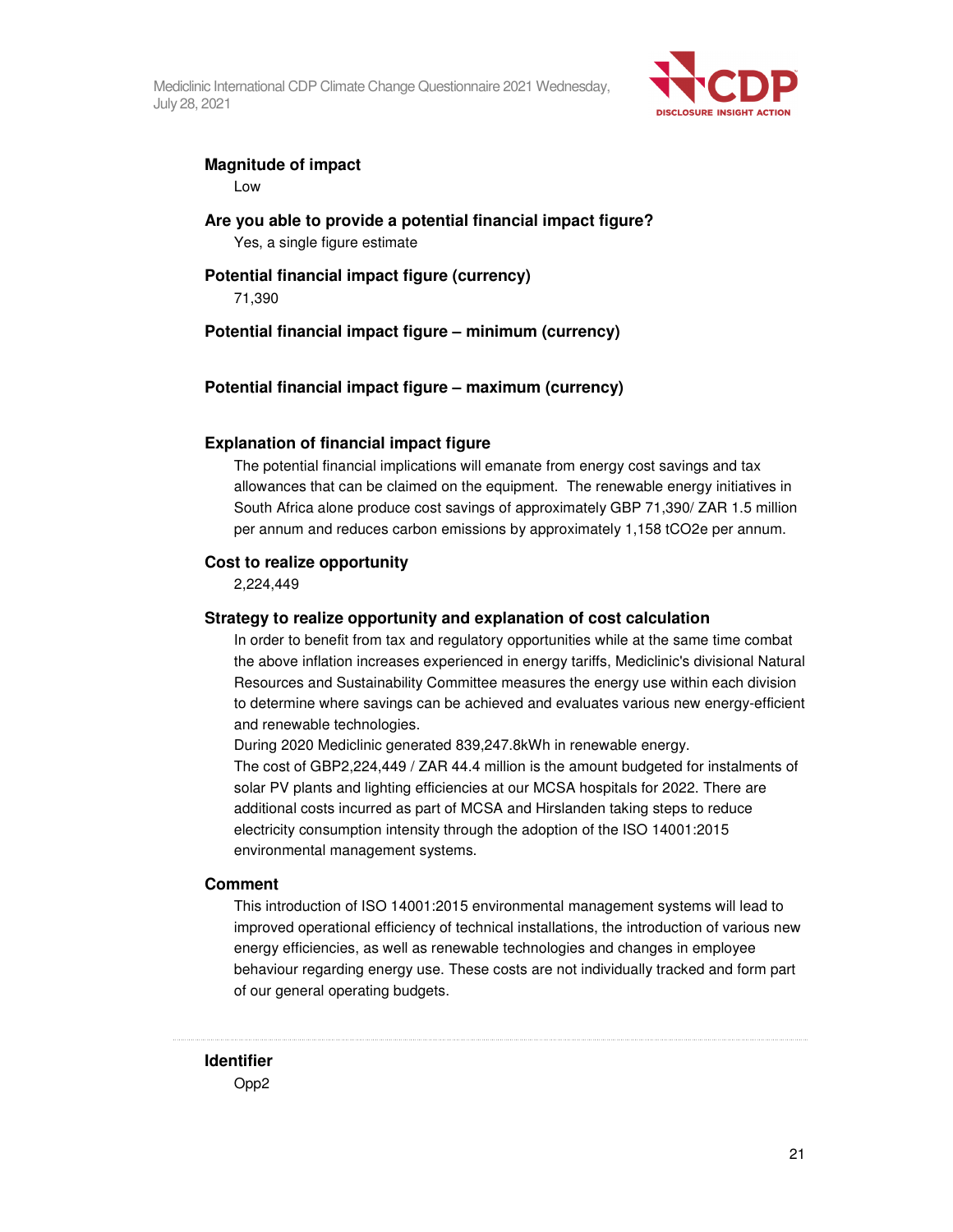

#### **Where in the value chain does the opportunity occur?**  Direct operations

#### **Opportunity type**

Resource efficiency

#### **Primary climate-related opportunity driver**

Use of more efficient production and distribution processes

#### **Primary potential financial impact**

Reduced indirect (operating) costs

#### **Company-specific description**

Changes in the availability of waste landfill sites, a continued increase in the cost of such sites, and the associated greenhouse gas emissions of landfill sites (scope 3 emissions), as well as the newly set "Zero Waste to Landfill by 2030" group target, has focused Mediclinic's operations on waste management and increased the amount of waste that is recycled or recyclable. This should affect Mediclinic's cost of operation and competitiveness in Southern Africa, as well as reduce our emissions associated with sending waste to landfill sites.

#### **Time horizon**

Medium-term

#### **Likelihood**

About as likely as not

## **Magnitude of impact**

Low

#### **Are you able to provide a potential financial impact figure?**  Yes, a single figure estimate

#### **Potential financial impact figure (currency)**

9,520

#### **Potential financial impact figure – minimum (currency)**

#### **Potential financial impact figure – maximum (currency)**

#### **Explanation of financial impact figure**

The potential financial impact will emanate from reducing the number of third-party waste deliveries to landfill sites while service providers can use recycled materials in their production processes which is cheaper than using virgin materials. Incinerator gas and carbon emissions generated will also be reduced.

During the year Mediclinic received income of approximately GBP 9,520 from recycling activities based on the type of waste material recycled.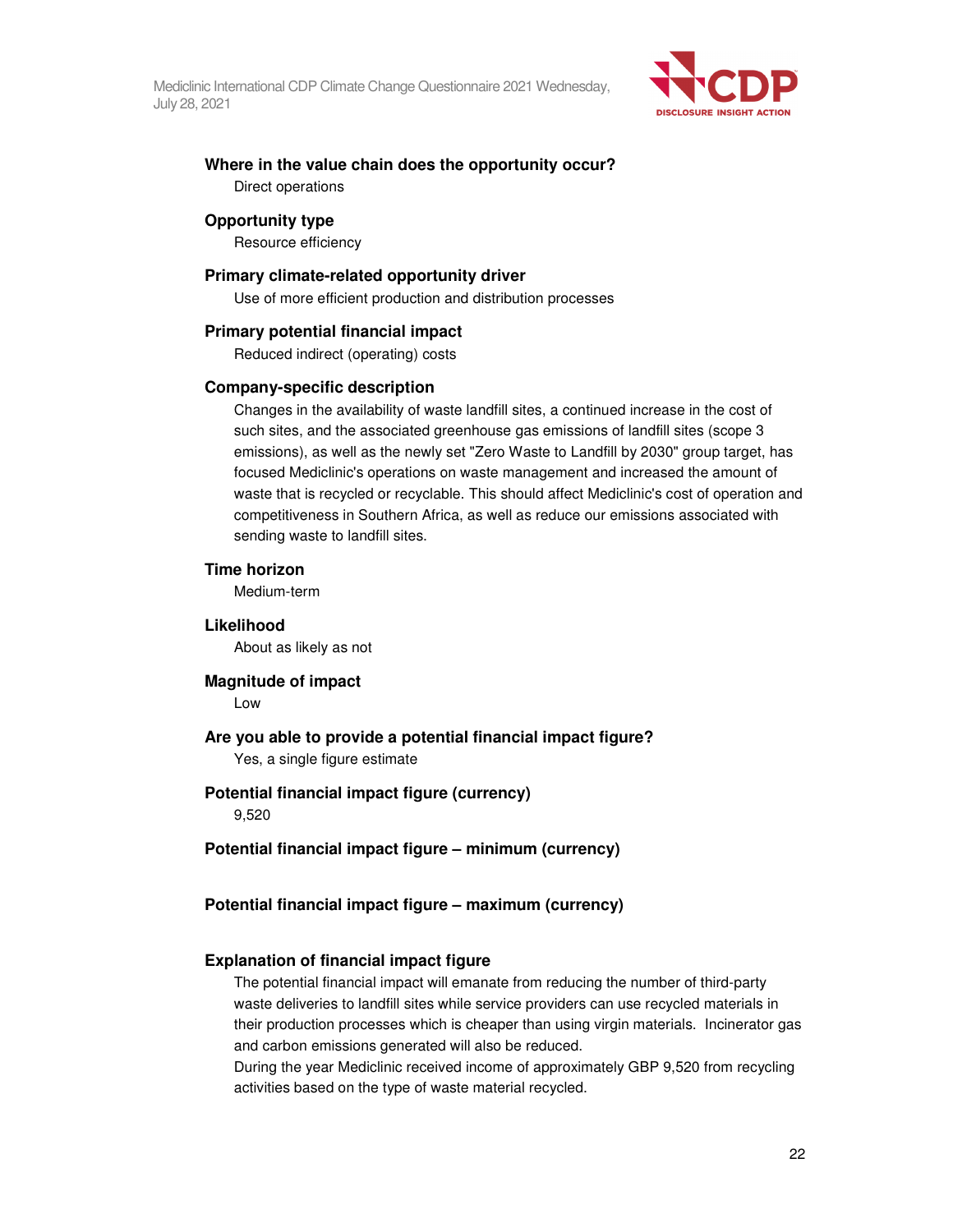

### **Cost to realize opportunity**

104,705

#### **Strategy to realize opportunity and explanation of cost calculation**

To neutralise the impact of the Group's activities on the environment and the impact of climate change on its business, we have committed to achieve zero waste to landfill by 2030.

Mediclinic makes use of the ISO 14001:2015 environmental management system to manage and minimise waste that includes all waste streams. Each hospital also has a waste management plan.

In order to achieve zero waste to landfill by 2030 the following has been undertaken: implementation of a ban on polystyrene and plastic straws at Corporate Office; recycling of paper, plastic, cardboard, glass, metal, tin, Tetrapak, fluorescent lights, e-waste, printer cartridges and batteries; redundant furniture and information technology equipment donated; food waste recovered and cooking oil recovered for biodiesel. We make use of three different waste management companies that are used at 18 of our hospitals and cost Mediclinic about GBP 104,705 per annum after taking the recycling income into account. This includes all transportation, employees on site to do the sorting and a management fee. Other hospitals in smaller areas make use of local recyclers, but the recycling is not always done on-site. The bins to recycle medical PVC (e.g. drip bags) are supplied for free by Adcock Ingram.

#### **Comment**

In South Africa, Mediclinic is part of the Healthcare Waste Reduction Forum of the National Department of Environmental Affairs (now the Department of Environment, Forestry and Fisheries (DEFF)) in South Africa and has also engaged with the Department's Hazardous Waste Management Support, Chemicals and Waste Branch.

#### **Identifier**

Opp3

#### **Where in the value chain does the opportunity occur?**

Direct operations

#### **Opportunity type**

Resource efficiency

#### **Primary climate-related opportunity driver**

Reduced water usage and consumption

#### **Primary potential financial impact**

Reduced indirect (operating) costs

#### **Company-specific description**

It is envisaged that in South Africa, the amount of safe water at our disposal could drop by up to 40% in the next 15 years if we do not change the way we use water. The Western Cape region experienced its worst drought in recorded history during the 2018-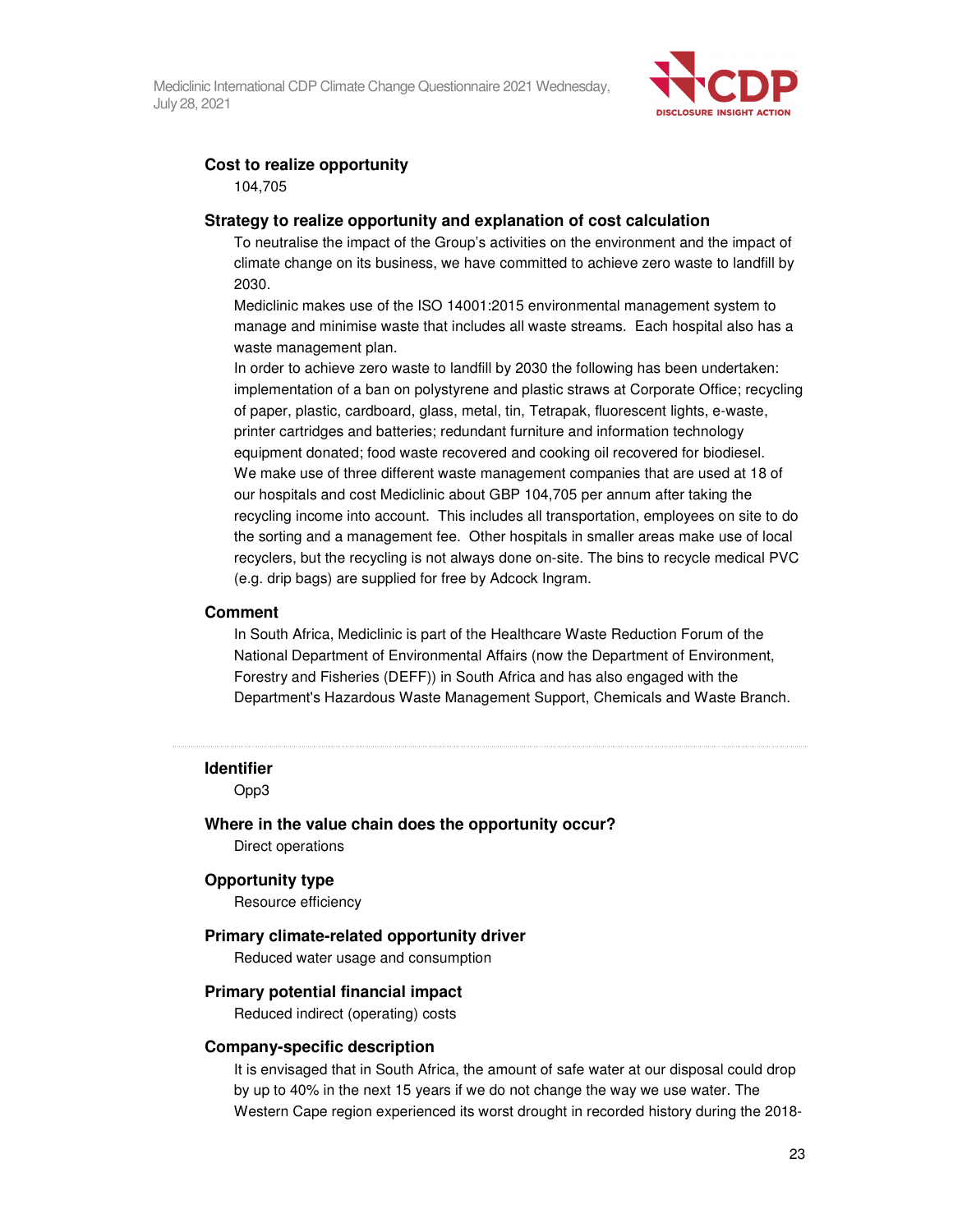

2019 period. By managing water consumption, as well as, the recycling thereof, the water supply and costs are managed.

In addition, there is the potential for other weather events, such as a weak El Nino weather effect, prone to occurring in Southern Africa, resulting in drought conditions in parts of the region.

Off-grid water collection and treatment plants have been put in place in our hospitals that have been, or are expected to be, affected by potential water shortages. This has resulted in greater resilience and independence of municipal water supplies, thereby ensuring we are not adversely affected by water shortages, cut-offs or tariff increases.

#### **Time horizon**

Short-term

#### **Likelihood**

Virtually certain

#### **Magnitude of impact**

Medium-high

**Are you able to provide a potential financial impact figure?**  Yes, an estimated range

**Potential financial impact figure (currency)** 

**Potential financial impact figure – minimum (currency)**  52,104

**Potential financial impact figure – maximum (currency)**  191,884

#### **Explanation of financial impact figure**

The opportunity benefit can be directly related to the potential loss of revenues should water availability be restricted. In 2017 we undertook a study where the combined revenue loss per day at three of our major hospitals with water risk was estimated to be as follows: With 20% water loss, the loss in revenue will be GBP 52,104 / R1.04 million. With 50% water loss, the loss in revenue will be GBP 133,768 / R2.67 million. With 70% water loss, the loss in revenue will be GBP 191,884 / R3.83 million.

#### **Cost to realize opportunity**

1,180,800

#### **Strategy to realize opportunity and explanation of cost calculation**

A Corporate Sustainable Water Management Strategy was adopted in 2016 and is reviewed annually. The strategy includes actions to mitigate and address various water risks, including water augmentation and water efficiency actions, including employee behaviour change. Mediclinic has introduced a group-wide water reduction target of 450 litres/bed-day sold.

Mediclinic established a Water Resilience Committee to manage and monitor the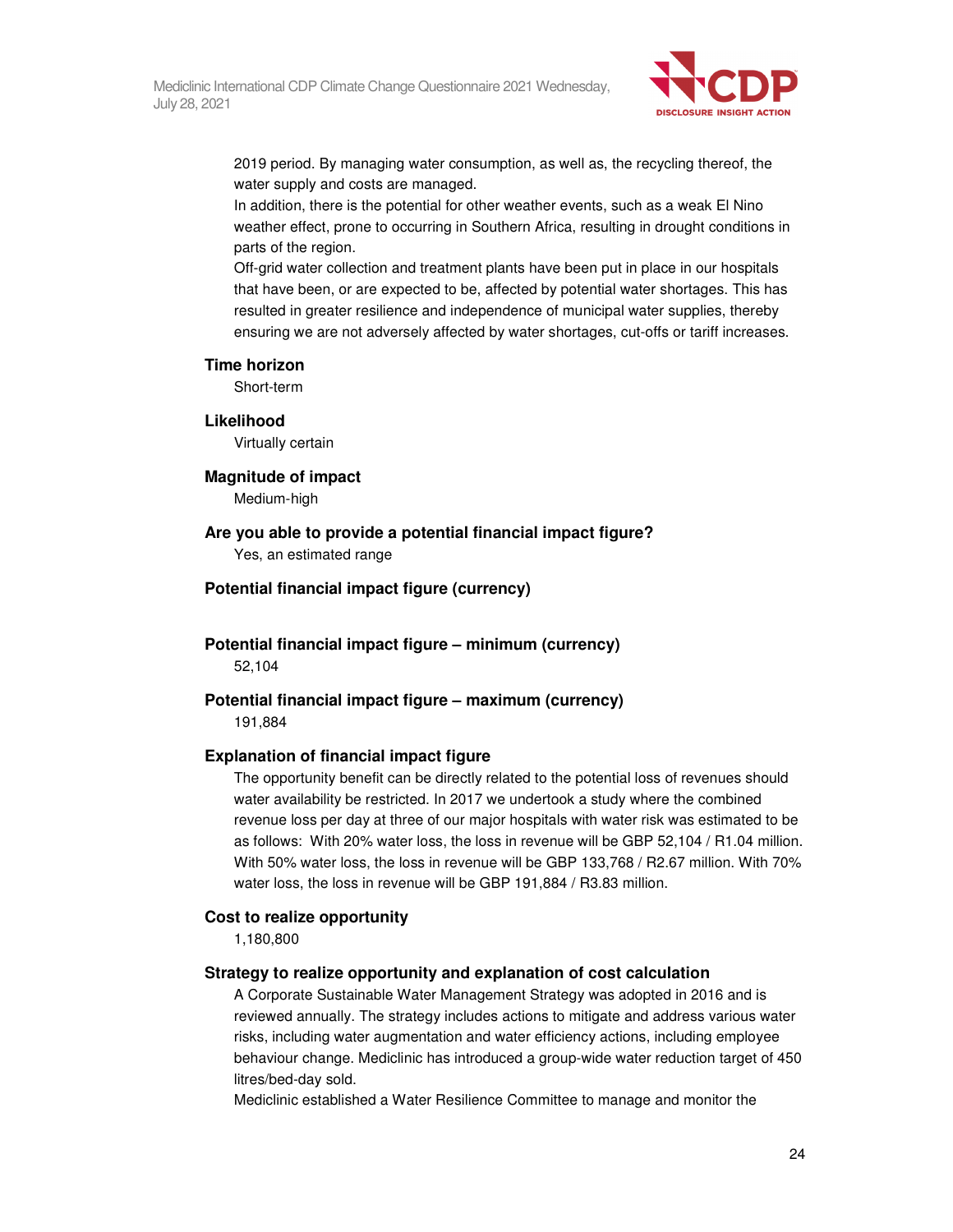

impacts of the drought on our Western Cape Hospitals in 2018. This included representatives of all affected hospitals, MCSA Engineering and Group Safety, Health and Environment specialists. The MCSA also engaged with the City of Cape Town in addressing the crisis and the future needs should a "Day Zero" scenario materialise. Hospitals installed boreholes and water treatment plants (including reverse osmosis plants) to ensure operational continuity in the event of any disruption of water supplies to the hospitals.

Overall, there was a decrease of 1% in water consumption between 2018 and 2019 with borehole water being reported separately for the first time in 2019.

The cost of borehole installation and water treatment plants in the Western Cape region, in response to the drought and water crisis, totalled GBP 1,150,800/ ZAR 24.18 million. Furthermore, in response to the drought and water crisis, the cost of boreholes at Mediclinic Bloemfontein totalled GBP 8958/ ZAR 188, 217 and the cost of additional emergency water tanks at Mediclinic Hoogland totalled GBP 21,042/ ZAR 442,130.

#### **Comment**

#### **Identifier**

Opp4

**Where in the value chain does the opportunity occur?**  Downstream

#### **Opportunity type**

Products and services

#### **Primary climate-related opportunity driver**

Shift in consumer preferences

#### **Primary potential financial impact**

Increased revenues resulting from increased demand for products and services

#### **Company-specific description**

The Group provides care in a world that is being reshaped by evolving client needs, regulatory frameworks and climate forces. This calls for a sustainable approach in everything it does, from the way it utilises natural resources and engages with employees to the type of investments it makes and how it conducts business. Mediclinic Southern Africa is committed to managing the resources consumed and the associated environmental impacts and would like to be seen as a leader in environmental issues in the healthcare industry. The reputational benefits of being a sustainable brand and responsible corporate citizen will result in market growth and opportunities for expansion in Southern Africa.

#### **Time horizon**

Medium-term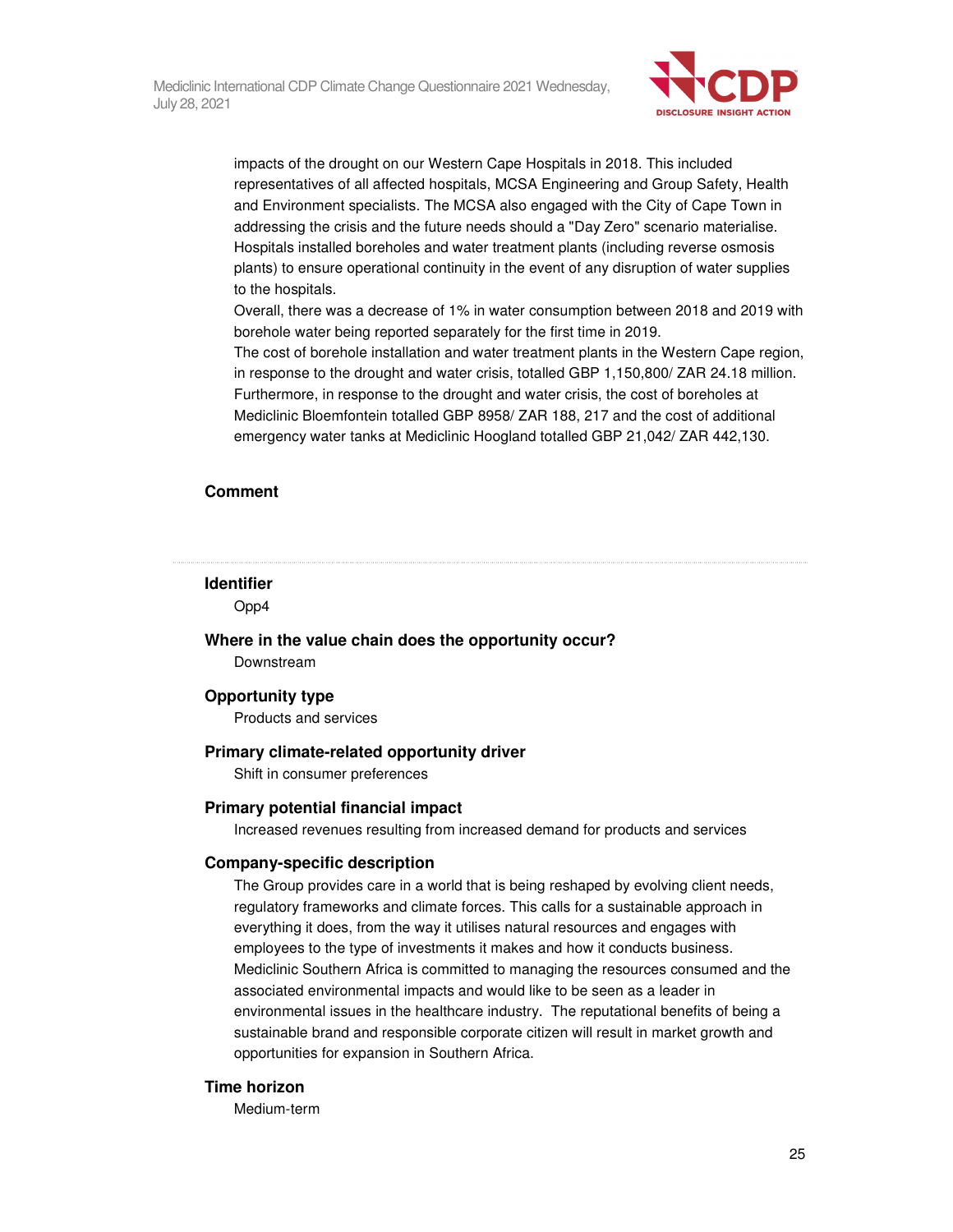

#### **Likelihood**

About as likely as not

#### **Magnitude of impact**

Medium-low

#### **Are you able to provide a potential financial impact figure?**

Yes, a single figure estimate

#### **Potential financial impact figure (currency)**

3,426,696

#### **Potential financial impact figure – minimum (currency)**

#### **Potential financial impact figure – maximum (currency)**

#### **Explanation of financial impact figure**

The potential financial implications from being a sustainable brand and responsible corporate citizen will be impacted by an influx of patients due to greater customer confidence and loyalty and reduced operational costs for electricity, water, waste and resources. An estimated 0.5% gain in reputational benefits could result in an increase of revenue of approximately GBP 3,426,696/ ZAR 72 million per annum based on current revenue levels.

#### **Cost to realize opportunity**

19,817

#### **Strategy to realize opportunity and explanation of cost calculation**

To enhance Mediclinic's reputation as a sustainable brand and responsible corporate citizen it is annually measuring, assessing and verifying its carbon footprint and is publicly disclosing its practices and performance through CDP. To neutralise the impact of the Group's activities on the environment and the impact of climate change on its business, Mediclinic committed to achieve carbon-neutral status and zero waste to landfill by 2030 with plans to support the achievement of these targets. During CY2016 Mediclinic expanded the Energy Initiative Committee function to the Natural Resources and Sustainability Committee to include all natural resources. Mediclinic believes that by managing and containing operating costs and by managing its impact on the environment while providing quality of care and facilities it will be regarded as a respected and trusted provider of hospital services by patients, doctors, and funders of healthcare.

Mediclinic spends about GBP 19,817/ ZAR 395,540 per annum to appoint external consultants to compile the carbon footprint and disclosure thereof as well as the external verification of the carbon inventory.

#### **Comment**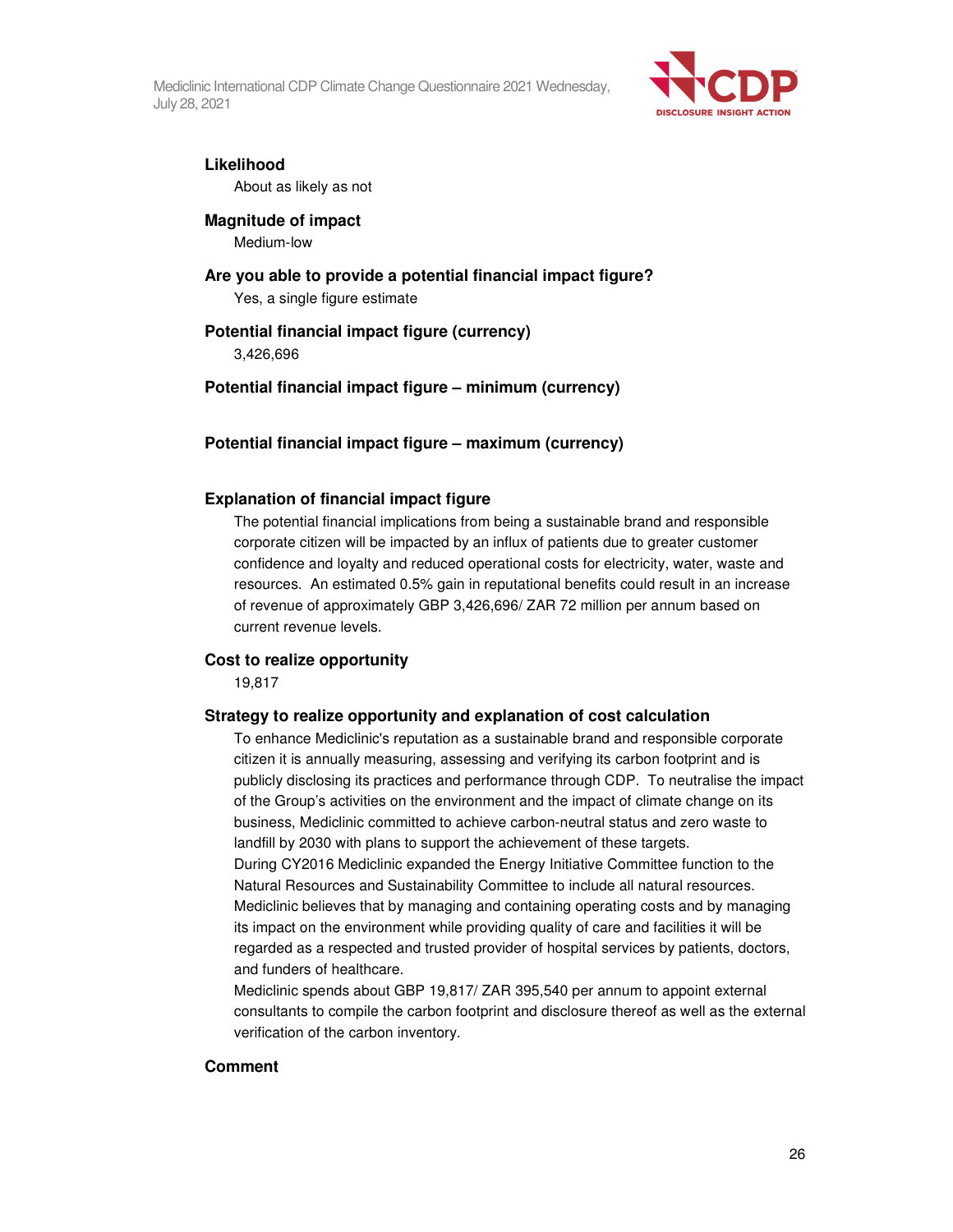

# **C3. Business Strategy**

# **C3.1**

**(C3.1) Have climate-related risks and opportunities influenced your organization's strategy and/or financial planning?** 

Yes

## **C3.1b**

**(C3.1b) Does your organization intend to publish a low-carbon transition plan in the next two years?** 

|     | Intention to<br>publish a low-<br>carbon<br>transition plan | Intention to include the Comment<br>transition plan as a<br>scheduled resolution<br><b>item at Annual General</b><br><b>Meetings (AGMs)</b> |                                                                                                                                                                                                                                                                                                          |
|-----|-------------------------------------------------------------|---------------------------------------------------------------------------------------------------------------------------------------------|----------------------------------------------------------------------------------------------------------------------------------------------------------------------------------------------------------------------------------------------------------------------------------------------------------|
| Row | Yes, in the next<br>two years                               | Yes, we intend to include<br>it as a scheduled AGM<br>resolution item                                                                       | The MCSA low carbon "roadmap" has been<br>approved by the MCSA Exco, and will go to the<br>Board in September 2021. This will be used as a<br>proxy to develop a similar "roadmap" for MCME.<br>Hirslanden, which is already close to being<br>"carbon neutral", will finalise its "roadmap" in<br>2022. |

# **C3.2**

## **(C3.2) Does your organization use climate-related scenario analysis to inform its strategy?**

No, but we anticipate using qualitative and/or quantitative analysis in the next two years

# **C3.2b**

### **(C3.2b) Why does your organization not use climate-related scenario analysis to inform its strategy?**

Through our use of ISO 14001:2015 Environmental Management System, climate change is one of our aspects where we do a risk assessment based on scenarios and put action plans into place in our environmental management plan. These scenarios are based on financial impact, drought cycle impact, dam levels impact, local authority infrastructure impact, history impact and hospital infrastructure condition.

Mediclinic will consider undertaking a form of climate-scenario analysis as part of the revised ESG strategy (this process forms part of the next reporting period and progress will be reported on in our 2022 CDP climate change response).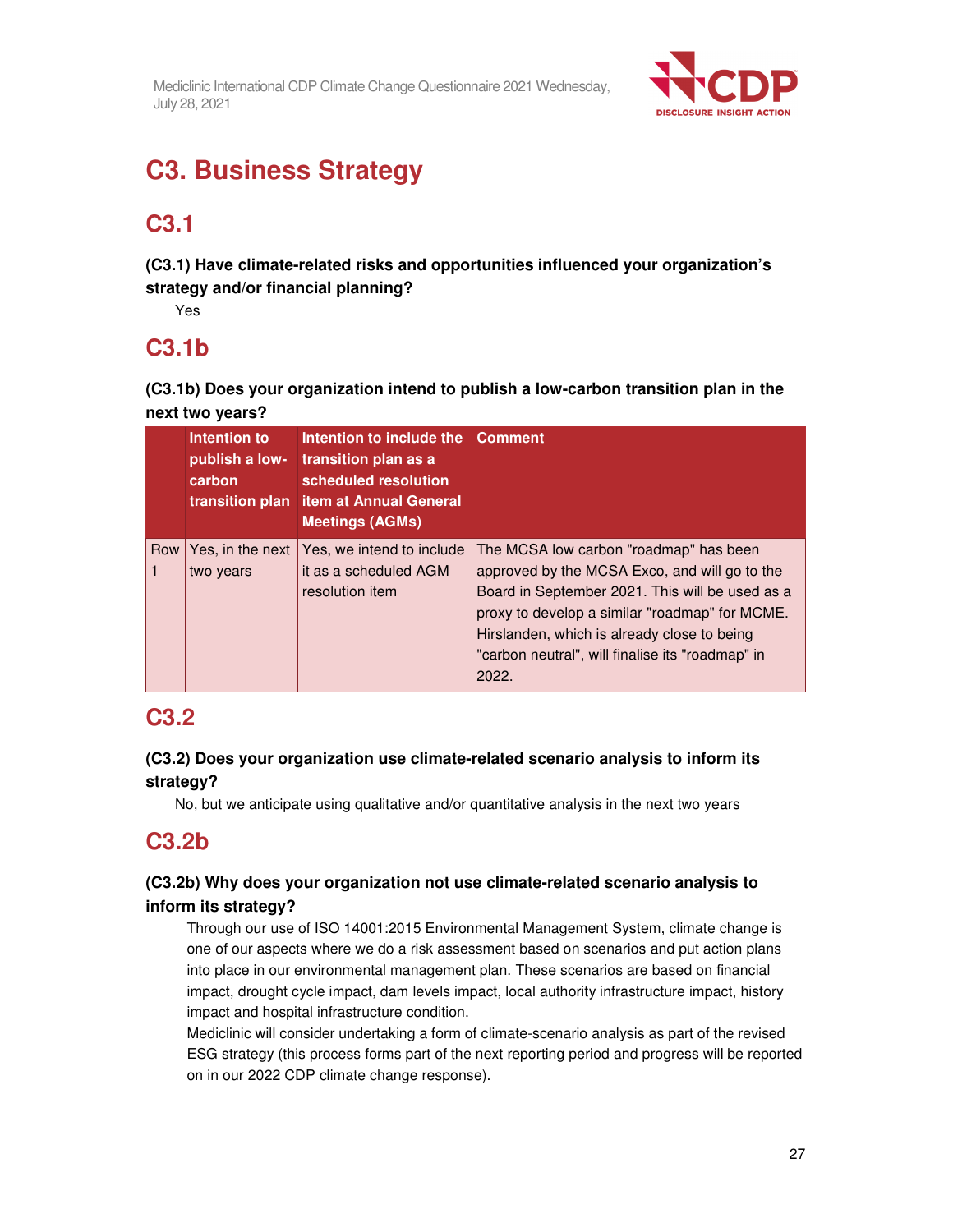

# **C3.3**

## **(C3.3) Describe where and how climate-related risks and opportunities have influenced your strategy.**

|                          | <b>Have climate-related</b> | <b>Description of influence</b>                                                                                                                                                                                                                                                                                                                                                                                                                                                                                                                                                                                                                                                                                                                                                                                                                                                                                                                                                                                                                                                                                                                                                                                                                                                                                                                                                                                                                                                                                                                                                                                                                                                                                                                                                                                                                                                                                                                                                                                    |
|--------------------------|-----------------------------|--------------------------------------------------------------------------------------------------------------------------------------------------------------------------------------------------------------------------------------------------------------------------------------------------------------------------------------------------------------------------------------------------------------------------------------------------------------------------------------------------------------------------------------------------------------------------------------------------------------------------------------------------------------------------------------------------------------------------------------------------------------------------------------------------------------------------------------------------------------------------------------------------------------------------------------------------------------------------------------------------------------------------------------------------------------------------------------------------------------------------------------------------------------------------------------------------------------------------------------------------------------------------------------------------------------------------------------------------------------------------------------------------------------------------------------------------------------------------------------------------------------------------------------------------------------------------------------------------------------------------------------------------------------------------------------------------------------------------------------------------------------------------------------------------------------------------------------------------------------------------------------------------------------------------------------------------------------------------------------------------------------------|
|                          | risks and                   |                                                                                                                                                                                                                                                                                                                                                                                                                                                                                                                                                                                                                                                                                                                                                                                                                                                                                                                                                                                                                                                                                                                                                                                                                                                                                                                                                                                                                                                                                                                                                                                                                                                                                                                                                                                                                                                                                                                                                                                                                    |
|                          | opportunities               |                                                                                                                                                                                                                                                                                                                                                                                                                                                                                                                                                                                                                                                                                                                                                                                                                                                                                                                                                                                                                                                                                                                                                                                                                                                                                                                                                                                                                                                                                                                                                                                                                                                                                                                                                                                                                                                                                                                                                                                                                    |
|                          | influenced your             |                                                                                                                                                                                                                                                                                                                                                                                                                                                                                                                                                                                                                                                                                                                                                                                                                                                                                                                                                                                                                                                                                                                                                                                                                                                                                                                                                                                                                                                                                                                                                                                                                                                                                                                                                                                                                                                                                                                                                                                                                    |
|                          | strategy in this area?      |                                                                                                                                                                                                                                                                                                                                                                                                                                                                                                                                                                                                                                                                                                                                                                                                                                                                                                                                                                                                                                                                                                                                                                                                                                                                                                                                                                                                                                                                                                                                                                                                                                                                                                                                                                                                                                                                                                                                                                                                                    |
| Products and<br>services | Yes                         | Mediclinic International is committed to be a good corporate<br>citizen and believes that sustainability must be integrated in<br>its business strategy, focusing not only on its financial<br>output, but also on managing and utilising social and<br>environmental resources efficiently to ensure a sustainable<br>business in the long term. This requires strategic thinking on<br>the impacts of climate change and Mediclinic's response to<br>it.<br>From a climate change perspective, the Group's business<br>strategy is informed by the Group Sustainable Development<br>Policy, Group Safety, Health and Environmental Policy and<br>the Code of Business Conduct and Ethics that codify<br>Mediclinic's long-standing commitment to conducting<br>business responsibly. The policies are reviewed annually by<br>management, with recommendations to the Board's Clinical<br>Performance and Sustainability Committee as part of the<br>annual policy review.<br>The Group Safety, Health and Environmental Policy aims to<br>minimise Mediclinic's environmental impacts and guides the<br>identification and management of all risks and opportunities<br>relating to water use and recycling, energy use and<br>conservation, emissions and climate change, and waste<br>management and recycling.<br>Mediclinic believes that strategic advantage can be obtained<br>through using resources responsibly, thereby managing and<br>containing operating costs through reducing fuel and<br>electricity consumption and associated carbon emissions.<br>Further, it will ensure ongoing access to water and energy<br>supplies. By managing Mediclinic's impact on the<br>environment while providing quality of care and facilities it<br>will be regarded as a respected and trusted provider of<br>hospital services by patients, doctors, and funders of<br>healthcare.<br>A new ESG strategy was approved in 2020, including the<br>influence of climate change on Mediclinic's products and |
|                          |                             | services. Climate transition risks have informed our                                                                                                                                                                                                                                                                                                                                                                                                                                                                                                                                                                                                                                                                                                                                                                                                                                                                                                                                                                                                                                                                                                                                                                                                                                                                                                                                                                                                                                                                                                                                                                                                                                                                                                                                                                                                                                                                                                                                                               |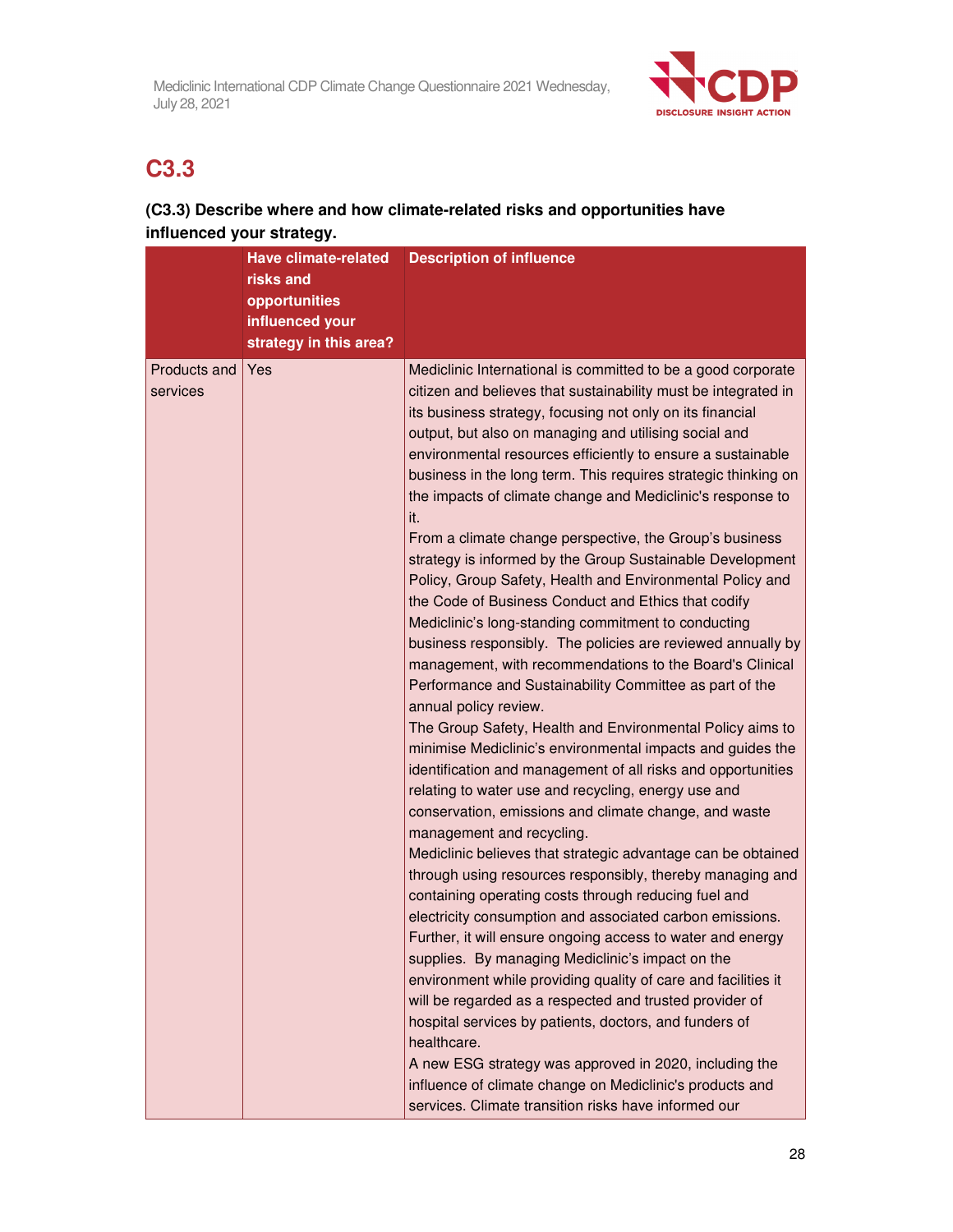

|                                       |                        | commitment to achieving carbon-neutral status and zero<br>waste to landfill by 2030 with plans to support the<br>achievement of these targets, and this commitment forms an<br>important part of the new strategy.                                                                                                                                                                                                                                                                                                                                                                                                                                                                                                                                                                                                                                                                                                                                                                                                                                                                                                                                                                                                                                                                                                                                                                                          |
|---------------------------------------|------------------------|-------------------------------------------------------------------------------------------------------------------------------------------------------------------------------------------------------------------------------------------------------------------------------------------------------------------------------------------------------------------------------------------------------------------------------------------------------------------------------------------------------------------------------------------------------------------------------------------------------------------------------------------------------------------------------------------------------------------------------------------------------------------------------------------------------------------------------------------------------------------------------------------------------------------------------------------------------------------------------------------------------------------------------------------------------------------------------------------------------------------------------------------------------------------------------------------------------------------------------------------------------------------------------------------------------------------------------------------------------------------------------------------------------------|
| Supply chain<br>and/or value<br>chain | Evaluation in progress | There has been a lot more strategic discussion, within the<br>reporting period and subsequently, regarding climate<br>change risks and opportunities in our value chain. In 2019<br>four Exco meetings considered the impact of climate change<br>on the business directly and via the value chain. There are<br>some examples of where Mediclinic drives our climate<br>objectives through engagements with our value chain. For<br>example, suppliers are encouraged to reuse packaging and<br>transporting containers.                                                                                                                                                                                                                                                                                                                                                                                                                                                                                                                                                                                                                                                                                                                                                                                                                                                                                   |
| Investment in<br>R&D                  | Evaluation in progress | A feasibility study to determine the costs and viability of<br>capturing and reusing nitrous oxide and anaesthetic gas<br>consumption (Scope 1) will be completed by 2023.                                                                                                                                                                                                                                                                                                                                                                                                                                                                                                                                                                                                                                                                                                                                                                                                                                                                                                                                                                                                                                                                                                                                                                                                                                  |
| Operations                            | Yes                    | During the year under review, we identified sustainable<br>development as a critical transformation driver to the<br>Mediclinic Group Strategy. A Sustainable Development<br>Strategy which governs ESG activities was developed and<br>approved to ensure the Group improves sustainability -<br>manages resources responsibly and efficiently to the benefit<br>of its stakeholders and environment. The most substantial<br>strategic decision made in the reporting year was our<br>decision to minimise the impact of the Group's activities on<br>the environment and the impact of climate change on its<br>business, by committing to achieve carbon-neutral status<br>and zero waste to landfill by 2030 with plans to support the<br>achievement of these targets.<br>Additionally, Mediclinic has continued to implement the<br>Corporate Sustainable Water Management Strategy and<br>water contingency plans to ensure hospitals can continue<br>operating smoothly, without interruptions and to mediate the<br>low quality of municipal water from ineffective processes at<br>purification plants. Mediclinic also expanded its Energy<br>Initiative Committee function to the Natural Resources<br>Committee to include all natural resources, including energy<br>consumption, waste to landfill, and recycling practices<br>(response to resource-affected realities of climate change). |

# **C3.4**

**(C3.4) Describe where and how climate-related risks and opportunities have influenced your financial planning.**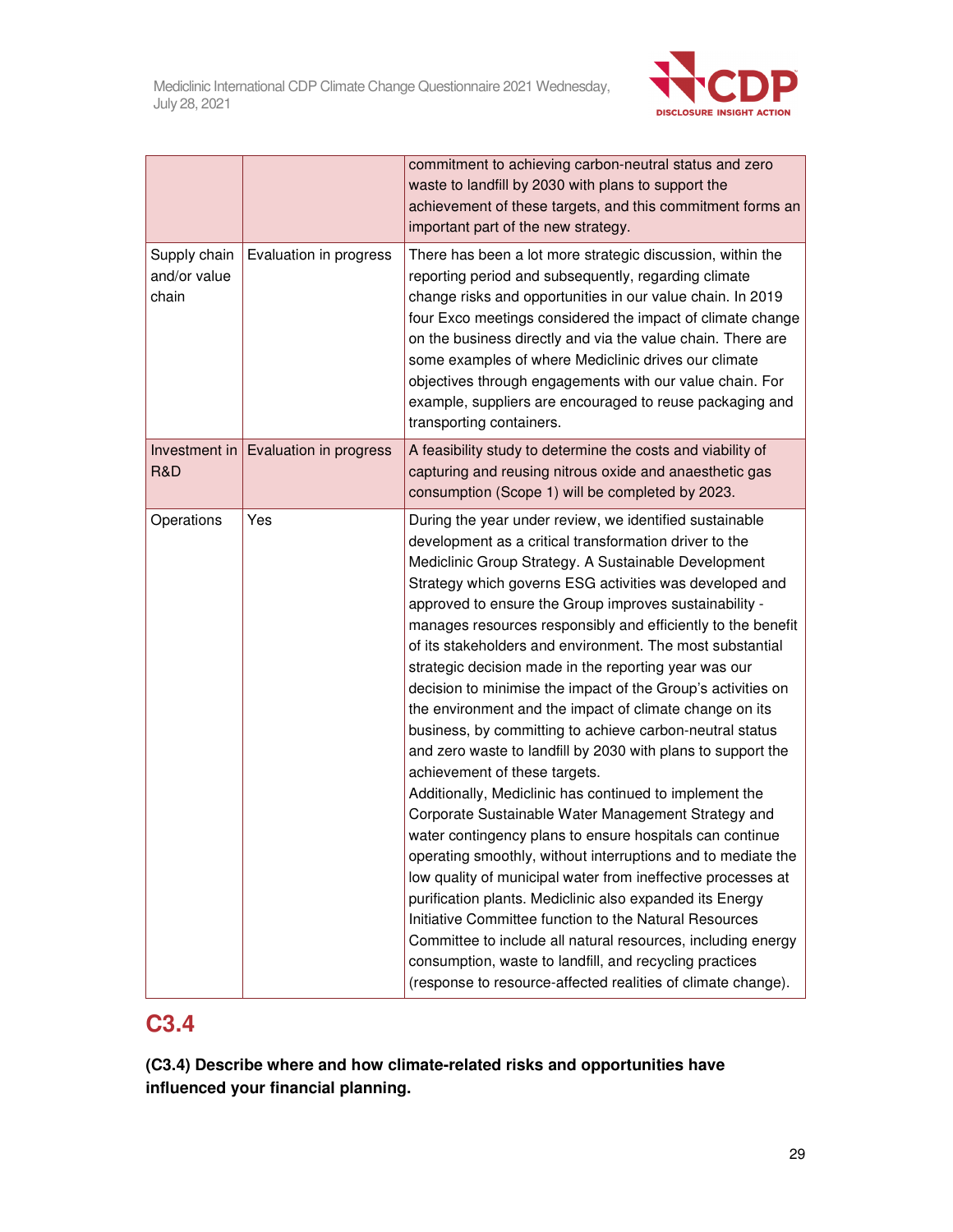

|                     | elements that have<br>been influenced                  | <b>Financial planning Description of influence</b>                                                                                                                                                                                                                                                                                                                                                                                                                                                                                                                                                                                                                                                                                                                                                                                                                                                                                                                                                                                                                                                                                                                                                                                                                                                                                                                                                                                                                                                                                                                                                                         |
|---------------------|--------------------------------------------------------|----------------------------------------------------------------------------------------------------------------------------------------------------------------------------------------------------------------------------------------------------------------------------------------------------------------------------------------------------------------------------------------------------------------------------------------------------------------------------------------------------------------------------------------------------------------------------------------------------------------------------------------------------------------------------------------------------------------------------------------------------------------------------------------------------------------------------------------------------------------------------------------------------------------------------------------------------------------------------------------------------------------------------------------------------------------------------------------------------------------------------------------------------------------------------------------------------------------------------------------------------------------------------------------------------------------------------------------------------------------------------------------------------------------------------------------------------------------------------------------------------------------------------------------------------------------------------------------------------------------------------|
| Row<br>$\mathbf{1}$ | Direct costs<br>Indirect costs<br>Capital expenditures | Increased costs in energy, water and waste disposal services have all<br>impacted the operations costs of Mediclinic. It is anticipated that further<br>costs relating to carbon taxes will affect energy costs going forward. as<br>did increased water costs implemented in South Africa's Western Cape<br>province during 2019 to curb regional water consumption. Viewed as an<br>opportunity, any energy, water or waste efficiency action will result in<br>both total operating cost savings and operating costs per bed-day sold.<br>Impact is currently low but expected to increase to medium.<br>Capital expenditures have been influenced, especially given the new<br>target to achieve carbon neutrality by 2030. Mediclinic continues to<br>invest significantly in solar PV to generate energy that offsets the carbon<br>intensive electricity purchased via the grid. In 2019, Mediclinic produced<br>and consumed solar energy at five new facilities, namely: Mediclinic<br>Hoogland – operation since February 2019; Mediclinic Welkom –<br>operational since May 2019; Mediclinic Sandton - operational since<br>March 2019; Mediclinic Constantiaberg - operational since March 2019<br>and Mediclinic Panorama - operational since June 2019.<br>Some hospitals have hybrid solar water systems for heating water and<br>heat pumps.<br>Costs and capital expenditures and allocations consider the time horizon<br>associated with the 2030 target, and estimated CAPEX requirements for<br>each division is being analysed. MCSA will have its cost expectations<br>completed by September 2021. |

## **C3.4a**

**(C3.4a) Provide any additional information on how climate-related risks and opportunities have influenced your strategy and financial planning (optional).** 

# **C4. Targets and performance**

## **C4.1**

**(C4.1) Did you have an emissions target that was active in the reporting year?**  Absolute target

## **C4.1a**

**(C4.1a) Provide details of your absolute emissions target(s) and progress made against those targets.**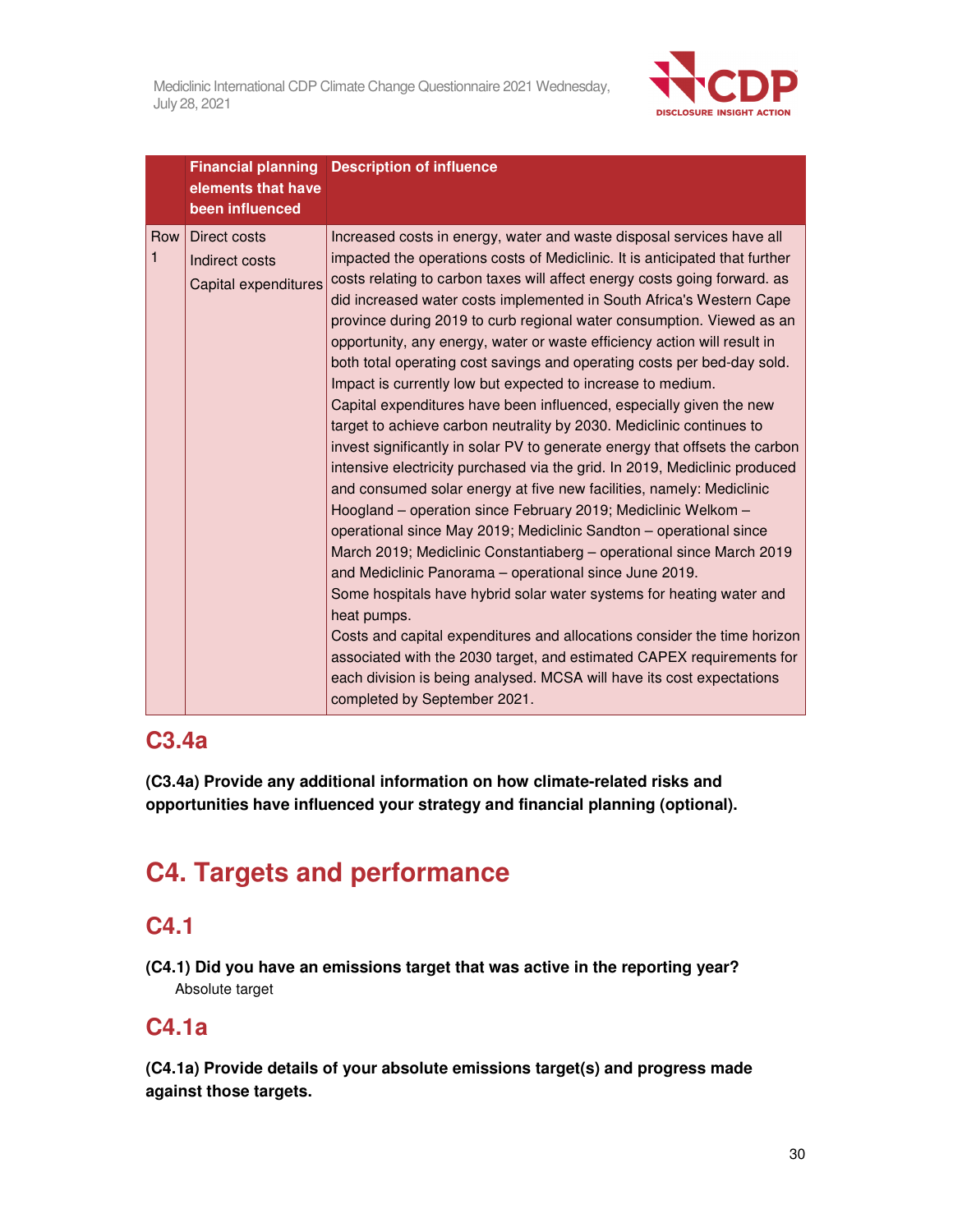

**Target reference number**  Abs 1 **Year target was set**  2021 **Target coverage**  Company-wide **Scope(s) (or Scope 3 category)**  Scope 1+2 (market-based) **Base year**  2020 **Covered emissions in base year (metric tons CO2e)**  220,812.89 **Covered emissions in base year as % of total base year emissions in selected Scope(s) (or Scope 3 category)**  94.5 **Target year**  2021 **Targeted reduction from base year (%)**  1.85 **Covered emissions in target year (metric tons CO2e) [auto-calculated]**  216,727.851535 **Covered emissions in reporting year (metric tons CO2e)**  220,812.89 **% of target achieved [auto-calculated]**   $\Omega$ **Target status in reporting year**  Underway **Is this a science-based target?**  No, but we anticipate setting one in the next 2 years **Target ambition Please explain (including target coverage)** 

Numerous targets have been set in Mediclinic South Africa (MCSA) and Mediclinic Middle East (MCME) on activities that translate into carbon emissions, with a particular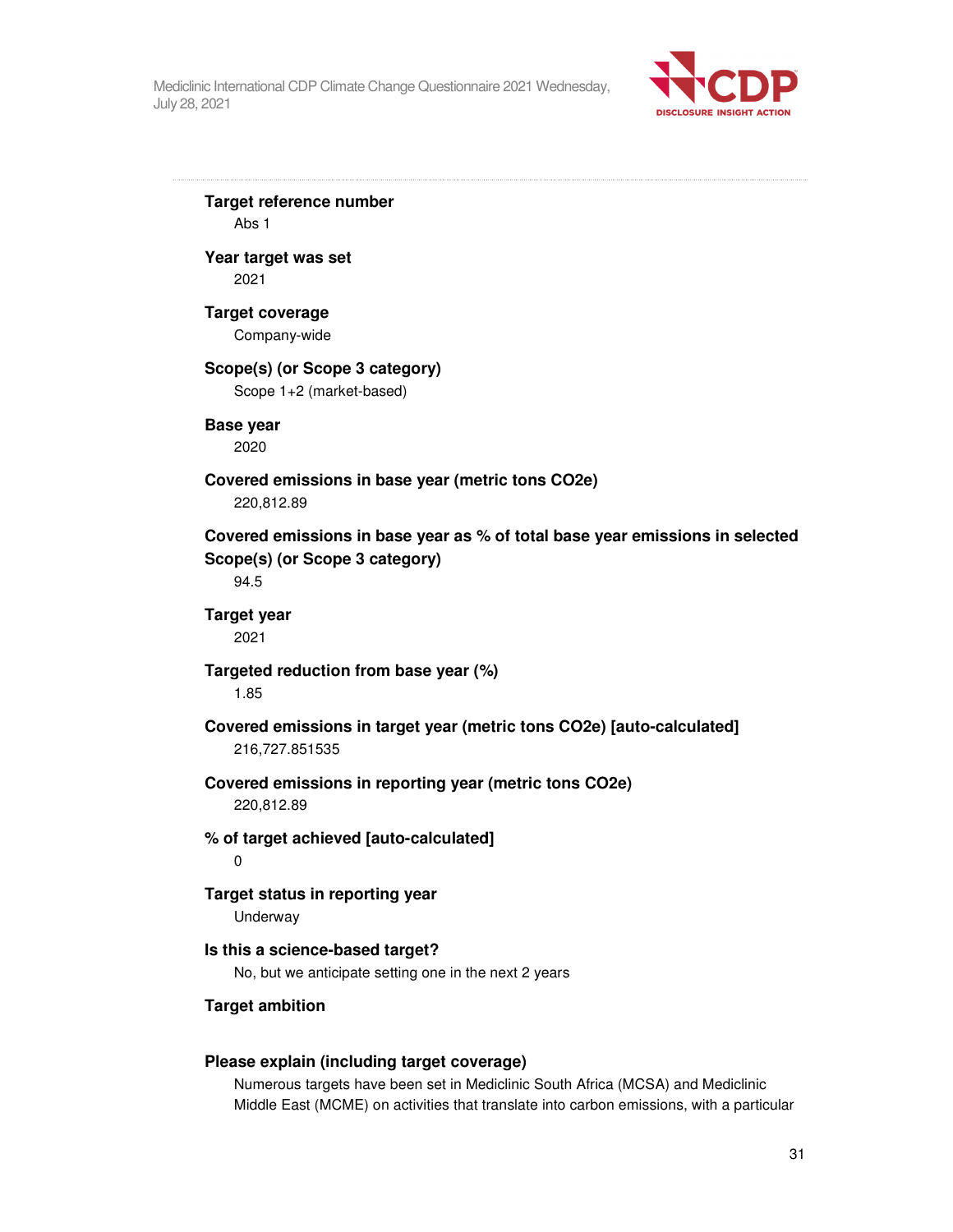

focus on electricity and greenhouse gas emitting activities with high global warming potential. These targets are yearly, inclusive of 2020 as the baseline year and 2021 as the target year. When totalled, the combined targets equate to a carbon reduction of 4,342 tonnes CO2e. The targets for MCSA include: 2% reduction on electricity consumption; stabilise healthcare waste (HCRW) to landfill to 2019 levels; 10% reduction in general waste to landfill. The targets for MCME include: 1% reduction in electricity consumption; 1% reduction in N2O; 1% reduction in anaesthetic gases; 1% reduction in air-conditioning and refrigerant gas refills; 1% reduction in HCRW); 2% reduction in general waste to landfill.

## **C4.2**

### **(C4.2) Did you have any other climate-related targets that were active in the reporting year?**

Net-zero target(s) Other climate-related target(s)

## **C4.2b**

**(C4.2b) Provide details of any other climate-related targets, including methane reduction targets.** 

**Target reference number**  Oth 1 **Year target was set**  2020 **Target coverage**  Business division **Target type: absolute or intensity**  Absolute **Target type: category & Metric (target numerator if reporting an intensity target)**  Energy consumption or efficiency kWh **Target denominator (intensity targets only) Base year**  2020 **Figure or percentage in base year** 

154,050,241.53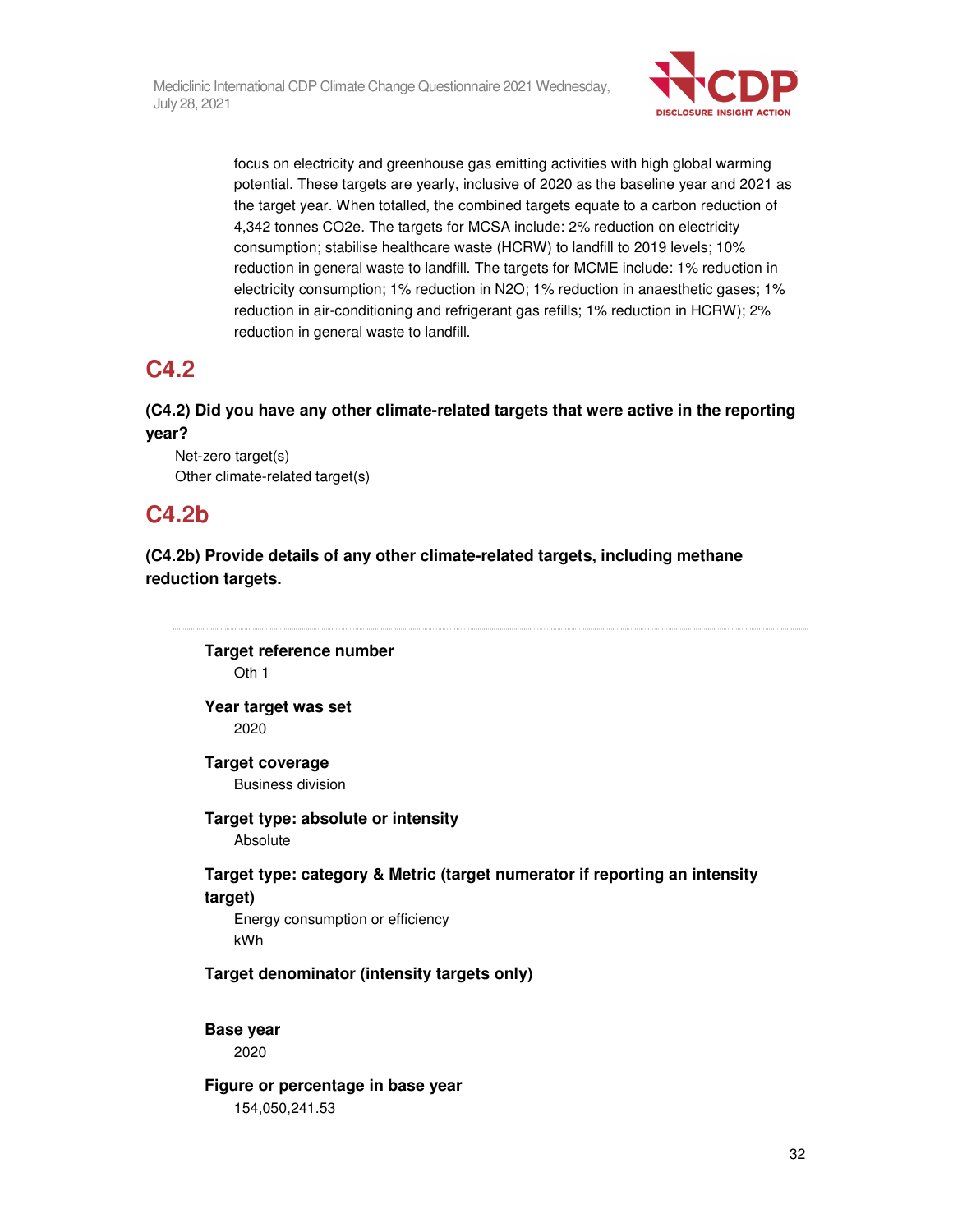

# **Target year**

2021

#### **Figure or percentage in target year**  150,141,158

### **Figure or percentage in reporting year**

154,050,241.53

#### **% of target achieved [auto-calculated]**

0

## **Target status in reporting year**

Underway

#### **Is this target part of an emissions target?**  Abs1

#### **Is this target part of an overarching initiative?**  No, it's not part of an overarching initiative

### **Please explain (including target coverage)**

This target is specific to Mediclinic Southern Africa and forms part of the longer-term carbon neutrality plan for the group.

#### **Target reference number**

Oth 2

#### **Year target was set**  2020

#### **Target coverage**

Business division

#### **Target type: absolute or intensity**

Absolute

### **Target type: category & Metric (target numerator if reporting an intensity target)**

Energy consumption or efficiency kWh

#### **Target denominator (intensity targets only)**

#### **Base year**

2020

#### **Figure or percentage in base year**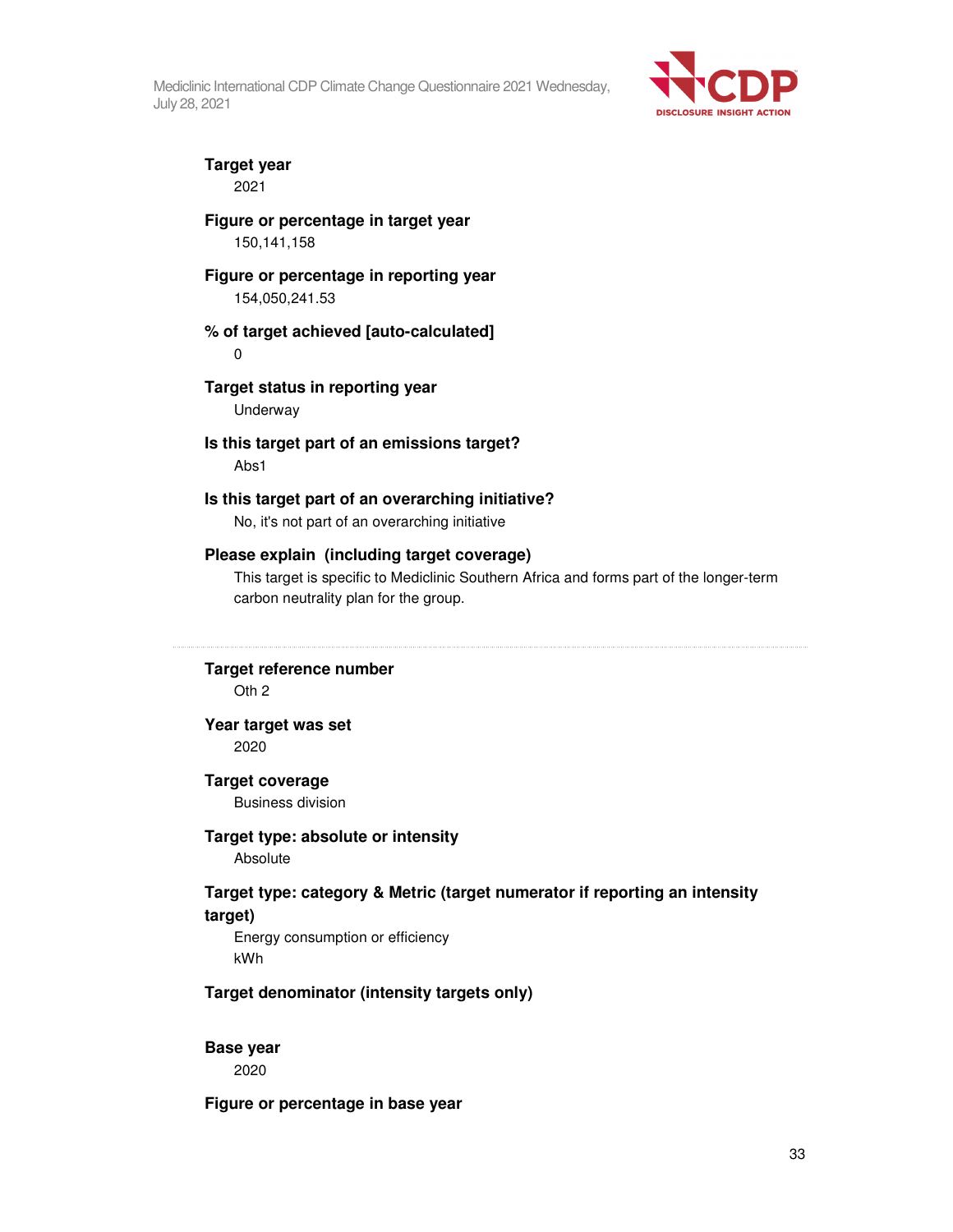

65,904,979.06

**Target year**  2021

**Figure or percentage in target year**  65,245,929.26

**Figure or percentage in reporting year**  65,904,979.06

**% of target achieved [auto-calculated]**  0

**Target status in reporting year**  Underway

**Is this target part of an emissions target?**  Abs1

**Is this target part of an overarching initiative?**  No, it's not part of an overarching initiative

**Please explain (including target coverage)**  This target is specific to Mediclinic Middle East and forms part of the longer-term carbon

## neutrality plan for the group.

## **C4.2c**

**(C4.2c) Provide details of your net-zero target(s).**

**Target reference number**  NZ1

**Target coverage** 

Company-wide

**Absolute/intensity emission target(s) linked to this net-zero target**  Abs1

### **Target year for achieving net zero**

2030

#### **Is this a science-based target?**

No, but we anticipate setting one in the next 2 years

#### **Please explain (including target coverage)**

To achieve carbon neutrality by 2030, Mediclinic International's carbon reduction pathway includes the following: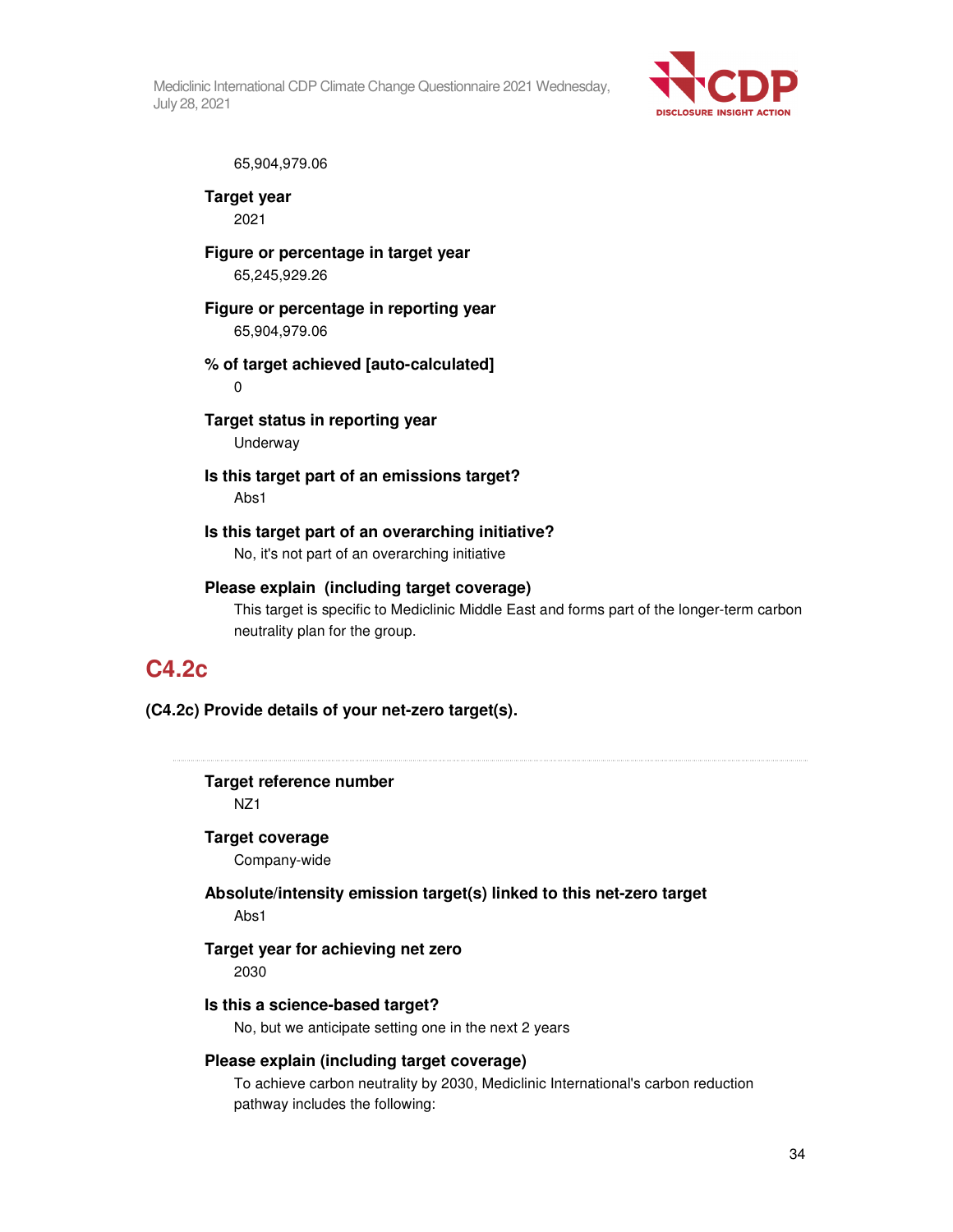

- 1. Implement SCADA system at all hospitals for real-time measurement
- 2. Behaviour change though the use of daily SCADA reporting to support awareness, the training of technical staff to enhance energy management responsibility and
- implementing the ISO14001 Environmental Management System
- 3. Performing audits at all the hospitals
- 4. Energy efficiency projects
- 5. Install PV systems at all the hospitals
- 6. Procurement of renewable energy
- 7. Implementation of carbon offsets initiatives

# **C4.3**

**(C4.3) Did you have emissions reduction initiatives that were active within the reporting year? Note that this can include those in the planning and/or implementation phases.** 

Yes

## **C4.3a**

**(C4.3a) Identify the total number of initiatives at each stage of development, and for those in the implementation stages, the estimated CO2e savings.** 

|                              | <b>Number of</b><br><i>initiatives</i> | Total estimated annual CO2e savings in metric<br>tonnes CO2e (only for rows marked *) |
|------------------------------|----------------------------------------|---------------------------------------------------------------------------------------|
| Under investigation          | 3                                      |                                                                                       |
| To be implemented*           | 0                                      |                                                                                       |
| Implementation<br>commenced* | 0                                      |                                                                                       |
| Implemented*                 |                                        | 674.33                                                                                |
| Not to be implemented        | $\mathbf 0$                            |                                                                                       |

# **C4.3b**

**(C4.3b) Provide details on the initiatives implemented in the reporting year in the table below.** 

**Initiative category & Initiative type**  Energy efficiency in buildings Lighting **Estimated annual CO2e savings (metric tonnes CO2e)**  674.33 **Scope(s)**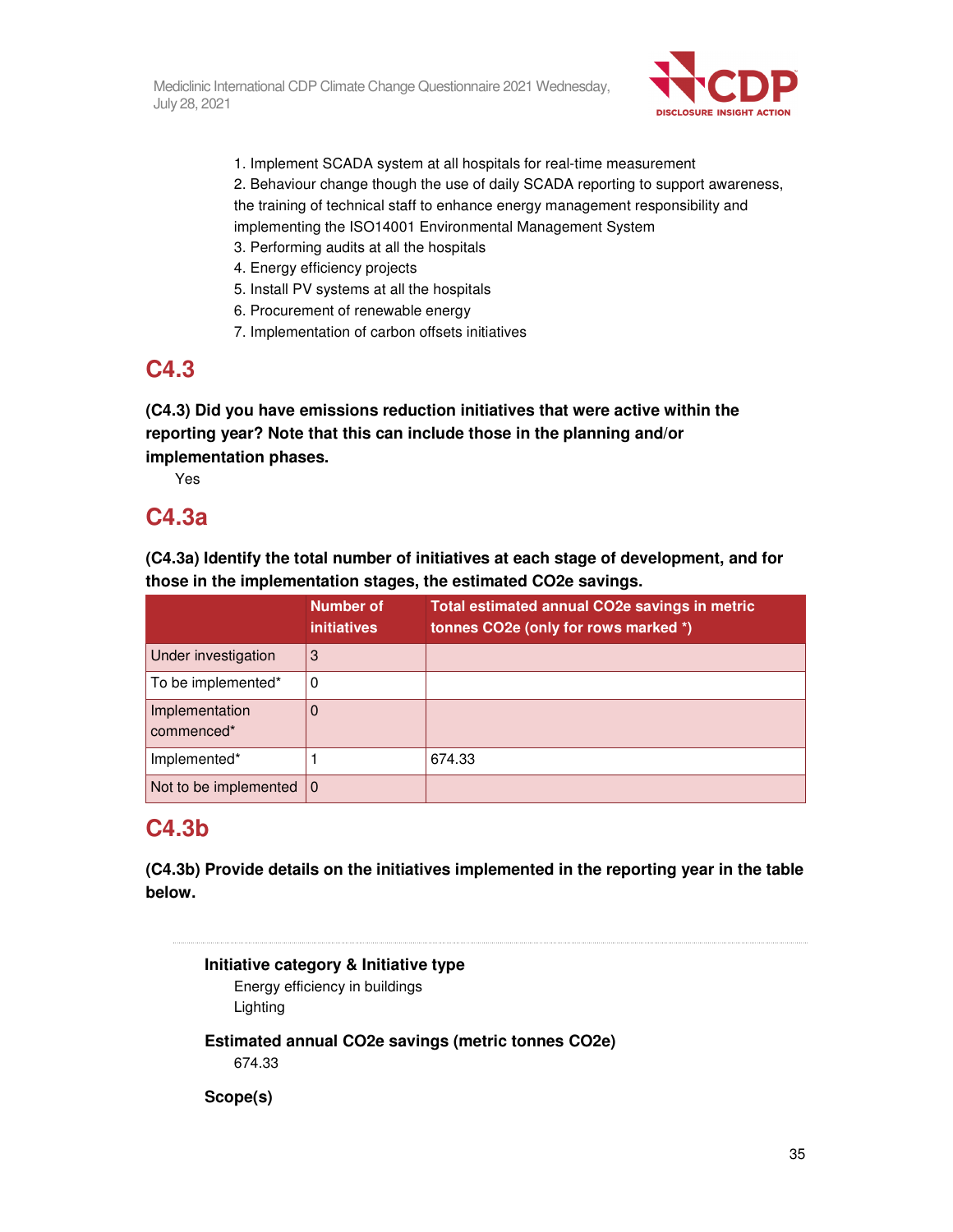

Scope 2 (location-based)

### **Voluntary/Mandatory**

Voluntary

**Annual monetary savings (unit currency – as specified in C0.4)**  45,473

**Investment required (unit currency – as specified in C0.4)** 

104,407

**Payback period** 

1-3 years

### **Estimated lifetime of the initiative**

6-10 years

**Comment** 

# **C4.3c**

## **(C4.3c) What methods do you use to drive investment in emissions reduction activities?**

| <b>Method</b>                                        | <b>Comment</b>                                                                                                                                                                                                                                                                                                                                                                                                                                                                                                                                                                                                                                                                                                                                                                             |
|------------------------------------------------------|--------------------------------------------------------------------------------------------------------------------------------------------------------------------------------------------------------------------------------------------------------------------------------------------------------------------------------------------------------------------------------------------------------------------------------------------------------------------------------------------------------------------------------------------------------------------------------------------------------------------------------------------------------------------------------------------------------------------------------------------------------------------------------------------|
| Compliance with regulatory<br>requirements/standards | All new air-conditioning and refrigerant equipment purchased makes<br>use of refrigerants other than Freon or R22, which is being phased out<br>in South Africa and Namibia.<br>Stringent protocols are followed to ensure that waste management<br>within the Group complies with all legislation and regulations of the<br>respective geographies in which we operate.                                                                                                                                                                                                                                                                                                                                                                                                                   |
| Dedicated budget for energy<br>efficiency            | The Natural Resources and Sustainability Committee measures the<br>energy utilisation within the group to determine where savings can be<br>achieved, and it evaluates various new energy efficiency<br>technologies. The Committee takes various steps to reduce<br>greenhouse gases, such as the implementation of LED lighting and<br>solar photovoltaic energy systems. The division invests in energy<br>efficient equipment and renewable energy sources.<br>Carbon neutral by 2030: Considerations include - Renewable energy<br>through photovoltaic systems; Solar panels for water heating;<br>Supervisory control and data acquisition ('SCADA') systems to<br>monitor electricity consumption; Three verification methods for<br>electricity data; Energy-efficient practices. |
| Financial optimization<br>calculations               | Rising electricity costs have been an incentive to reduce electricity<br>consumption and resultant carbon emissions through investments in<br>energy efficient equipment and alternative renewable energy sources.                                                                                                                                                                                                                                                                                                                                                                                                                                                                                                                                                                         |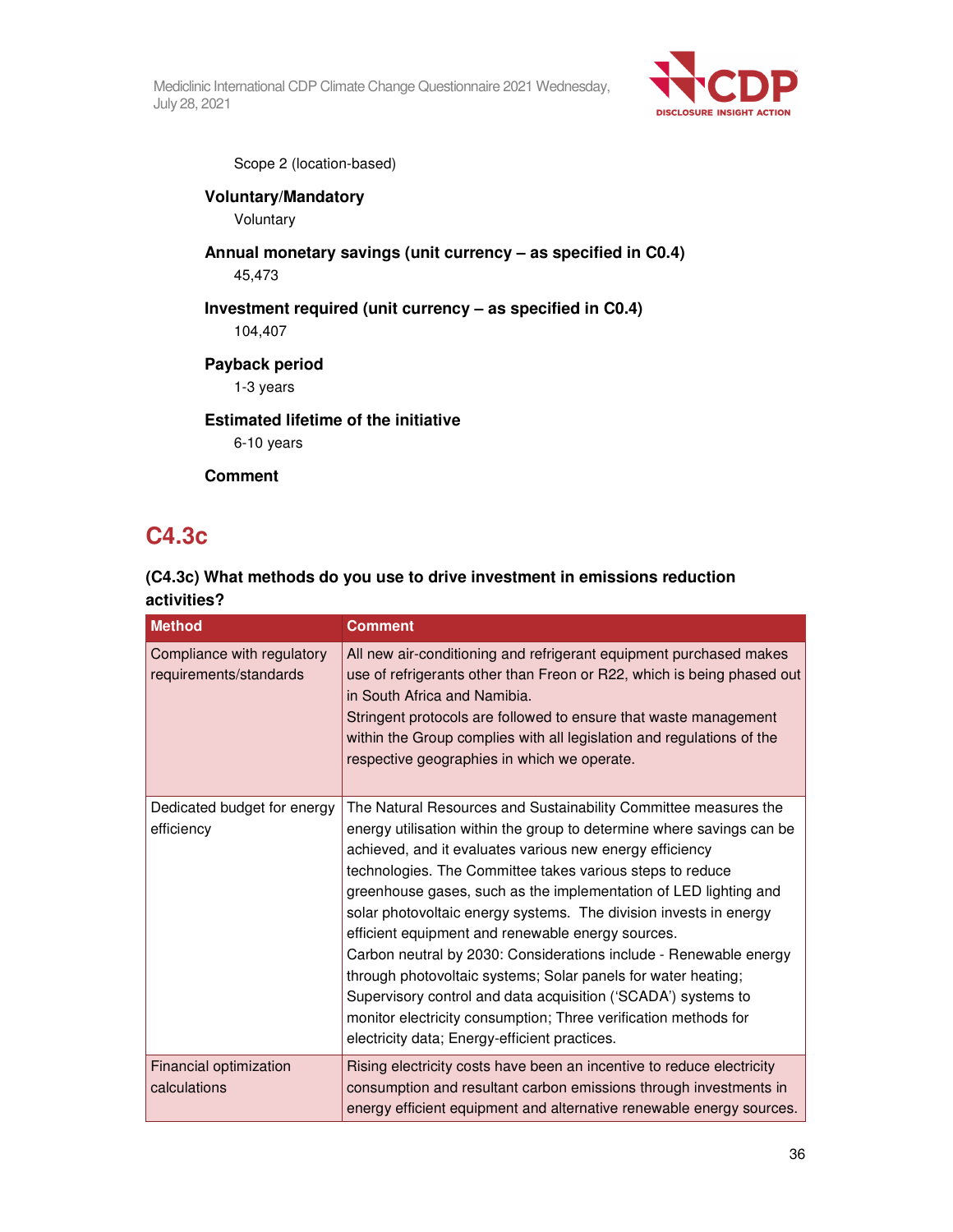

|                                                          | Carbon tax liability calculations were undertaken, acting as another<br>incentive to reduce carbon emissions through investment in emission<br>reduction activities.                                                                                                                                                                                                                                                                                |
|----------------------------------------------------------|-----------------------------------------------------------------------------------------------------------------------------------------------------------------------------------------------------------------------------------------------------------------------------------------------------------------------------------------------------------------------------------------------------------------------------------------------------|
| Partnering with governments<br>on technology development | Mediclinic Southern Africa is a listed and registered Energy Services<br>Company (Esco) to implement the Eskom Demand Side Management<br>(DSM) and Energy efficiency programmes at Mediclinic while making<br>use of the available subsidies and rebates to defray capital costs of<br>equipment. It also partnered with the NBI's Private Sector Energy<br>Efficiency Project (PSEE) to share knowledge and leverage off the<br>skills of experts. |

# **C4.5**

**(C4.5) Do you classify any of your existing goods and/or services as low-carbon products or do they enable a third party to avoid GHG emissions?** 

No

# **C5. Emissions methodology**

# **C5.1**

**(C5.1) Provide your base year and base year emissions (Scopes 1 and 2).** 

## **Scope 1**

**Base year start** 

January 1, 2020

## **Base year end**

December 31, 2020

## **Base year emissions (metric tons CO2e)**

30,735.92

## **Comment**

The choice of base year for Mediclinic International is 2020 as it is the first year in which Mediclinic International has expanded their corporate GHG inventory to include: Mediclinic Southern Africa (MCSA), Mediclinic Middle East (MCME), Hirslanden (Switzerland) and Mediclinic Innovations and Group Services. The choice of base year may be revised in the future as 2020 is an atypical year for emissions within the healthcare industry.

## **Scope 2 (location-based)**

**Base year start**  January 1, 2020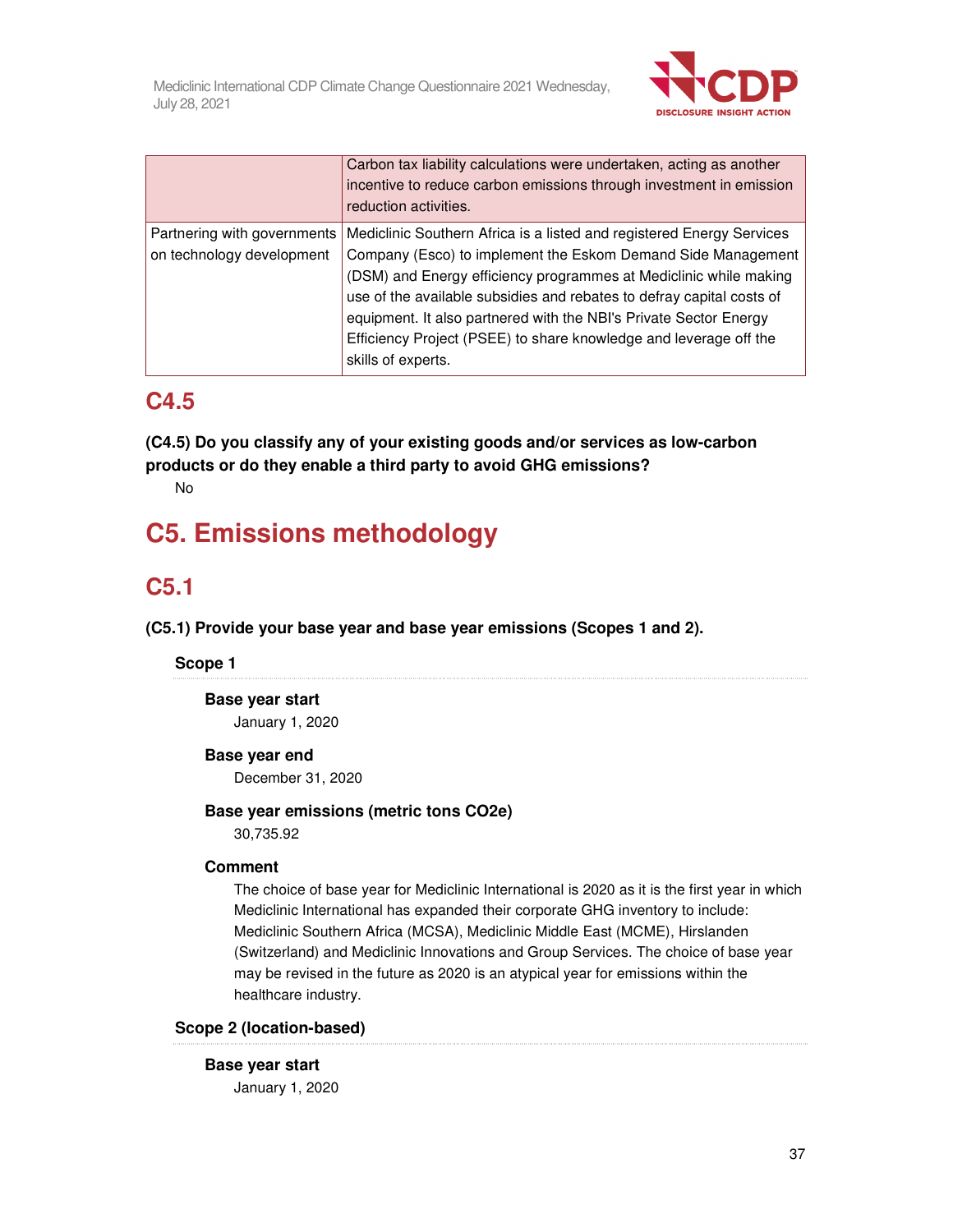

## **Base year end**

December 31, 2020

## **Base year emissions (metric tons CO2e)**

200,856.74

### **Comment**

The choice of base year for Mediclinic International is 2020 as it is the first year in which Mediclinic International has expanded their corporate GHG inventory to include: Mediclinic Southern Africa (MCSA), Mediclinic Middle East (MCME), Hirslanden (Switzerland) and Mediclinic Innovations and Group Services. The choice of base year may be revised in the future as 2020 is an atypical year for emissions within the healthcare industry.

### **Scope 2 (market-based)**

# **Base year start**

January 1, 2020

### **Base year end**

December 31, 2020

## **Base year emissions (metric tons CO2e)**

195,311.76

## **Comment**

The choice of base year for Mediclinic International is 2020 as it is the first year in which Mediclinic International has expanded their corporate GHG inventory to include: Mediclinic Southern Africa (MCSA), Mediclinic Middle East (MCME), Hirslanden (Switzerland) and Mediclinic Innovations and Group Services. The choice of base year may be revised in the future as 2020 is an atypical year for emissions within the healthcare industry.

# **C5.2**

## **(C5.2) Select the name of the standard, protocol, or methodology you have used to collect activity data and calculate emissions.**

The Greenhouse Gas Protocol: A Corporate Accounting and Reporting Standard (Revised Edition)

# **C6. Emissions data**

# **C6.1**

**(C6.1) What were your organization's gross global Scope 1 emissions in metric tons CO2e?** 

**Reporting year**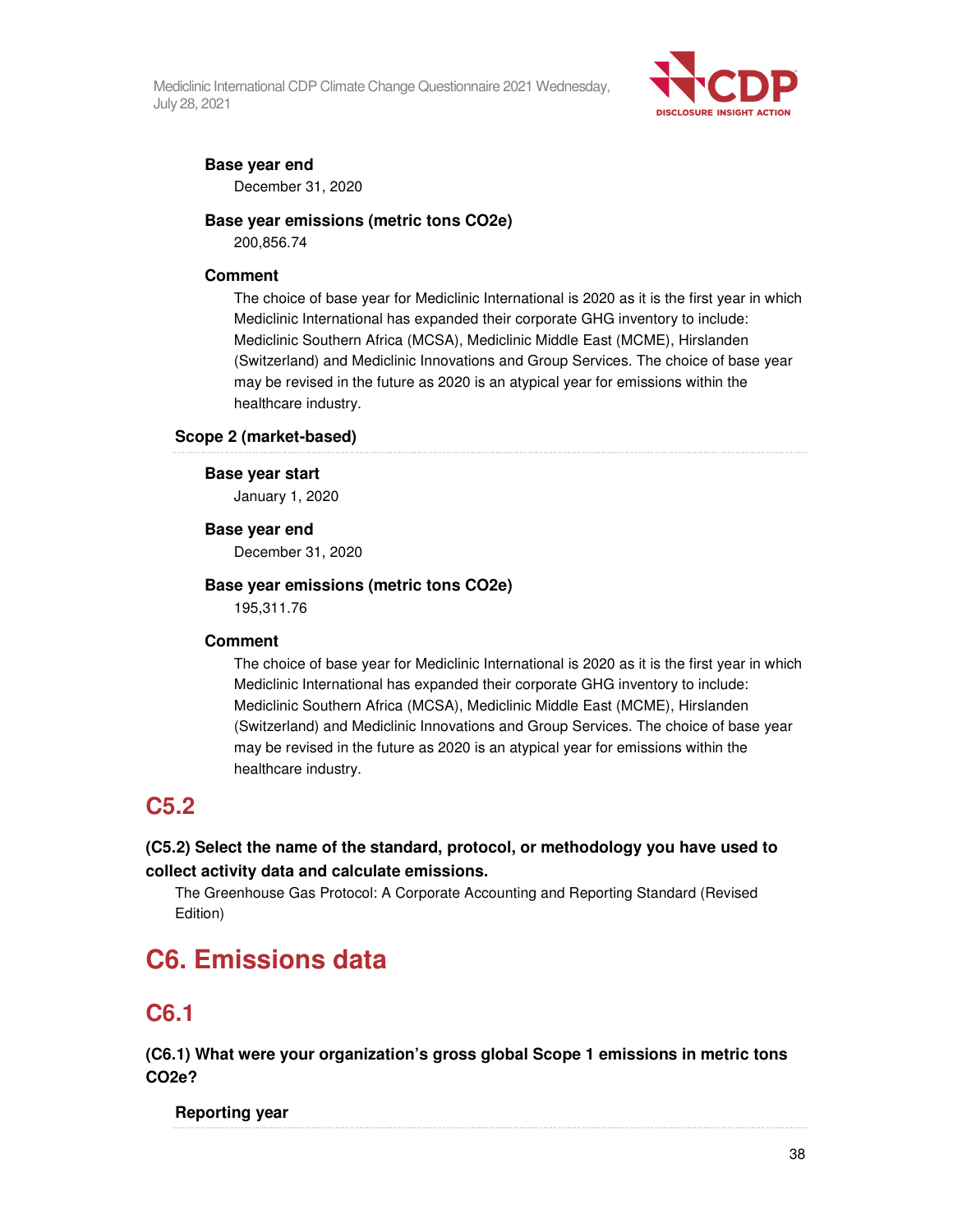

## **Gross global Scope 1 emissions (metric tons CO2e)**  30,735.92

### **Comment**

In 2020, we increased our reporting boundary to cover Mediclinic International (MCI) comprising of Mediclinic Southern Africa (MCSA), Mediclinic Middle East (MCME), Hirslanden (Switzerland) and Mediclinic Innovations and Group Services. In previous CDP submissions only MCSA was reported.

# **C6.2**

## **(C6.2) Describe your organization's approach to reporting Scope 2 emissions.**

### **Row 1**

## **Scope 2, location-based**

We are reporting a Scope 2, location-based figure

## **Scope 2, market-based**

We are reporting a Scope 2, market-based figure

## **Comment**

In 2020, low-carbon contractual electricity instruments were purchased for Mediclinic Southern Africa and Hirslanden. Therefore, location-based and market-based scope 2 emissions are reported.

# **C6.3**

## **(C6.3) What were your organization's gross global Scope 2 emissions in metric tons CO2e?**

## **Reporting year**

**Scope 2, location-based**  200,856.74

## **Scope 2, market-based (if applicable)**

195,311.76

## **Comment**

In 2020, low-carbon contractual electricity instruments were purchased for Mediclinic Southern Africa (4,199,630kWh) and Hirslanden (44,413,856kWh). Therefore, locationbased and market-based scope 2 emissions are different.

# **C6.4**

**(C6.4) Are there any sources (e.g. facilities, specific GHGs, activities, geographies, etc.) of Scope 1 and Scope 2 emissions that are within your selected reporting boundary which are not included in your disclosure?**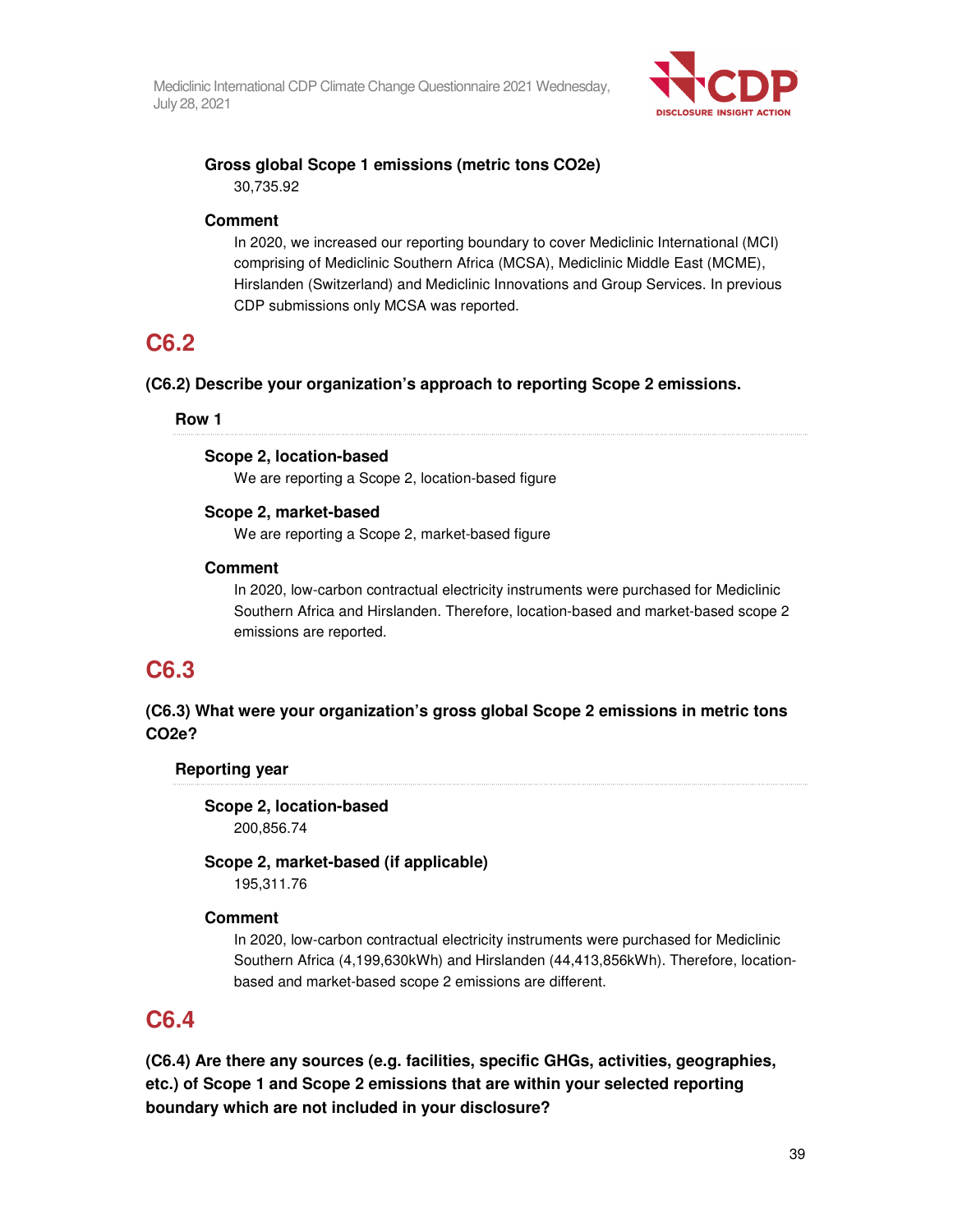

Yes

# **C6.4a**

**(C6.4a) Provide details of the sources of Scope 1 and Scope 2 emissions that are within your selected reporting boundary which are not included in your disclosure.** 

### **Source**

We are excluding emissions from Mediclinic Strand (within Mediclinic Southern Africa).

## **Relevance of Scope 1 emissions from this source**  Emissions are relevant but not yet calculated

- **Relevance of location-based Scope 2 emissions from this source**  Emissions are relevant but not yet calculated
- **Relevance of market-based Scope 2 emissions from this source (if applicable)**  Emissions are relevant but not yet calculated

### **Explain why this source is excluded**

Mediclinic Strand is excluded because it was closed in March 2020 and data is not available for the three months that it was still open in 2020.

#### **Source**

We are excluding emissions from Mediclinic Ghayathi (within Mediclinic Middle East).

## **Relevance of Scope 1 emissions from this source**

Emissions are relevant but not yet calculated

- **Relevance of location-based Scope 2 emissions from this source**  Emissions are relevant but not yet calculated
- **Relevance of market-based Scope 2 emissions from this source (if applicable)**  Emissions are relevant but not yet calculated

### **Explain why this source is excluded**

Mediclinic Ghayathi's last operational day was on February 20 2020, and Mediclinic Ghayathi was closed in March 2020.

#### **Source**

We are excluding emissions from Mediclinic Me'aisem (within Mediclinic Middle East).

#### **Relevance of Scope 1 emissions from this source**

Emissions are relevant but not yet calculated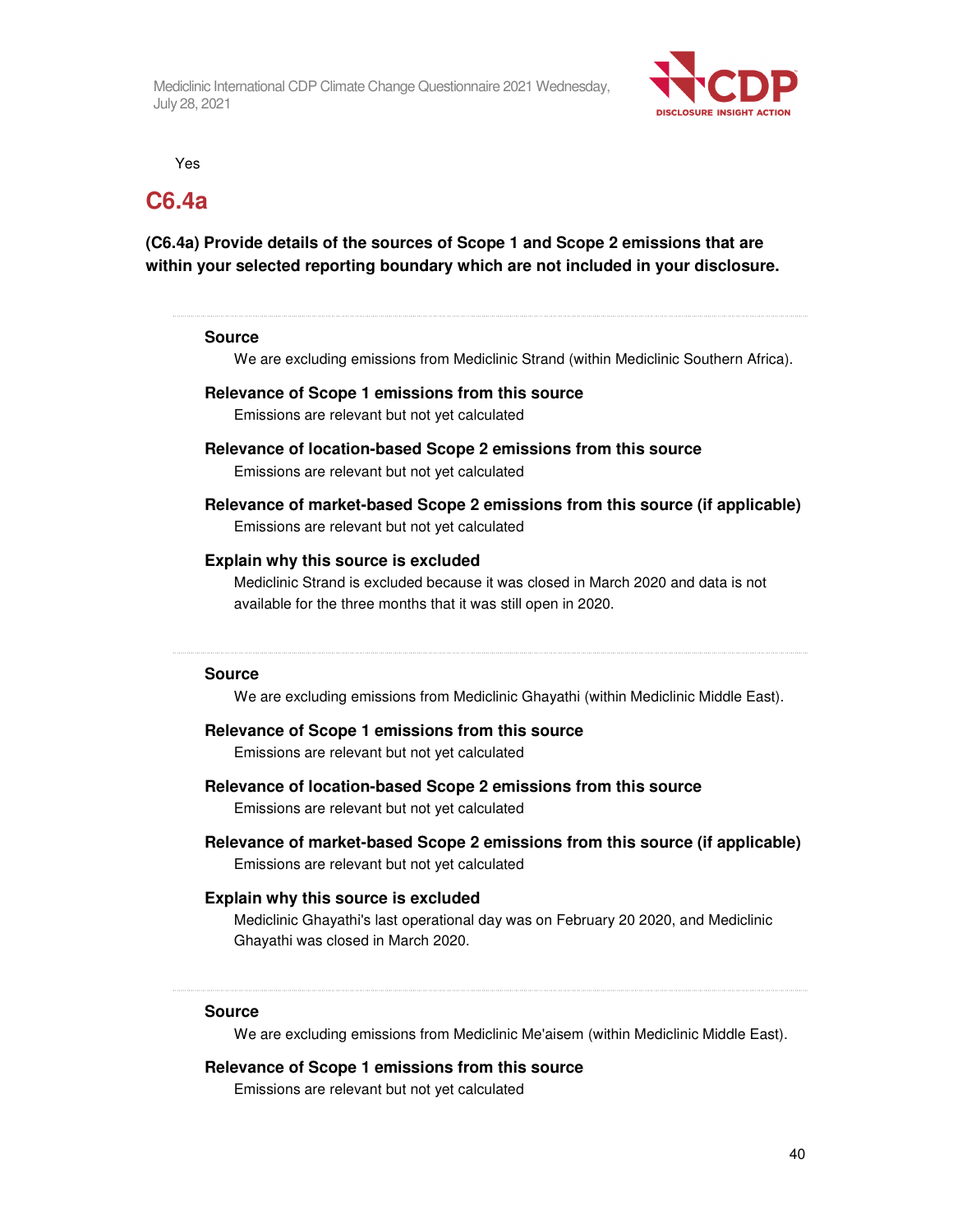

### **Relevance of location-based Scope 2 emissions from this source**

Emissions are relevant but not yet calculated

### **Relevance of market-based Scope 2 emissions from this source (if applicable)**

Emissions are relevant but not yet calculated

#### **Explain why this source is excluded**

Mediclinic Me'aisem has been closed temporarily between April 2020 and February 2021 and is excluded from the reporting boundary. It is expected to re-open by the end of 2021.

#### **Source**

We are excluding emissions from Abu Dhabi Police College (within Mediclinic Middle East).

#### **Relevance of Scope 1 emissions from this source**

Emissions excluded due to recent acquisition

### **Relevance of location-based Scope 2 emissions from this source**

Emissions excluded due to recent acquisition

**Relevance of market-based Scope 2 emissions from this source (if applicable)**  Emissions excluded due to recent acquisition

#### **Explain why this source is excluded**

Abu Dhabi Police College was acquired in November 2019 and opened in June 2020, but it has been excluded as the data was not available due to it being a recent acquisition.

#### **Source**

We are excluding emissions from diesel in generators (stationary fuel) for Northern Regional and Corporate Events Office for Mediclinic Southern Africa.

#### **Relevance of Scope 1 emissions from this source**

Emissions are not relevant

#### **Relevance of location-based Scope 2 emissions from this source**

No emissions from this source

**Relevance of market-based Scope 2 emissions from this source (if applicable)** 

No emissions from this source

#### **Explain why this source is excluded**

Diesel in generators (stationary fuel) for Northern Regional and Corporate Events Office is excluded due to it being in leased facilities with no operational control.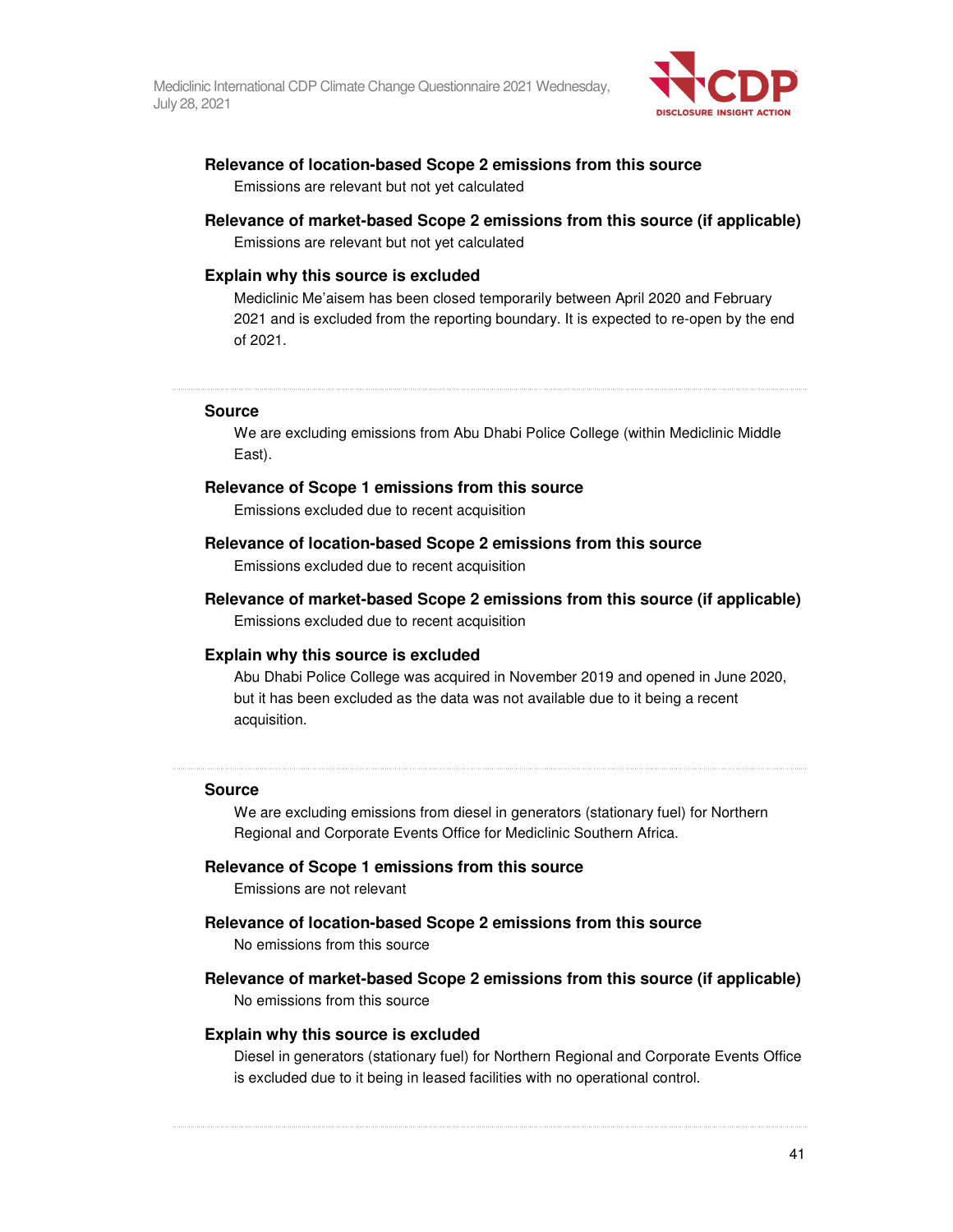

#### **Source**

We are excluding emissions from air-conditioning and refrigeration gas refills for all corporate facilities (except the Corporate Office, Du Toit Str) and 18 hospital facilities for Mediclinic Southern Africa.

#### **Relevance of Scope 1 emissions from this source**

Emissions are relevant but not yet calculated

#### **Relevance of location-based Scope 2 emissions from this source**

No emissions from this source

#### **Relevance of market-based Scope 2 emissions from this source (if applicable)**

No emissions from this source

#### **Explain why this source is excluded**

Air-conditioning and refrigeration gas refills for all corporate facilities (except the Corporate Office, Du Toit Str) are excluded due to data unavailability, and 18 hospital facilities reported zero consumption for 2020.

#### **Source**

We are excluding emissions from fire suppressant refills for all corporate facilities (except the Corporate Office, Du Toit Str) and 23 hospital facilities for Mediclinic Southern Africa.

#### **Relevance of Scope 1 emissions from this source**

Emissions are relevant but not yet calculated

#### **Relevance of location-based Scope 2 emissions from this source**

No emissions from this source

#### **Relevance of market-based Scope 2 emissions from this source (if applicable)**

No emissions from this source

#### **Explain why this source is excluded**

Fire suppressant refills for all corporate facilities (except the Corporate Office, Du Toit Str) are excluded due to data unavailability, and 23 hospital facilities reported zero consumption for 2020.

#### **Source**

We are excluding emissions from diesel used for generators in Hirslanden (Switzerland).

#### **Relevance of Scope 1 emissions from this source**

Emissions are relevant but not yet calculated

#### **Relevance of location-based Scope 2 emissions from this source**

No emissions from this source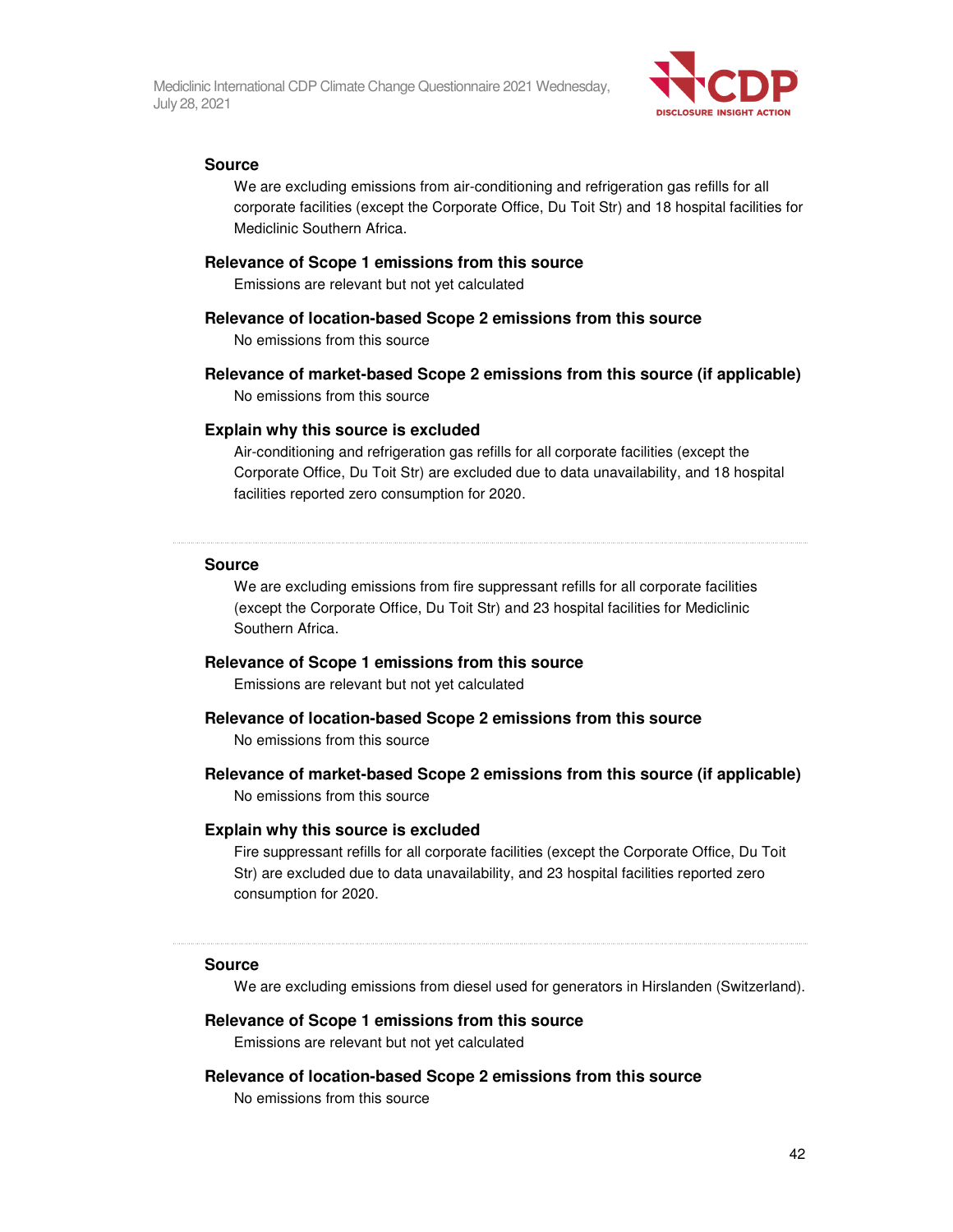

### **Relevance of market-based Scope 2 emissions from this source (if applicable)**  No emissions from this source

#### **Explain why this source is excluded**

Diesel for generators is only used for testing, for which consumption was not reported.

#### **Source**

We are excluding emissions for the mobile fuel for two pool vehicles that are available for the Zurich corporate office in Hirslanden (Switzerland).

#### **Relevance of Scope 1 emissions from this source**

Emissions are relevant but not yet calculated

## **Relevance of location-based Scope 2 emissions from this source**

No emissions from this source

### **Relevance of market-based Scope 2 emissions from this source (if applicable)**  No emissions from this source

#### **Explain why this source is excluded**

We are excluding emissions for the mobile fuel for two pool vehicles that are available for the Zurich corporate office in Hirslanden (Switzerland) as the fuel consumption was not recorded.

#### **Source**

We are excluding the purchased electricity emissions from the Mediclinic Corporate Events Office (within Mediclinic Southern Africa).

#### **Relevance of Scope 1 emissions from this source**

No emissions excluded

#### **Relevance of location-based Scope 2 emissions from this source**

Emissions are relevant but not yet calculated

**Relevance of market-based Scope 2 emissions from this source (if applicable)**  Emissions are relevant but not yet calculated

#### **Explain why this source is excluded**

The purchased electricity emissions from Mediclinic Corporate Events Office is included within the lease agreement.

#### **Source**

We are excluding purchased electricity emissions for ENEC clinic (within Mediclinic Middle East).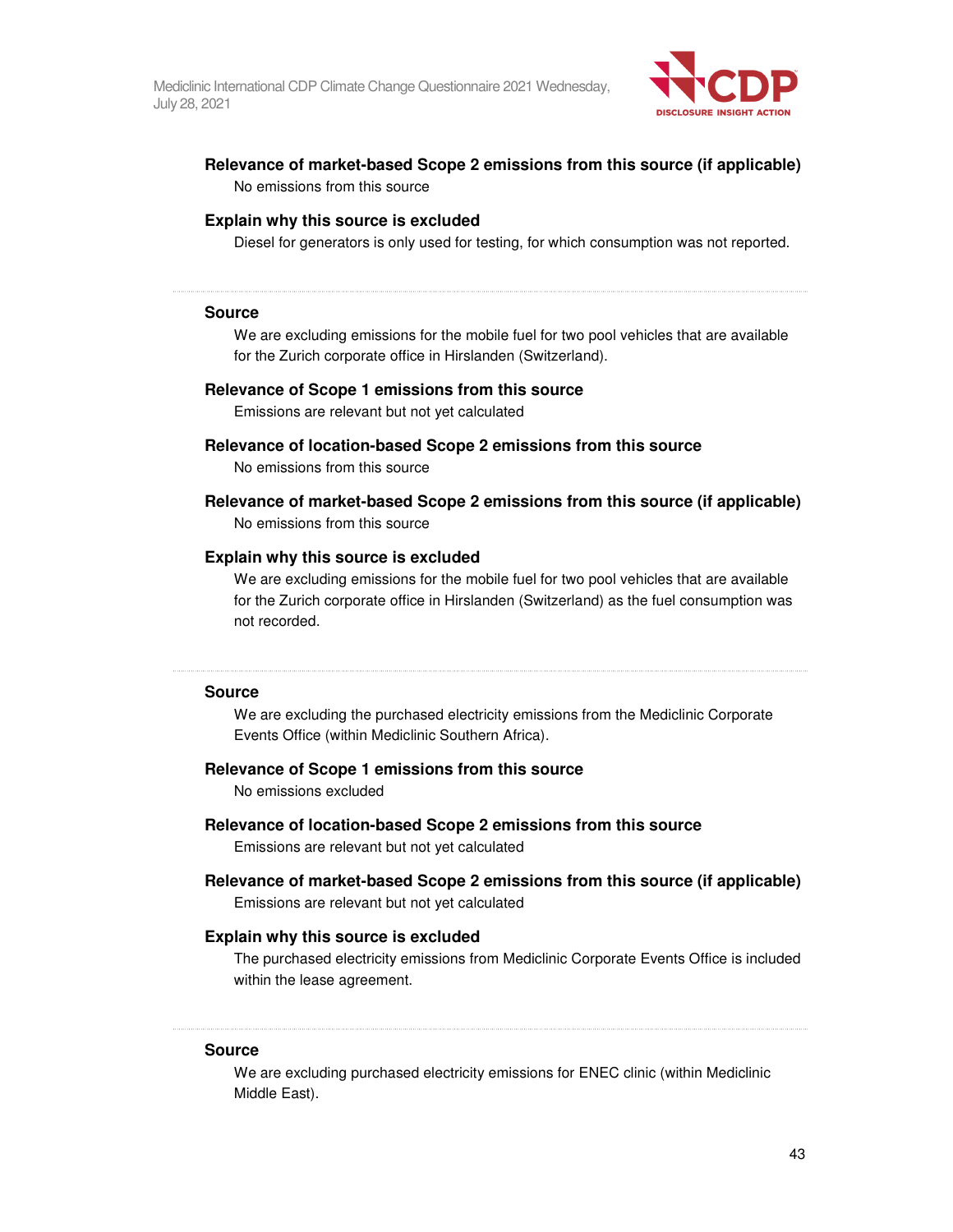

## **Relevance of Scope 1 emissions from this source**  No emissions excluded

- **Relevance of location-based Scope 2 emissions from this source**  Emissions are relevant but not yet calculated
- **Relevance of market-based Scope 2 emissions from this source (if applicable)**  Emissions are relevant but not yet calculated

### **Explain why this source is excluded**

The purchased electricity emissions for ENEC clinic have been excluded since 2018 due to inaccessibility of the data.

# **C6.5**

## **(C6.5) Account for your organization's gross global Scope 3 emissions, disclosing and explaining any exclusions.**

### **Purchased goods and services**

### **Evaluation status**

Relevant, calculated

### **Metric tonnes CO2e**

762.93

### **Emissions calculation methodology**

To calculate the metric tonnes of carbon emissions, we used the latest environmental data provided by the manufacturer of office paper (Mondi Rotatrim released October 2020 via private communication) for tonnes of CO2e emitted in the manufacturing process of one tonne of paper.

## **Percentage of emissions calculated using data obtained from suppliers or value chain partners**

100

### **Please explain**

481.39 tonnes of paper was purchased in the reporting year.

### **Capital goods**

## **Evaluation status**

Relevant, not yet calculated

### **Please explain**

A detailed evaluation of emissions associated with capital goods purchased is still to be undertaken.

## **Fuel-and-energy-related activities (not included in Scope 1 or 2)**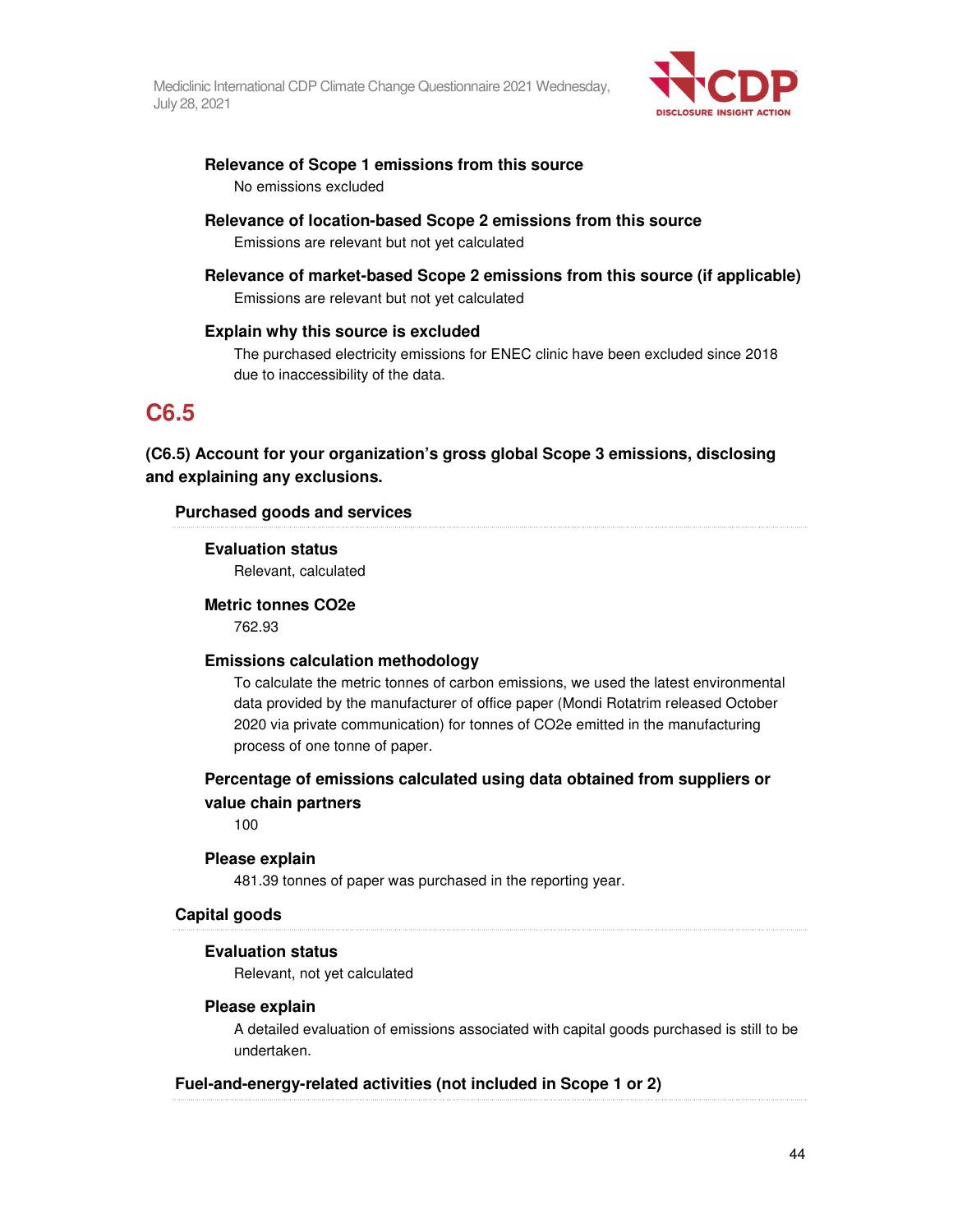

### **Evaluation status**

Relevant, calculated

#### **Metric tonnes CO2e**

19,001.04

#### **Emissions calculation methodology**

254,437,411.71 kWh electricity purchased from off-site electricity utilities. Emission factor for transmission and distribution losses from electricity purchased in South Africa is sourced from Eskom's 2020 Integrated Annual Report. Emission factor for transmission and distribution losses from electricity and district cooling purchased in United Arab Emirates is sourced from the International Energy Agency's 2019 report for the year 2017. This is accessed through a purchased licence and cannot be disclosed.

## **Percentage of emissions calculated using data obtained from suppliers or value chain partners**

100

#### **Please explain**

#### **Upstream transportation and distribution**

#### **Evaluation status**

Relevant, calculated

### **Metric tonnes CO2e**

6,152.91

#### **Emissions calculation methodology**

Emissions of third-party vehicle fleets used for pharmaceutical deliveries, gas deliveries, waste collection, laundry and housekeeping deliveries and kitchen deliveries are calculated using kilometres and type of vehicles used as provided by the suppliers. Defra (2020) freight emissions factors used accordingly.

## **Percentage of emissions calculated using data obtained from suppliers or value chain partners**

100

#### **Please explain**

Regarding Mediclinic Middle East, pharmaceutical deliveries were excluded due to data unavailability as not all facilities provided data and not all suppliers were able to provide data. Information for Hirslanden (Switzerland) was not evaluated and therefore excluded.

### **Waste generated in operations**

#### **Evaluation status**

Relevant, calculated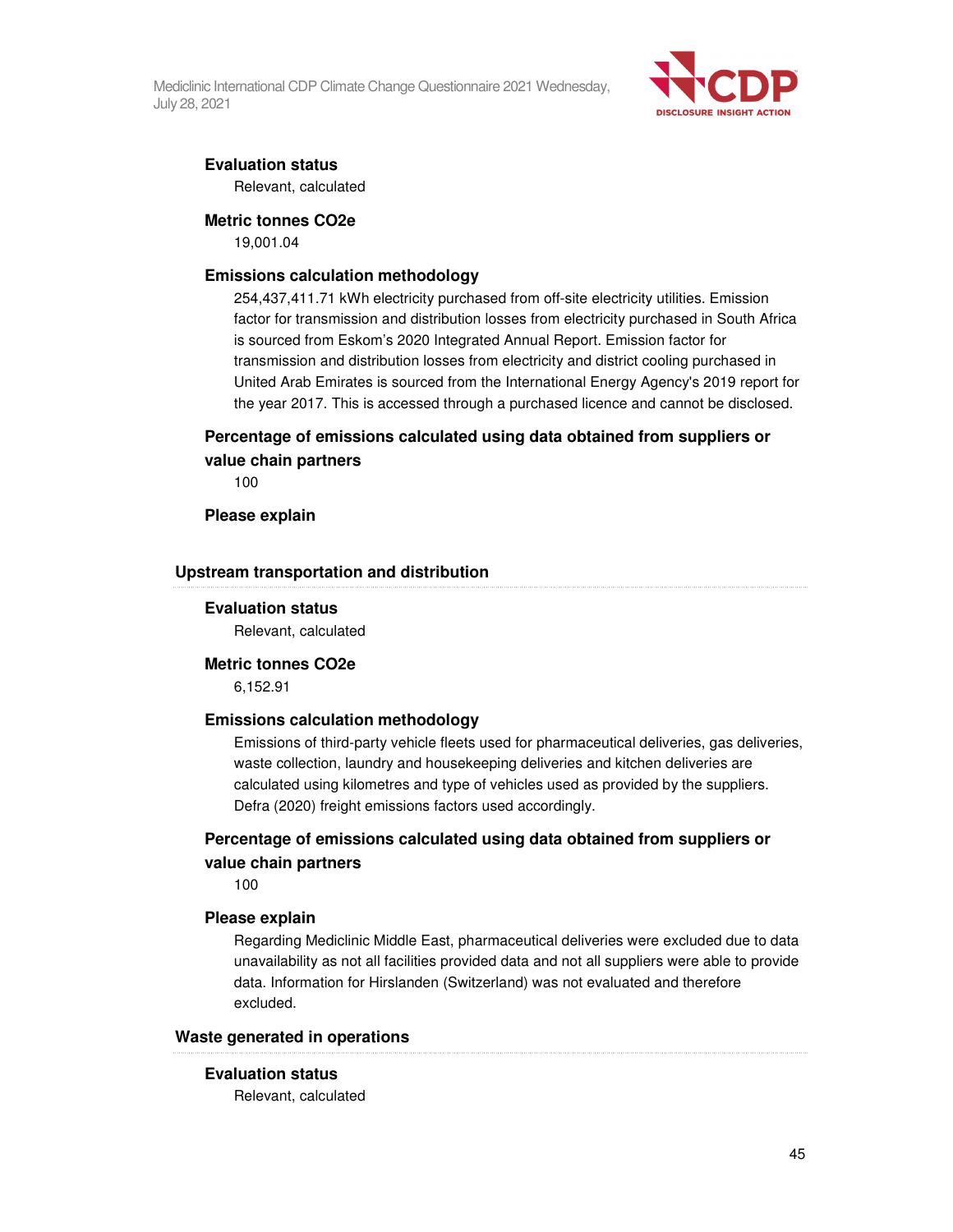

### **Metric tonnes CO2e**

7,519.14

#### **Emissions calculation methodology**

Waste to landfill and recycled tonnes of wet waste to landfill and tonnes of municipal waste recycled were used to calculate emissions according to the GHG Protocol using Defra's 2020 emission factors for municipal waste and Friedrich and Trois (2013), GHG emission factors developed for the collection, transport and landfilling of municipal waste in South African municipalities. Waste from operations was calculated using the available records from waste service suppliers.

## **Percentage of emissions calculated using data obtained from suppliers or value chain partners**

100

### **Please explain**

Regarding Mediclinic Southern Africa, organic waste was not recovered by all hospitals. Regarding Mediclinic Middle East and Hirslanden (Switzerland) there may be exclusions for minor waste streams for some facilities.

#### **Business travel**

#### **Evaluation status**

Relevant, calculated

# **Metric tonnes CO2e**

817

### **Emissions calculation methodology**

Business travel in rental cars, commercial airlines, hotel accommodation and travel claims. Car rental - kilometres travelled, car engine size and type of fuel used provided by service provider. Defra's 2020 emission factors for business travel - land used. Air travel - flight information provided by service provider, including class of travel, departure dates and destination of each leg. Carbon Calculated determined the distance travelled. Defra's 2020 emission factors for business travel - air used. Hotel accommodation bed nights provided by service provider. Emissions factor sourced from Defra, 2020. Travel claims - kilometres travelled provided by employees. Defra's 2020 emission factors for business travel - land used. Emissions were calculated according to the GHG Protocol. Assumptions: It is assumed that there is one occupant per vehicle rented. All fights are booked through the company therefore there are no privately booked flights that are not accounted for. Hotel accommodation was based on number of nights away on business travel and calculations were based on 1 person occupying a room per night. Emissions from travel claims were calculated using the available records.

## **Percentage of emissions calculated using data obtained from suppliers or value chain partners**

100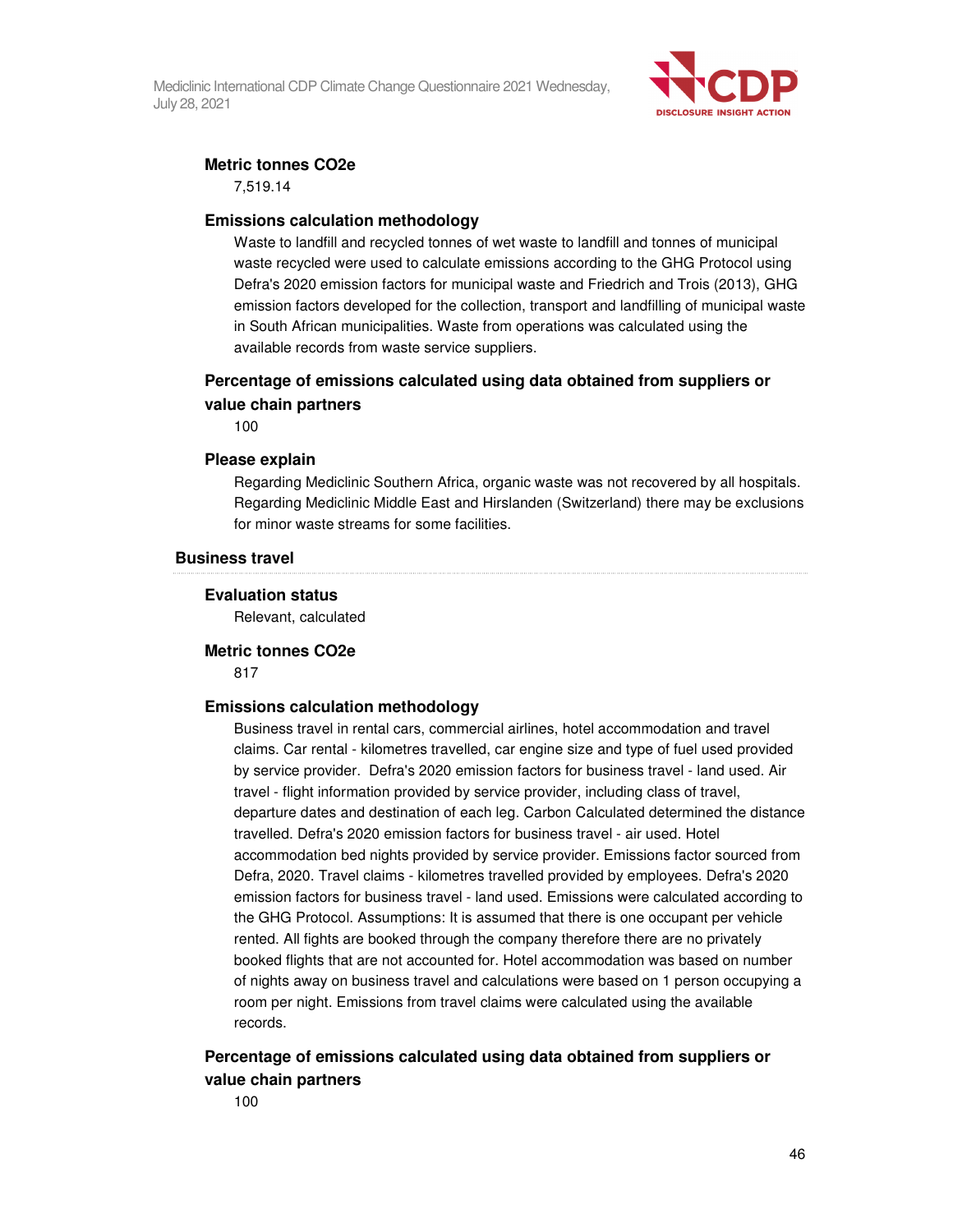

### **Please explain**

Regarding Mediclinic Middle East, no business travel was reported due to the COVID-19 pandemic. On Hirslanden (Switzerland), only flights were included and information on accommodation, car rental and travel claims were not available.

#### **Employee commuting**

#### **Evaluation status**

Relevant, calculated

#### **Metric tonnes CO2e**

19,535.76

#### **Emissions calculation methodology**

Kilometres travelled according to the mode of transport used to calculate emissions according to the GHG Protocol using Defra's 2020 emission factors. Assumptions: A commuting survey was completed for Mediclinic International (MCI) using separate commuting surveys for each entity (Mediclinic Southern Africa (MCSA), Mediclinic Middle East (MCME) and Mediclinic Innovations and Group Services). This excludes 7 433 FTEs for Hirslanden (Switzerland) who did not complete a commuting survey. A total of 4840 surveys were used representing a response rate of 21% of Mediclinic's FTEs and 15 public holidays were included in the calculation, except for nursing staff who work shifts. The emissions per FTE according to the surveys were extrapolated to reflect the number of FTEs for CY2020 (30,157 FTEs). For transport by Uber an 'average car unknown fuel' emission factor was used, and it was assumed the employee was the only person being transported.

## **Percentage of emissions calculated using data obtained from suppliers or value chain partners**

100

#### **Please explain**

Hirslanden (Switzerland) was excluded as information was not available.

#### **Upstream leased assets**

#### **Evaluation status**

Relevant, calculated

#### **Metric tonnes CO2e**

924.42

#### **Emissions calculation methodology**

ER24 aircraft: Litres of aviation fuel consumed provided by service provider was used to calculate emissions according to the GHG Protocol using Defra's 2020 emission factors for fuel. Assumptions: A total of four fixed-wing aircraft were used by ER24. No aircrafts are owned by MCI and are therefore included as scope 3.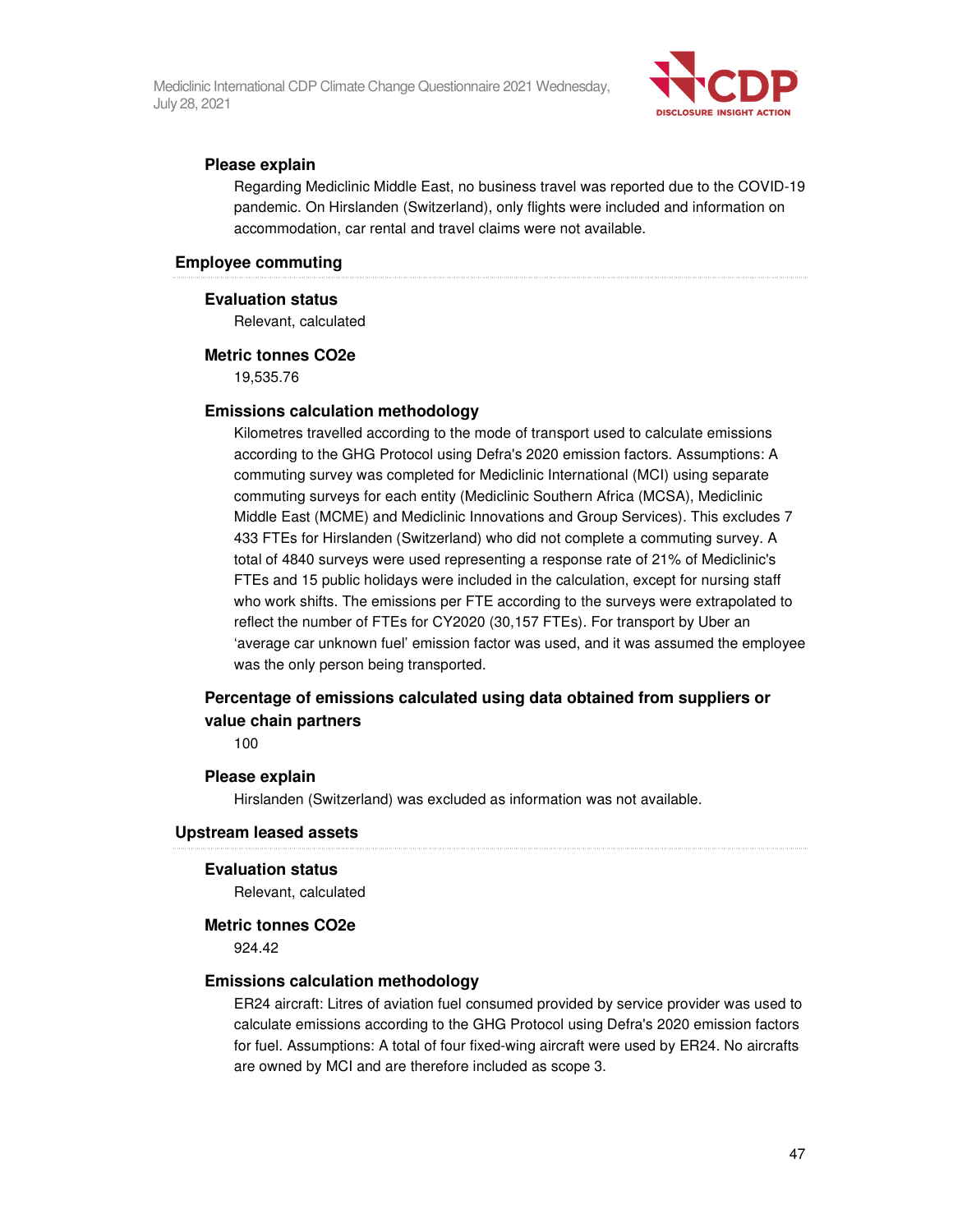

## **Percentage of emissions calculated using data obtained from suppliers or value chain partners**

100

#### **Please explain**

Information on other upstream leased assets was not evaluated.

#### **Downstream transportation and distribution**

#### **Evaluation status**

Not relevant, explanation provided

#### **Please explain**

As a hospital group, MCI does not provide services or manufacture goods that need to be transported to clients.

#### **Processing of sold products**

#### **Evaluation status**

Not relevant, explanation provided

#### **Please explain**

As a hospital group, MCI is a service provider and does not manufacture or process products.

### **Use of sold products**

#### **Evaluation status**

Not relevant, explanation provided

#### **Please explain**

As a hospital group, MCI is a service provider and does not manufacture or process products consumed or used by customers.

### **End of life treatment of sold products**

#### **Evaluation status**

Not relevant, explanation provided

#### **Please explain**

As a hospital group, MCI is a service provider and does not manufacture or process products consumed or used by customers that need to be disposed of in any way at end of life.

#### **Downstream leased assets**

#### **Evaluation status**

Not relevant, explanation provided

#### **Please explain**

MCI does not own buildings or other assets leased to third parties.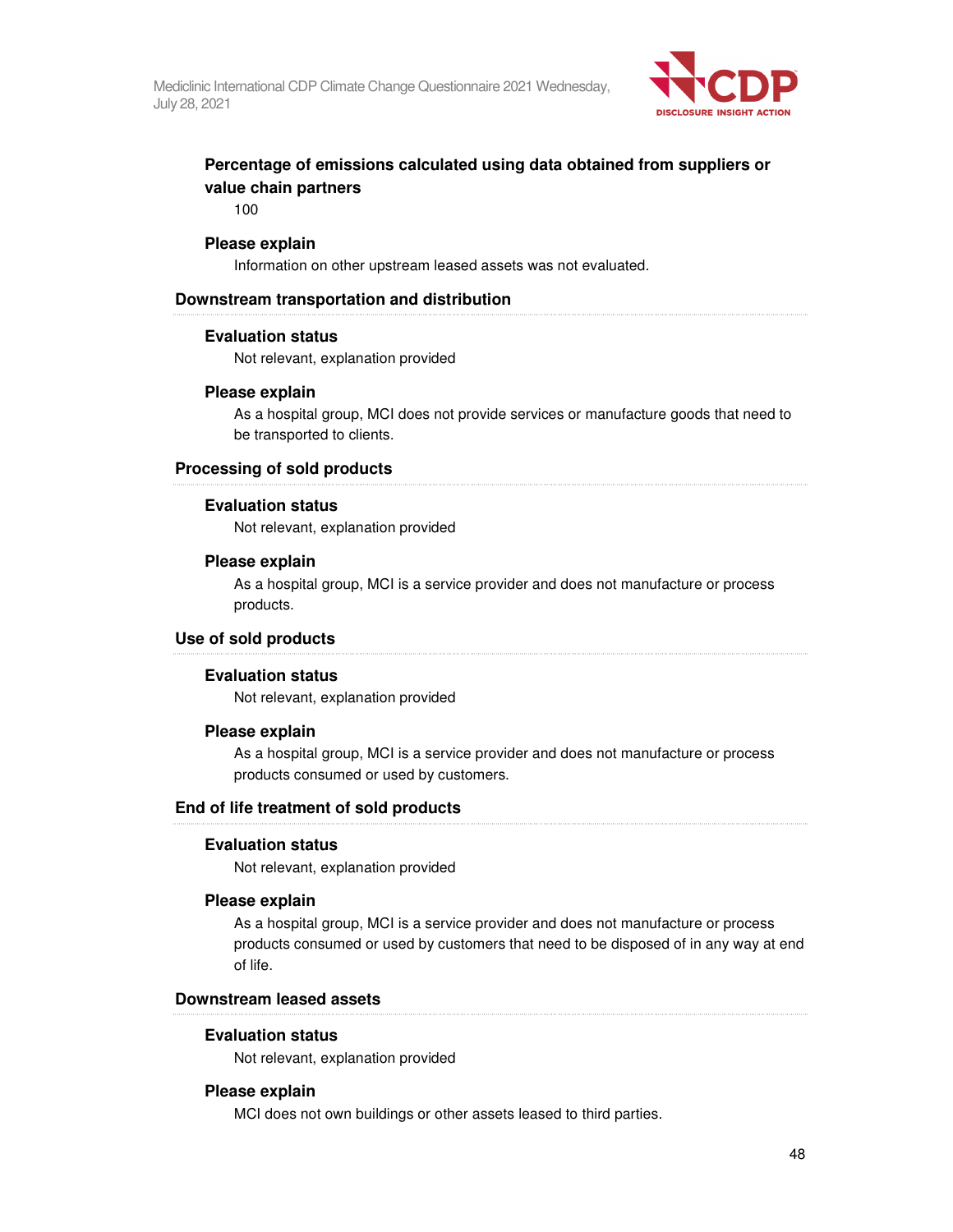

### **Franchises**

#### **Evaluation status**

Not relevant, explanation provided

#### **Please explain**

MCI does not own or operate any franchises.

#### **Investments**

#### **Evaluation status**

Relevant, not yet calculated

#### **Please explain**

Investments including Spire Healthcare are excluded from the reporting boundary as data is not yet evaluated. Plans are being made to evaluate which, if any, of these investments should be calculated and included in MCI's GHG footprint.

#### **Other (upstream)**

#### **Evaluation status**

Not relevant, explanation provided

#### **Please explain**

There are no other upstream activities that need to be included in MCI's GHG footprint.

### **Other (downstream)**

#### **Evaluation status**

Not relevant, explanation provided

#### **Please explain**

There are no other downstream activities that need to be included in MCI's GHG footprint.

# **C6.7**

## **(C6.7) Are carbon dioxide emissions from biogenic carbon relevant to your organization?**

No

## **C6.10**

**(C6.10) Describe your gross global combined Scope 1 and 2 emissions for the reporting year in metric tons CO2e per unit currency total revenue and provide any additional intensity metrics that are appropriate to your business operations.** 

**Intensity figure**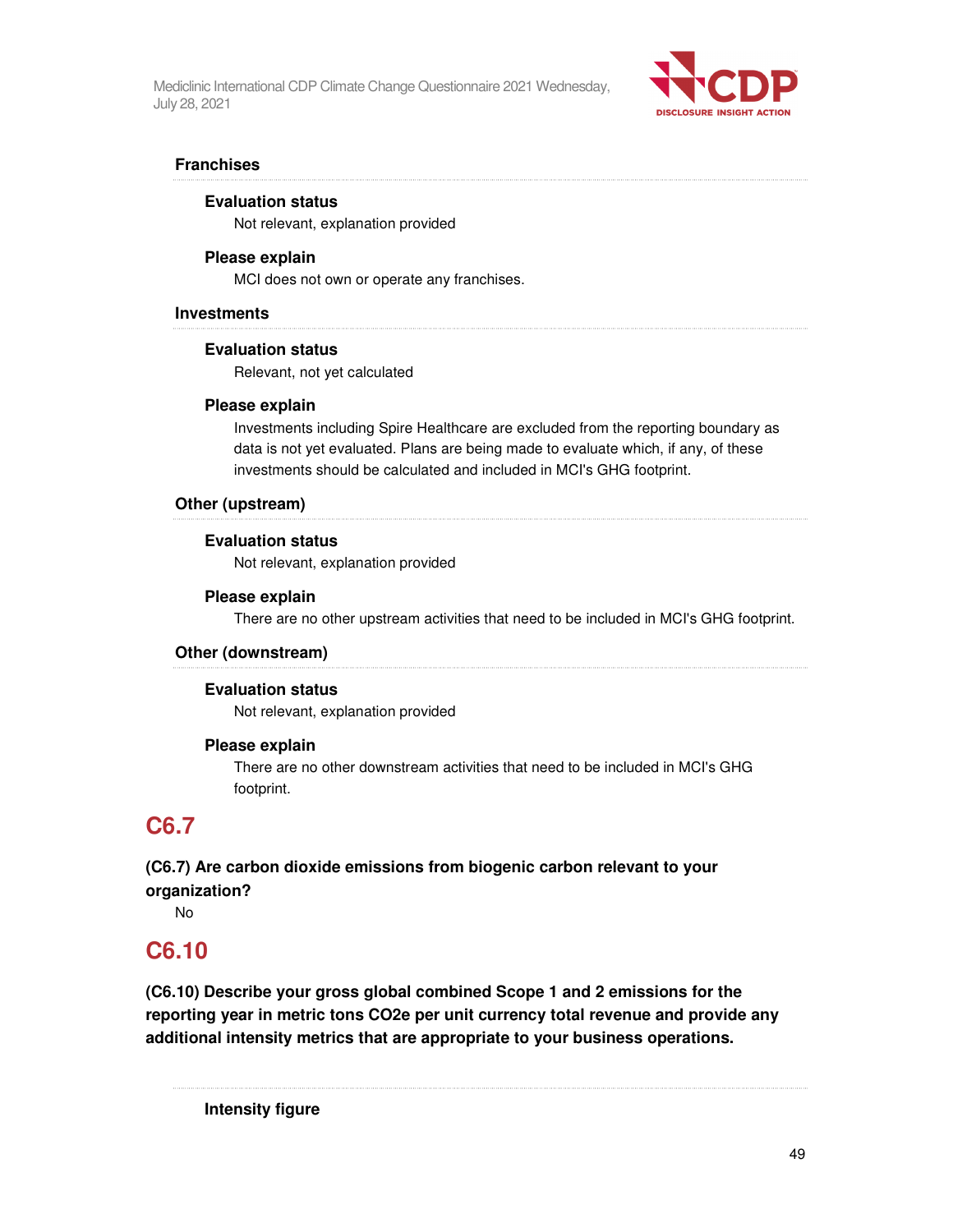

#### 0.00007332

## **Metric numerator (Gross global combined Scope 1 and 2 emissions, metric tons CO2e)**

226,047.68

### **Metric denominator**

unit total revenue

#### **Metric denominator: Unit total**

3,083,000,000

#### **Scope 2 figure used**

Market-based

### **% change from previous year**  63.61

# **Direction of change**

Decreased

### **Reason for change**

In 2020, we changed our reporting boundary from just Mediclinic Southern Africa (MCSA) to cover Mediclinic International (MCI) comprising of MCSA, Mediclinic Middle East (MCME), Hirslanden (Switzerland) and Mediclinic Innovations and Group Services. This increased revenue from 886 million GBP covering Southern Africa to 3,083 million GBP for the group. Therefore, the increase in the denominator of revenue due to the corporate boundary change has resulted in a decreased value in tCO2e/ revenue between 2019 and 2020.

#### **Intensity figure**

0.153

## **Metric numerator (Gross global combined Scope 1 and 2 emissions, metric tons CO2e)**

226,047.68

### **Metric denominator**  square meter

### **Metric denominator: Unit total**  1,474,982

**Scope 2 figure used**  Market-based

## **% change from previous year**

25.73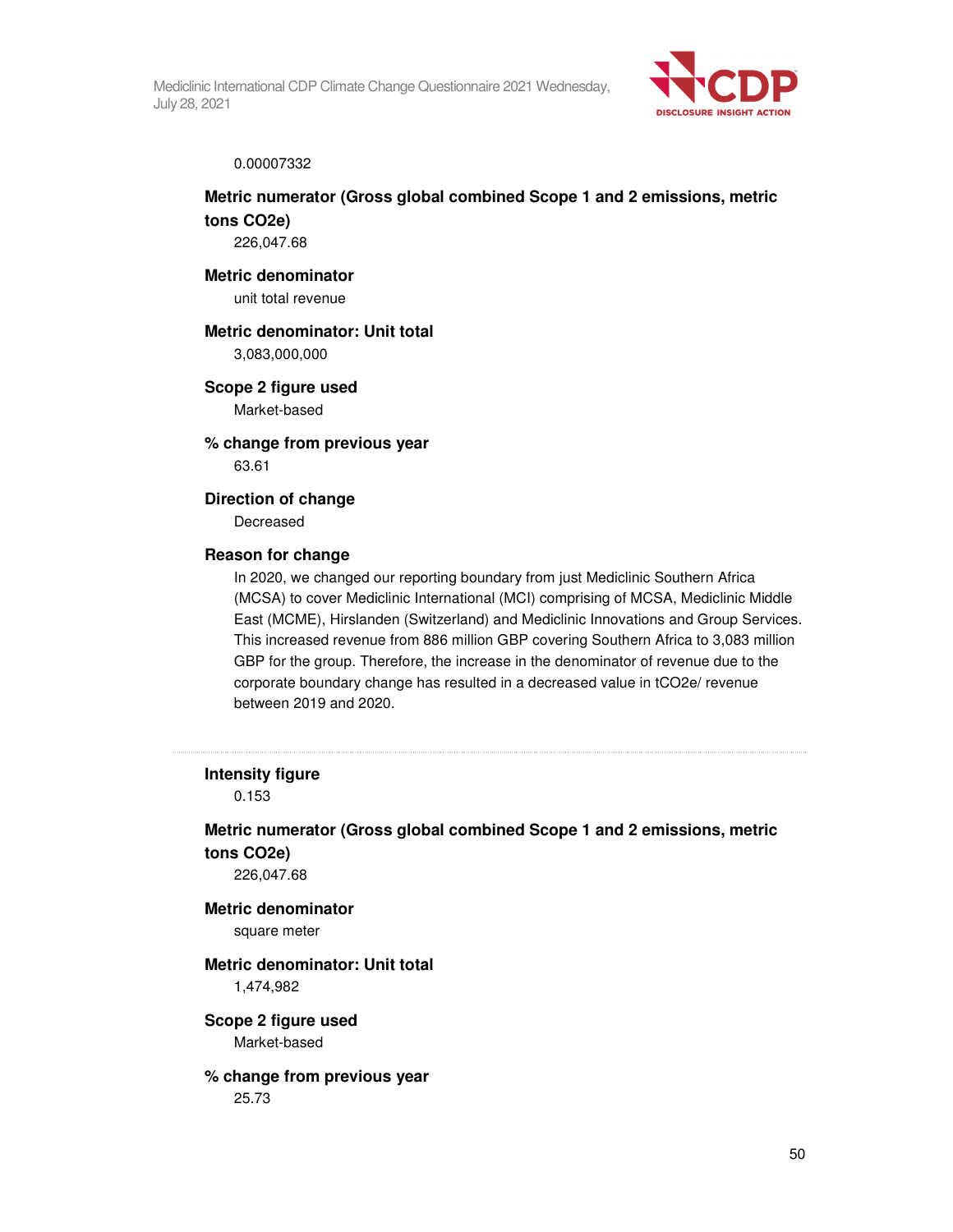

### **Direction of change**

Decreased

#### **Reason for change**

In 2020, we changed our reporting boundary from just Mediclinic Southern Africa (MCSA) to cover Mediclinic International (MCI) comprising of MCSA, Mediclinic Middle East (MCME), Hirslanden (Switzerland) and Mediclinic Innovations and Group Services. This increased total square meterage to 1,474,982 comprising of the following: MCSA (894,932 square meters), MCME (268,253 square meters), Hirslanden (308,168 square meters) and Mediclinic Innovations and Group Services (3,629 square meters). Therefore, the increase in the denominator of square meters due to the corporate boundary change has resulted in a decreased value in tCO2e/ m2 between 2019 and 2020.

## **Intensity figure**

0.093

## **Metric numerator (Gross global combined Scope 1 and 2 emissions, metric tons CO2e)**

226,047.68

### **Metric denominator**

Other, please specify Bed days sold

### **Metric denominator: Unit total**

2,441,459

### **Scope 2 figure used**

Market-based

#### **% change from previous year**  4.49

### **Direction of change**

Increased

#### **Reason for change**

In 2020, we changed our reporting boundary to cover Mediclinic International (MCI) comprising of Mediclinic Southern Africa (MCSA), Mediclinic Middle East (MCME), Hirslanden (Switzerland) and Mediclinic Innovations and Group Services. This increased bed days sold to 2,441,459. However, to note that due to COVID-19 impacts, there was an overall decline across the group in bed days sold largely because of decreased surgeries and specialised treatments.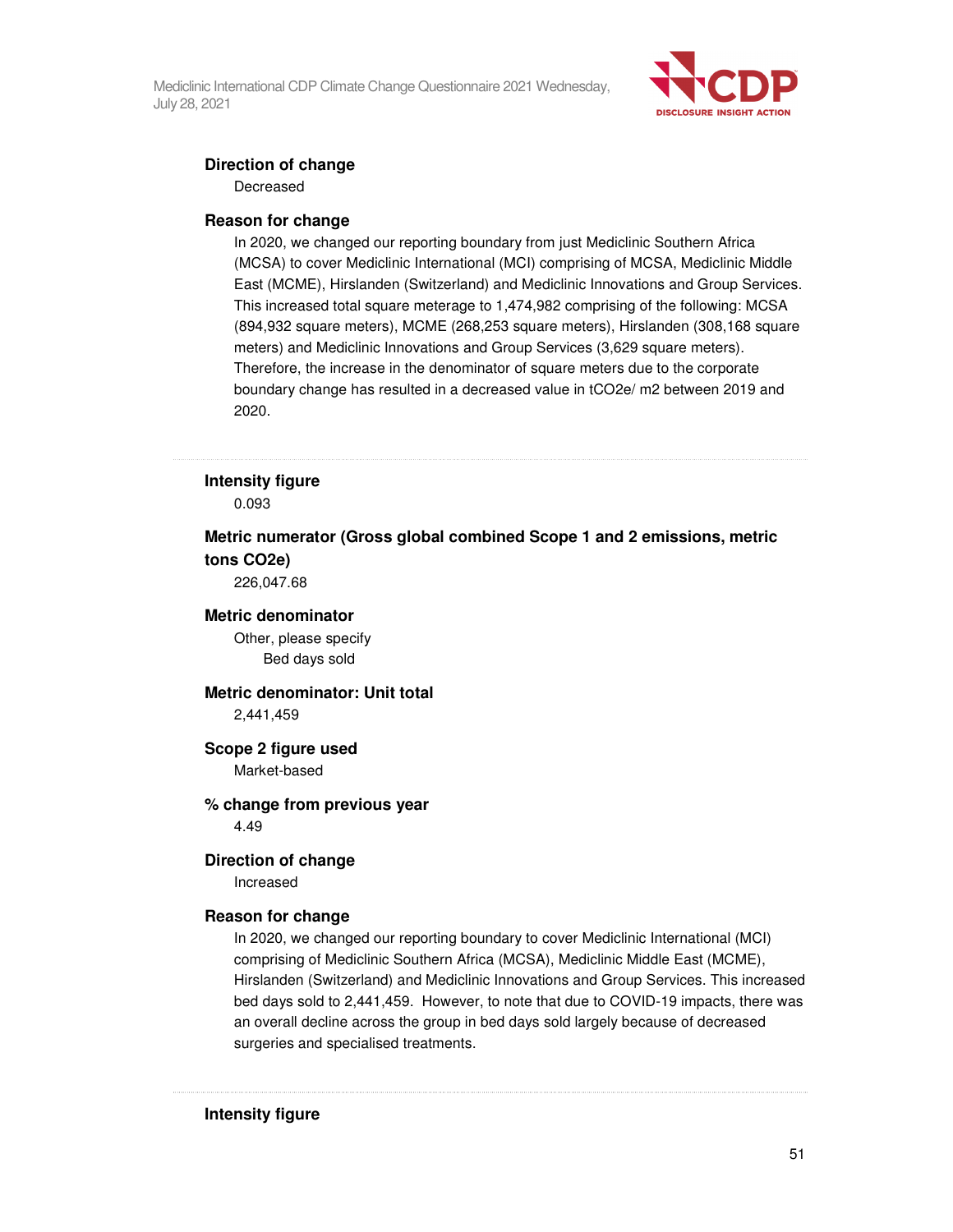

7.496

## **Metric numerator (Gross global combined Scope 1 and 2 emissions, metric tons CO2e)**

226,047.68

## **Metric denominator**

full time equivalent (FTE) employee

## **Metric denominator: Unit total**

30,157

## **Scope 2 figure used**

Market-based

## **% change from previous year**  33.37

## **Direction of change**  Decreased

## **Reason for change**

In 2020, we changed our reporting boundary to cover Mediclinic International (MCI) comprising of Mediclinic Southern Africa (MCSA), Mediclinic Middle East (MCME), Hirslanden (Switzerland) and Mediclinic Innovations and Group Services. This increased FTEs to 30,157. Therefore, the increase in the denominator of FTEs due to the corporate boundary change has resulted in a decreased value in tCO2e/ FTE between 2019 and 2020.

# **C7. Emissions breakdowns**

# **C7.1**

**(C7.1) Does your organization break down its Scope 1 emissions by greenhouse gas type?** 

No

# **C7.2**

**(C7.2) Break down your total gross global Scope 1 emissions by country/region.** 

| <b>Country/Region</b> | Scope 1 emissions (metric tons CO2e) |  |
|-----------------------|--------------------------------------|--|
| <b>South Africa</b>   | 22,087.29                            |  |
| United Arab Emirates  | 3,869.05                             |  |
| Switzerland           | 4,779.57                             |  |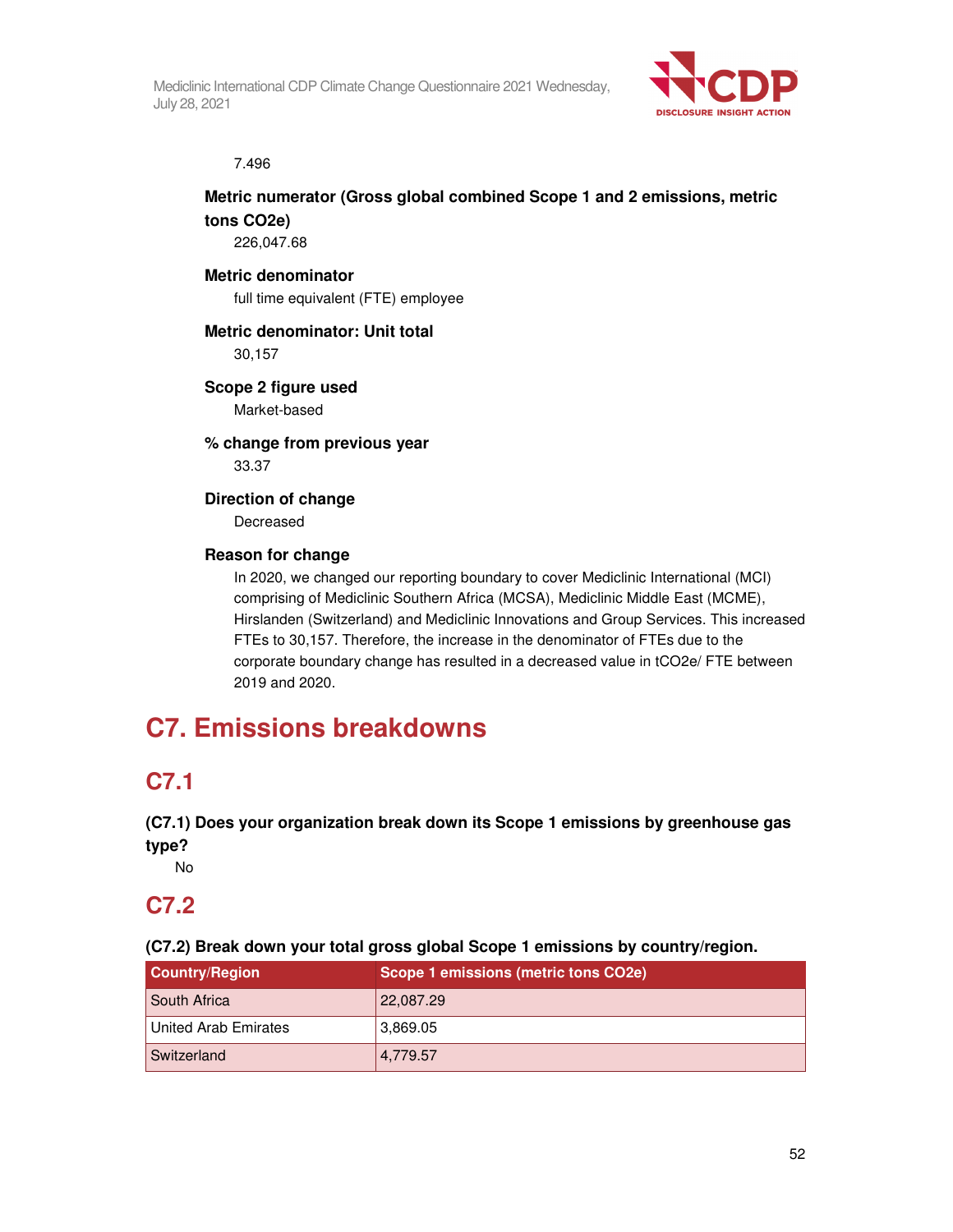

# **C7.3**

## **(C7.3) Indicate which gross global Scope 1 emissions breakdowns you are able to provide.**

By business division

# **C7.3a**

## **(C7.3a) Break down your total gross global Scope 1 emissions by business division.**

| <b>Business division</b>                  | Scope 1 emissions (metric ton CO2e) |
|-------------------------------------------|-------------------------------------|
| Mediclinic Southern Africa (MCSA)         | 22,082.98                           |
| Mediclinic Middle East (MCME)             | 3.869.05                            |
| Hirslanden (Switzerland)                  | 4,779.57                            |
| Mediclinic Innovations and Group Services | 4.31                                |

# **C7.5**

## **(C7.5) Break down your total gross global Scope 2 emissions by country/region.**

| <b>Country/Region</b>          | Scope 2,<br>location-<br>based (metric<br>tons CO <sub>2</sub> e) | Scope 2,<br>market-based<br>(metric tons<br>CO <sub>2e</sub> ) | <b>Purchased and</b><br>consumed<br>electricity, heat,<br>steam or cooling<br>(MWh) | <b>Purchased and</b><br>consumed low-carbon<br>electricity, heat, steam or<br>cooling accounted for in<br><b>Scope 2 market-based</b><br>approach (MWh) |
|--------------------------------|-------------------------------------------------------------------|----------------------------------------------------------------|-------------------------------------------------------------------------------------|---------------------------------------------------------------------------------------------------------------------------------------------------------|
| South Africa                   | 155,622.18                                                        | 151,338.56                                                     | 152,297.29                                                                          | 4,199.63                                                                                                                                                |
| <b>United Arab</b><br>Emirates | 43,378.66                                                         | 43,378.66                                                      | 65,904.98                                                                           | 0                                                                                                                                                       |
| Switzerland                    | 1,855.9                                                           | 594.55                                                         | 47,858.3                                                                            | 44,413.86                                                                                                                                               |

# **C7.6**

## **(C7.6) Indicate which gross global Scope 2 emissions breakdowns you are able to provide.**

By business division

# **C7.6a**

## **(C7.6a) Break down your total gross global Scope 2 emissions by business division.**

| <b>Business division</b>             | Scope 2, location-based<br>(metric tons CO2e) | Scope 2, market-based (metric<br>tons CO <sub>2</sub> e) |
|--------------------------------------|-----------------------------------------------|----------------------------------------------------------|
| Mediclinic Southern Africa<br>(MCSA) | 155,337.11                                    | 151,053.49                                               |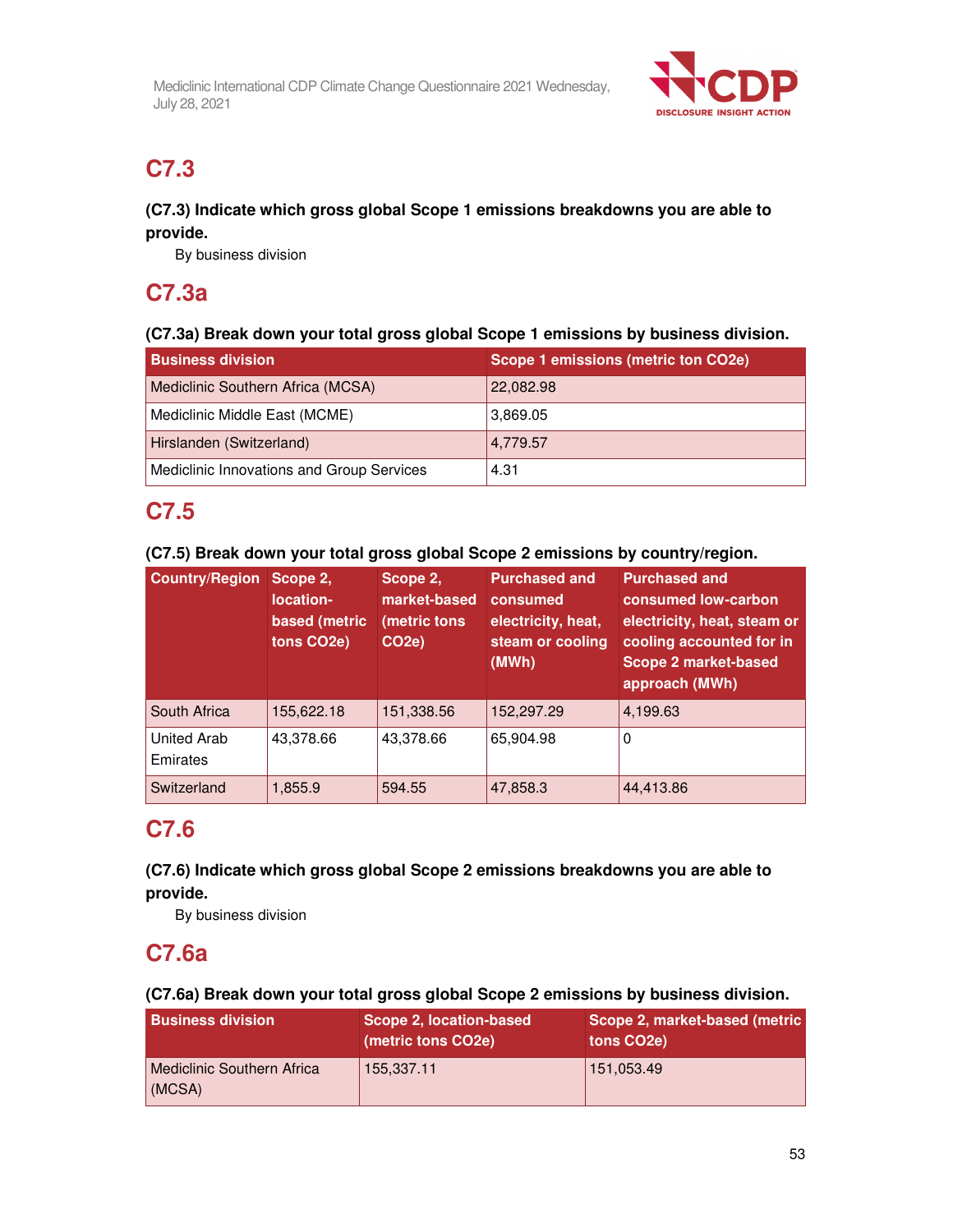

| Mediclinic Middle East (MCME)   43,378.66    |         | 43,378.66 |
|----------------------------------------------|---------|-----------|
| Hirslanden (Switzerland)                     | 1.855.9 | 594.55    |
| Mediclinic Innovations and<br>Group Services | 285.07  | 285.07    |

# **C7.9**

**(C7.9) How do your gross global emissions (Scope 1 and 2 combined) for the reporting year compare to those of the previous reporting year?** 

Increased

# **C7.9a**

**(C7.9a) Identify the reasons for any change in your gross global emissions (Scope 1 and 2 combined), and for each of them specify how your emissions compare to the previous year.** 

|                                                 | <b>Change in</b><br>emissions<br>(metric tons<br>CO <sub>2</sub> e) | <b>Direction</b><br>of change value | <b>Emissions</b><br>(percentage) | <b>Please explain calculation</b>                                                                                                                                                                                                                                                                                                                                                                                                                                                                   |
|-------------------------------------------------|---------------------------------------------------------------------|-------------------------------------|----------------------------------|-----------------------------------------------------------------------------------------------------------------------------------------------------------------------------------------------------------------------------------------------------------------------------------------------------------------------------------------------------------------------------------------------------------------------------------------------------------------------------------------------------|
| Change in<br>renewable<br>energy<br>consumption | 37,941.72                                                           | Increased                           | 24.11                            | During 2019 Mediclinic Southern Africa<br>generated 3,240,322 kWh in renewable<br>energy. In 2020, this decreased and<br>Mediclinic International (as a Group)<br>generated 839,247.80 kWh in renewable<br>energy onsite. Furthermore, in 2019,<br>total scope 2 emissions were<br>157,370.04 tCO2e and in 2020 this<br>increased to 195,311.76 tCO2e.<br>Therefore, the percentage change is<br>24.11% with the increase in emissions<br>between the years totalling 47,550<br>tCO <sub>2e</sub> . |
| Other<br>emissions<br>reduction<br>activities   |                                                                     |                                     |                                  |                                                                                                                                                                                                                                                                                                                                                                                                                                                                                                     |
| <b>Divestment</b>                               |                                                                     |                                     |                                  |                                                                                                                                                                                                                                                                                                                                                                                                                                                                                                     |
| Acquisitions                                    |                                                                     |                                     |                                  |                                                                                                                                                                                                                                                                                                                                                                                                                                                                                                     |
| <b>Mergers</b>                                  |                                                                     |                                     |                                  |                                                                                                                                                                                                                                                                                                                                                                                                                                                                                                     |
| Change in<br>output                             |                                                                     |                                     |                                  |                                                                                                                                                                                                                                                                                                                                                                                                                                                                                                     |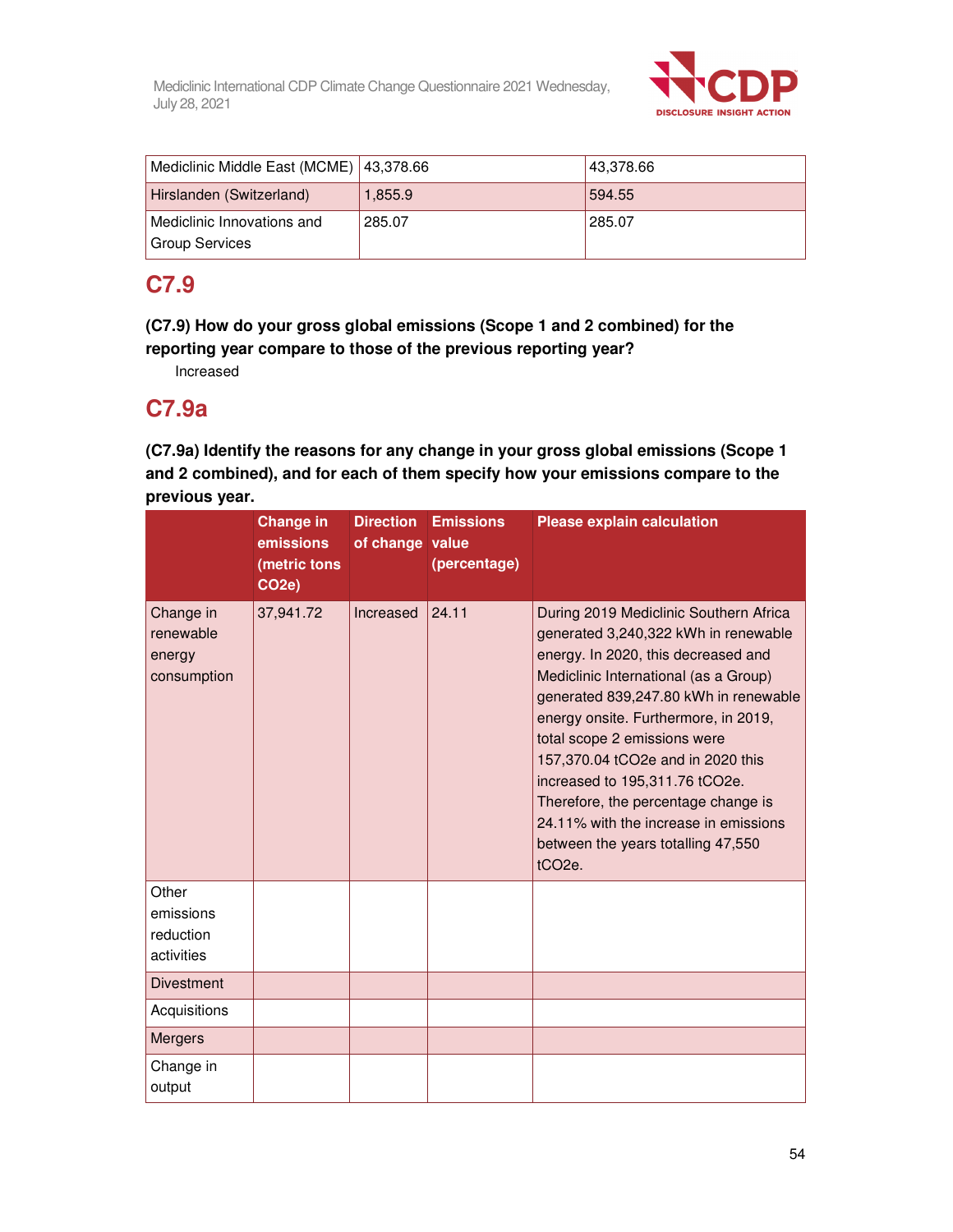

| Change in<br>methodology                         |        |           |       |                                                                                                                                                                                                                                                                                                                                                                                                                                                                                                                                                                          |
|--------------------------------------------------|--------|-----------|-------|--------------------------------------------------------------------------------------------------------------------------------------------------------------------------------------------------------------------------------------------------------------------------------------------------------------------------------------------------------------------------------------------------------------------------------------------------------------------------------------------------------------------------------------------------------------------------|
| Change in<br>boundary                            | 47,550 | Increased | 26.64 | In 2020, we increased our reporting<br>boundary to cover Mediclinic<br>International (MCI) comprising of<br>Mediclinic Southern Africa (MCSA),<br>Mediclinic Middle East (MCME),<br>Hirslanden (Switzerland) and Mediclinic<br>Innovations and Group Services. In<br>previous CDP submissions only MCSA<br>was reported. In 2019, total scope 1 and<br>2 emissions were 178,497 tCO2e and in<br>2020 this increased to 226,048.68<br>tCO2e. Therefore, the percentage<br>change is 26.64% with the increase in<br>emissions between the years totalling<br>47,550 tCO2e. |
| Change in<br>physical<br>operating<br>conditions |        |           |       |                                                                                                                                                                                                                                                                                                                                                                                                                                                                                                                                                                          |
| Unidentified                                     |        |           |       |                                                                                                                                                                                                                                                                                                                                                                                                                                                                                                                                                                          |
| Other                                            |        |           |       |                                                                                                                                                                                                                                                                                                                                                                                                                                                                                                                                                                          |

# **C7.9b**

**(C7.9b) Are your emissions performance calculations in C7.9 and C7.9a based on a location-based Scope 2 emissions figure or a market-based Scope 2 emissions figure?** 

Market-based

# **C8. Energy**

# **C8.1**

## **(C8.1) What percentage of your total operational spend in the reporting year was on energy?**

More than 0% but less than or equal to 5%

# **C8.2**

**(C8.2) Select which energy-related activities your organization has undertaken.**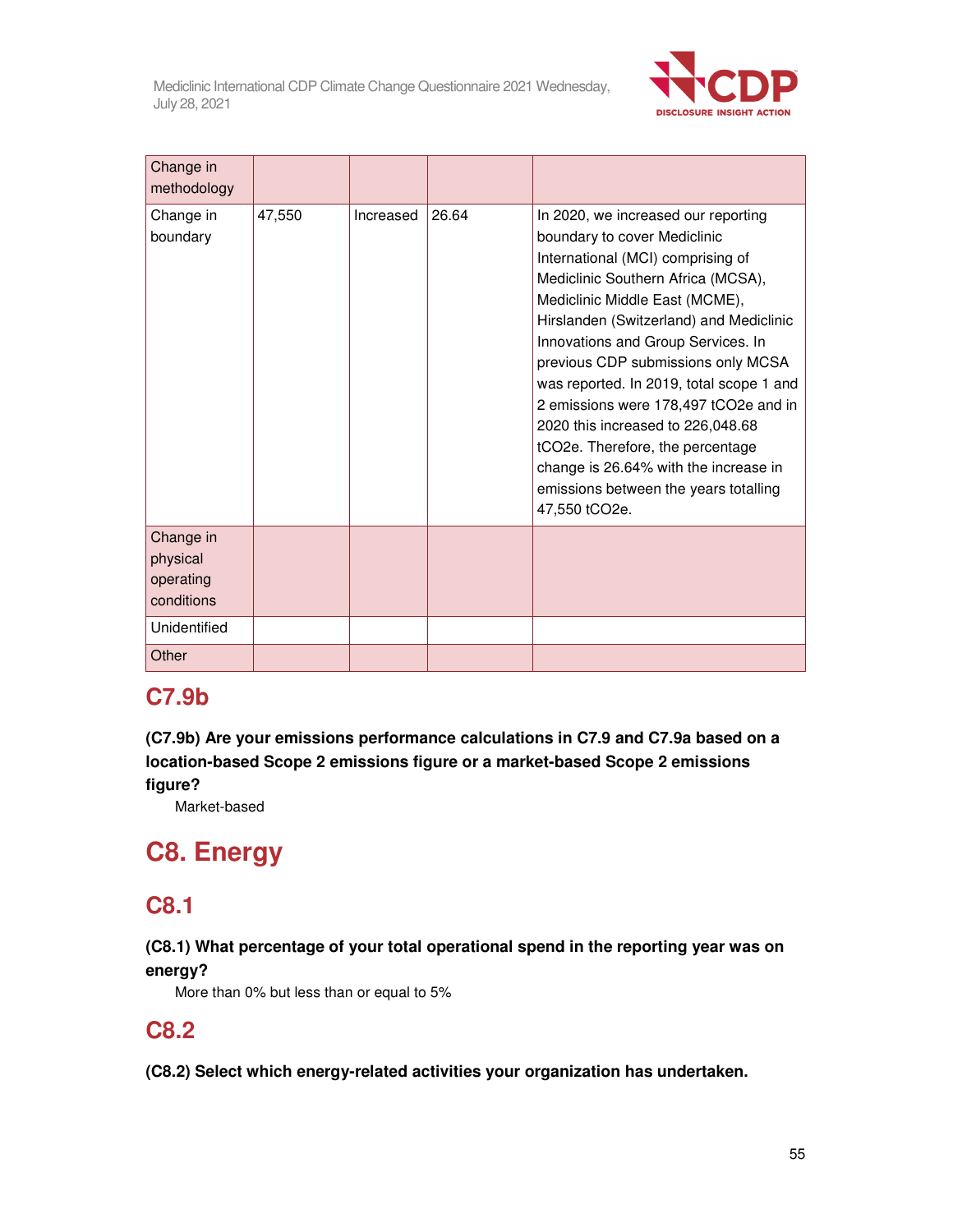

|                                                       | Indicate whether your organization undertook this energy-<br>related activity in the reporting year |
|-------------------------------------------------------|-----------------------------------------------------------------------------------------------------|
| Consumption of fuel (excluding<br>feedstocks)         | Yes                                                                                                 |
| Consumption of purchased or<br>acquired electricity   | Yes                                                                                                 |
| Consumption of purchased or<br>acquired heat          | Yes                                                                                                 |
| Consumption of purchased or<br>acquired steam         | No.                                                                                                 |
| Consumption of purchased or<br>acquired cooling       | Yes                                                                                                 |
| Generation of electricity, heat,<br>steam, or cooling | Yes                                                                                                 |

# **C8.2a**

**(C8.2a) Report your organization's energy consumption totals (excluding feedstocks) in MWh.** 

|                                                                | <b>Heating</b><br>value         | <b>MWh from</b><br>renewable<br><b>sources</b> | <b>MWh from non-</b><br>renewable<br><b>sources</b> | <b>Total (renewable</b><br>and non-<br>renewable) MWh |
|----------------------------------------------------------------|---------------------------------|------------------------------------------------|-----------------------------------------------------|-------------------------------------------------------|
| Consumption of fuel<br>(excluding feedstock)                   | LHV (lower<br>heating<br>value) | $\Omega$                                       | 56,375.76                                           | 56,375.76                                             |
| Consumption of<br>purchased or acquired<br>electricity         |                                 | 48,613.49                                      | 210,023.56                                          | 258,637.05                                            |
| Consumption of<br>purchased or acquired<br>heat                |                                 | $\Omega$                                       | 3,444.46                                            | 3,444.46                                              |
| Consumption of<br>purchased or acquired<br>cooling             |                                 | $\Omega$                                       | 4,252.56                                            | 4,252.56                                              |
| Consumption of self-<br>generated non-fuel<br>renewable energy |                                 | 839.25                                         |                                                     | 839.25                                                |
| Total energy<br>consumption                                    |                                 | 49,452.74                                      | 274,096.34                                          | 323,549.08                                            |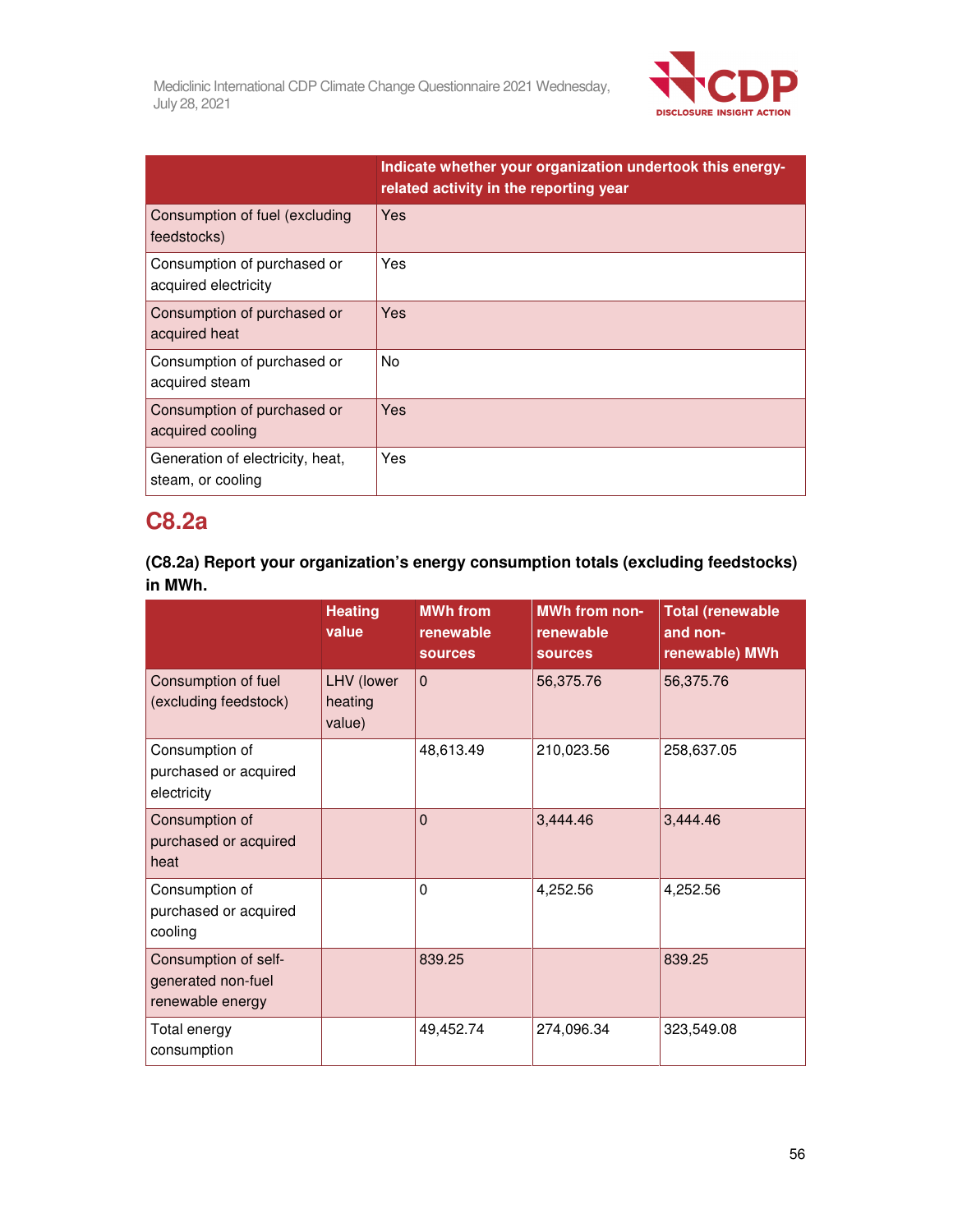

# **C8.2b**

## **(C8.2b) Select the applications of your organization's consumption of fuel.**

|                                                            | Indicate whether your organization undertakes this<br>fuel application |
|------------------------------------------------------------|------------------------------------------------------------------------|
| Consumption of fuel for the generation of<br>electricity   | Yes                                                                    |
| Consumption of fuel for the generation of<br>heat          | Yes                                                                    |
| Consumption of fuel for the generation of<br>steam         | <b>No</b>                                                              |
| Consumption of fuel for the generation of<br>cooling       | <b>No</b>                                                              |
| Consumption of fuel for co-generation or<br>tri-generation | <b>No</b>                                                              |

# **C8.2c**

**(C8.2c) State how much fuel in MWh your organization has consumed (excluding feedstocks) by fuel type.** 

**Fuels (excluding feedstocks)** 

Diesel

## **Heating value**

LHV (lower heating value)

## **Total fuel MWh consumed by the organization**

18,024.83

## **MWh fuel consumed for self-generation of electricity**  4,381.7

# **MWh fuel consumed for self-generation of heat**

13,643.13

## **Emission factor**

2.68787

## **Unit**

kg CO2 per liter

## **Emissions factor source**

UK Department for Environment, Food and Rural Affairs (Defra), 2020. Greenhouse gas reporting: Conversion factors 2020, London.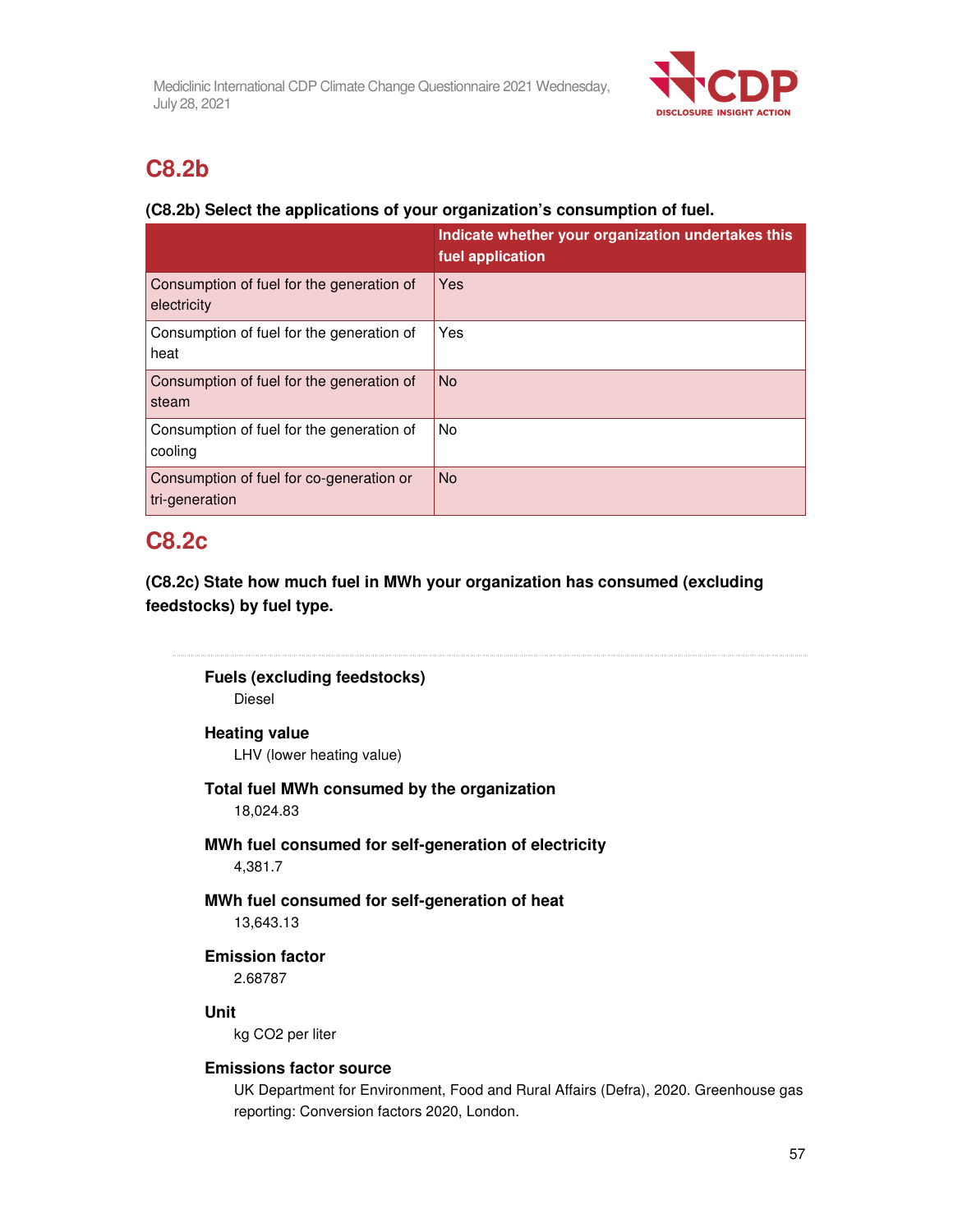

### **Comment**

Diesel used in generators for electricity and in vehicles (heat).

## **Fuels (excluding feedstocks)**

Petrol

### **Heating value**

LHV (lower heating value)

### **Total fuel MWh consumed by the organization**

11,481.69

## **MWh fuel consumed for self-generation of electricity**

0

### **MWh fuel consumed for self-generation of heat**

11,481.69

#### **Emission factor**

2.31467

#### **Unit**

kg CO2e per liter

#### **Emissions factor source**

UK Department for Environment, Food and Rural Affairs (Defra), 2020. Greenhouse gas reporting: Conversion factors 2020, London.

### **Comment**

Petrol used in vehicles (heat).

#### **Fuels (excluding feedstocks)**

Liquefied Petroleum Gas (LPG)

#### **Heating value**

LHV (lower heating value)

### **Total fuel MWh consumed by the organization**

2,619.15

### **MWh fuel consumed for self-generation of electricity**

0

## **MWh fuel consumed for self-generation of heat**  2,619.15

#### **Emission factor**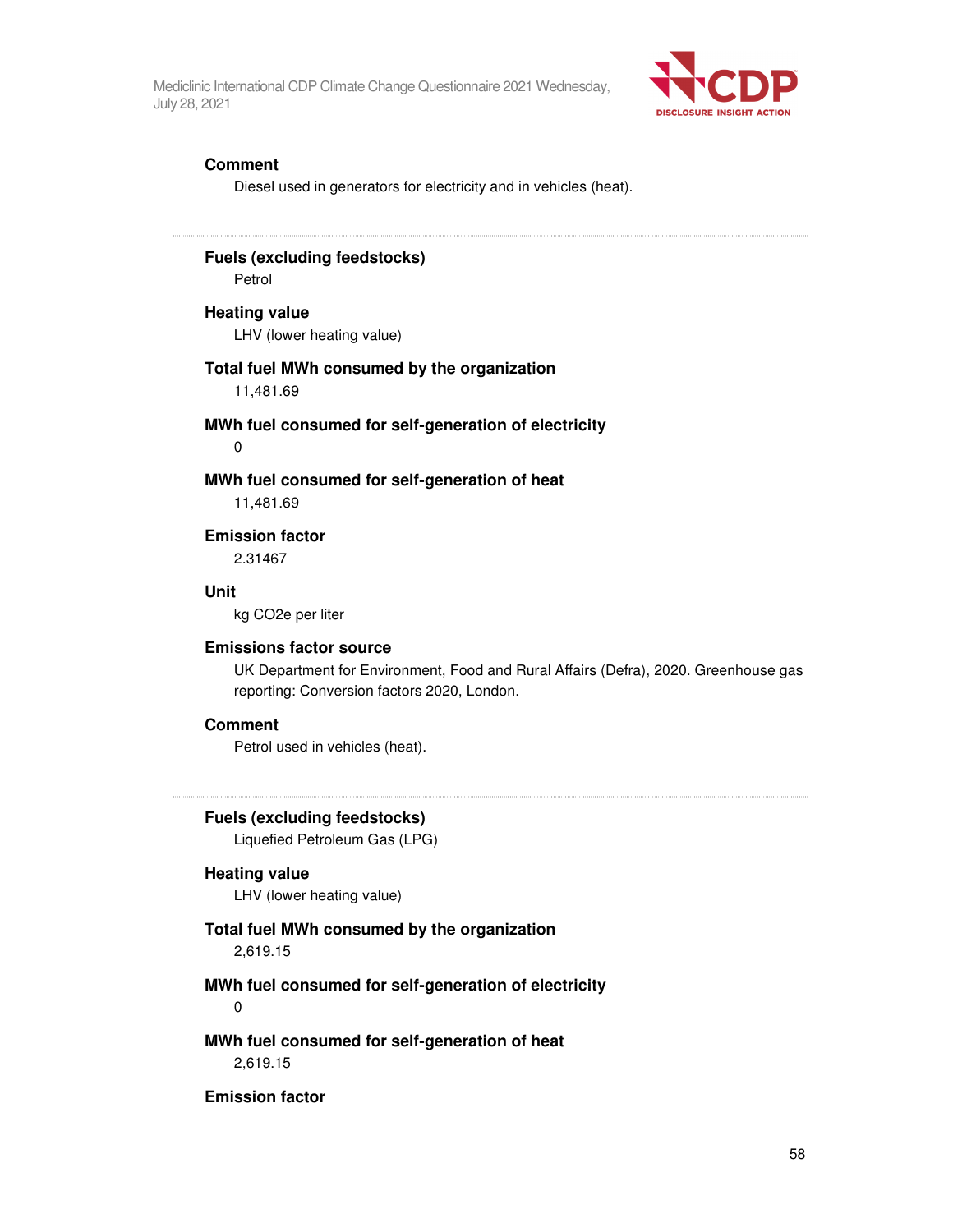

#### 1.55537

#### **Unit**

kg CO2e per liter

### **Emissions factor source**

UK Department for Environment, Food and Rural Affairs (Defra), 2020. Greenhouse gas reporting: Conversion factors 2020, London.

### **Comment**

LPG used in heating and cooking.

## **Fuels (excluding feedstocks)**

Liquefied Natural Gas (LNG)

## **Heating value**

LHV (lower heating value)

#### **Total fuel MWh consumed by the organization**  102.23

**MWh fuel consumed for self-generation of electricity** 

0

## **MWh fuel consumed for self-generation of heat**

102.23

## **Emission factor**

1.15041

### **Unit**

kg CO2e per liter

### **Emissions factor source**

UK Department for Environment, Food and Rural Affairs (Defra), 2020. Greenhouse gas reporting: Conversion factors 2020, London.

### **Comment**

**Fuels (excluding feedstocks)** 

Natural Gas

## **Heating value**

LHV (lower heating value)

## **Total fuel MWh consumed by the organization**

21,969.69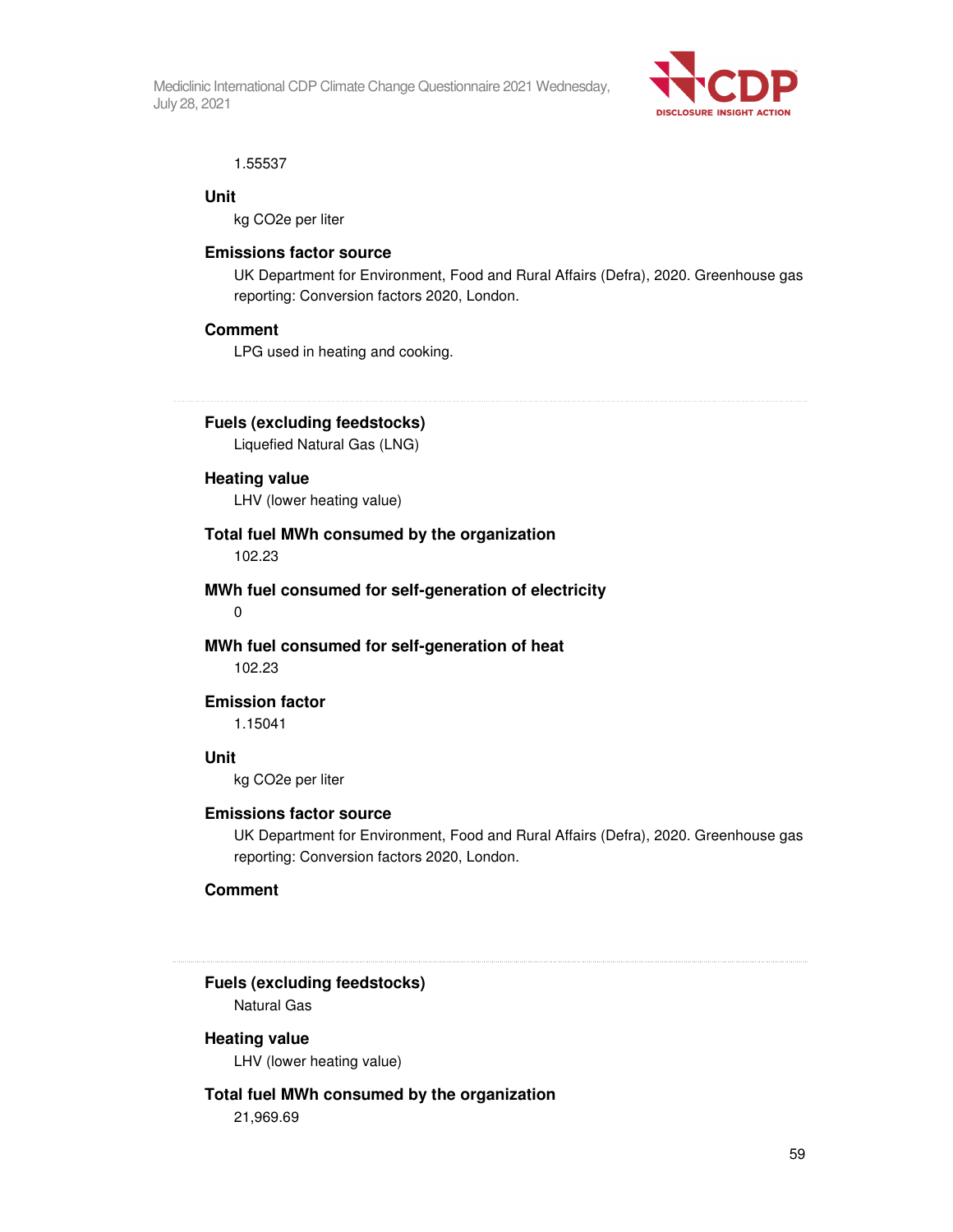

## **MWh fuel consumed for self-generation of electricity**  0

**MWh fuel consumed for self-generation of heat**  21,969.69

#### **Emission factor**

2.02266

#### **Unit**

kg CO2e per m3

#### **Emissions factor source**

UK Department for Environment, Food and Rural Affairs (Defra), 2020. Greenhouse gas reporting: Conversion factors 2020, London.

#### **Comment**

### **Fuels (excluding feedstocks)**

Fuel Oil Number 1

#### **Heating value**

LHV (lower heating value)

#### **Total fuel MWh consumed by the organization**

2,178.17

### **MWh fuel consumed for self-generation of electricity**

0

### **MWh fuel consumed for self-generation of heat**

2,178.17

#### **Emission factor**

3.18317

### **Unit**

kg CO2e per liter

### **Emissions factor source**

UK Department for Environment, Food and Rural Affairs (Defra), 2020. Greenhouse gas reporting: Conversion factors 2020, London.

### **Comment**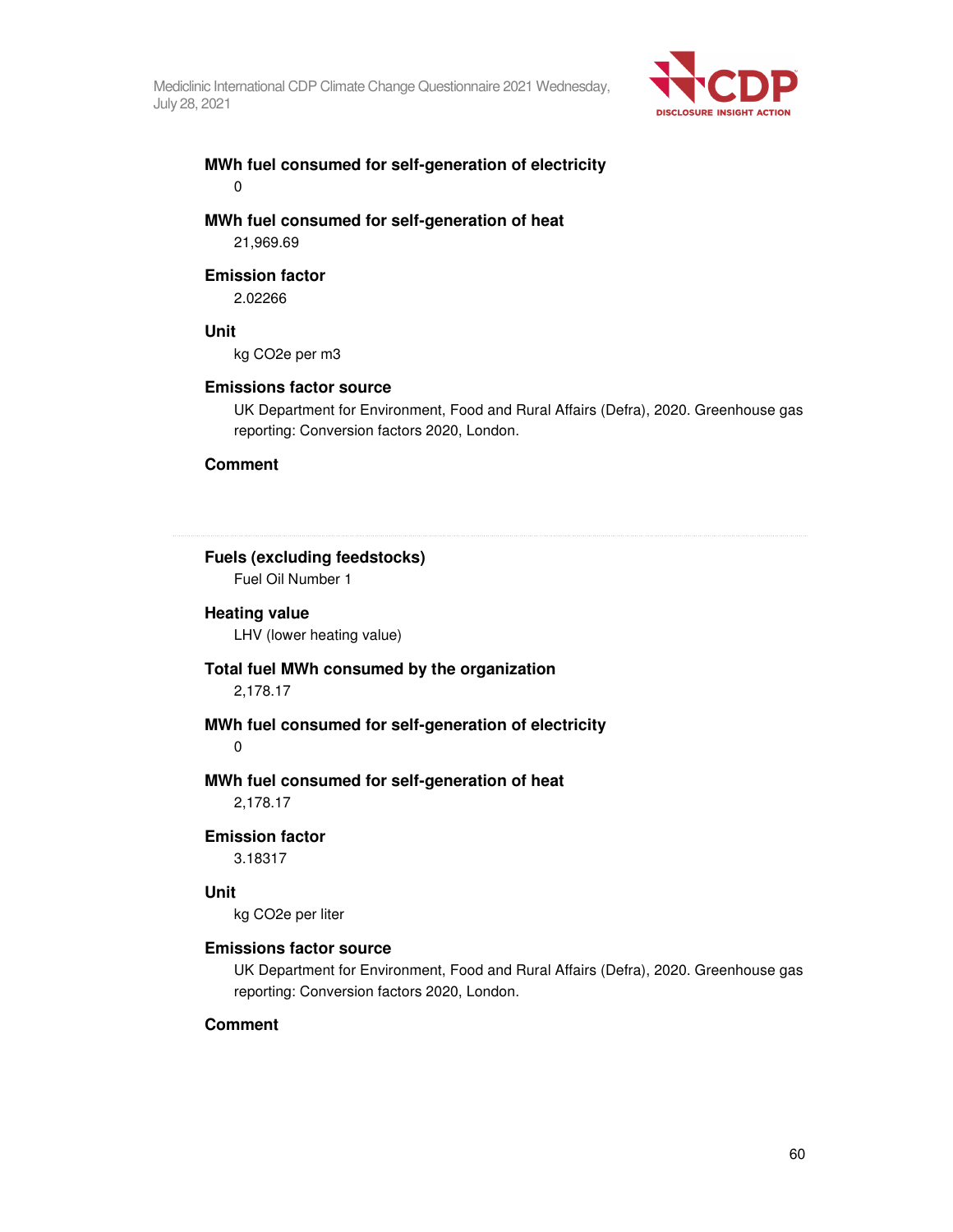

# **C8.2d**

## **(C8.2d) Provide details on the electricity, heat, steam, and cooling your organization has generated and consumed in the reporting year.**

|                    | <b>Total Gross</b><br>generation<br>(MWh) | <b>Generation that is</b><br>consumed by the<br>organization (MWh) | <b>Gross generation</b><br>from renewable<br>sources (MWh) | <b>Generation from</b><br>renewable sources that is<br>consumed by the<br>organization (MWh) |
|--------------------|-------------------------------------------|--------------------------------------------------------------------|------------------------------------------------------------|----------------------------------------------------------------------------------------------|
| Electricity 839.25 |                                           | 839.25                                                             | 839.25                                                     | 839.25                                                                                       |
| Heat               | $\Omega$                                  |                                                                    | 0                                                          | 0                                                                                            |
| Steam              | 0                                         |                                                                    | 0                                                          | O                                                                                            |
| Cooling            | 0                                         |                                                                    |                                                            | 0                                                                                            |

# **C8.2e**

**(C8.2e) Provide details on the electricity, heat, steam, and/or cooling amounts that were accounted for at a zero emission factor in the market-based Scope 2 figure reported in C6.3.** 

## 

## **Sourcing method**

Power purchase agreement (PPA) with on-site/off-site generator owned by a third party with no grid transfers (direct line)

## **Low-carbon technology type**

Solar

**Country/area of consumption of low-carbon electricity, heat, steam or cooling**  South Africa

## **MWh consumed accounted for at a zero emission factor**

4,199.63

## **Comment**

#### 

## **Sourcing method**

Unbundled energy attribute certificates, Guarantees of Origin

## **Low-carbon technology type**

Hydropower

## **Country/area of consumption of low-carbon electricity, heat, steam or cooling**  Switzerland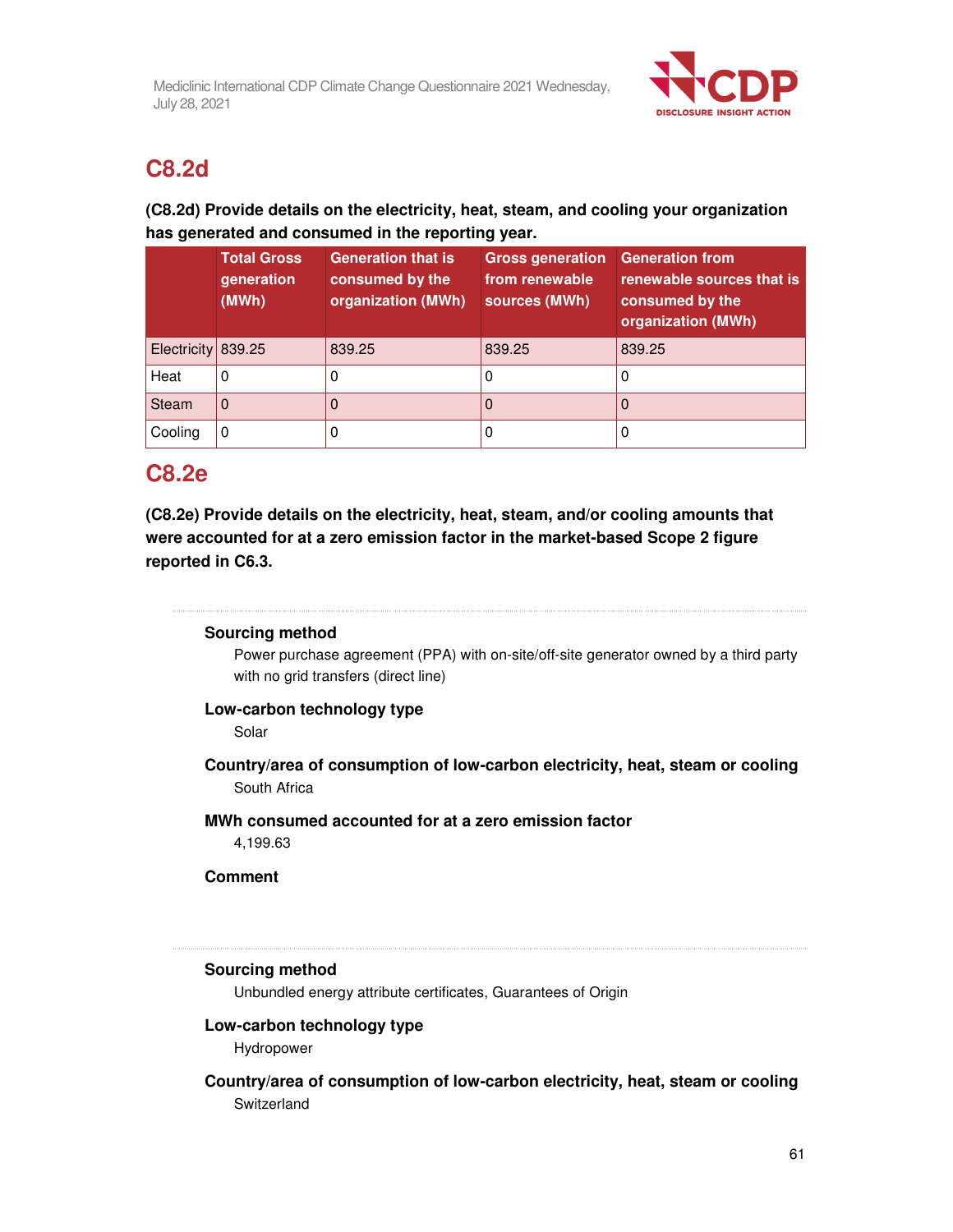

**MWh consumed accounted for at a zero emission factor**  44,413.86

**Comment** 

# **C9. Additional metrics**

# **C9.1**

**(C9.1) Provide any additional climate-related metrics relevant to your business.** 

**Description** 

Energy usage

**Metric value** 

0.49

**Metric numerator** 

Gigajoule

**Metric denominator (intensity metric only)**  Bed-day sold

**% change from previous year**  44.12

**Direction of change**  Increased

### **Please explain**

This metric increased from 2019 to 2020 due to the corporate GHG reporting change. 2020 is the first year in which Mediclinic International has expanded their corporate GHG inventory to include: Mediclinic Southern Africa (MCSA), Mediclinic Middle East (MCME), Hirslanden (Switzerland) and Mediclinic Innovations and Group Services. In 2019, the corporate GHG inventory only covered MCSA. Furthermore, energy usage per bed day sold increased due to an overall decline in bed days sold because of the COVID-19 pandemic.

### **Description**

Other, please specify Water consumption

### **Metric value**

0.67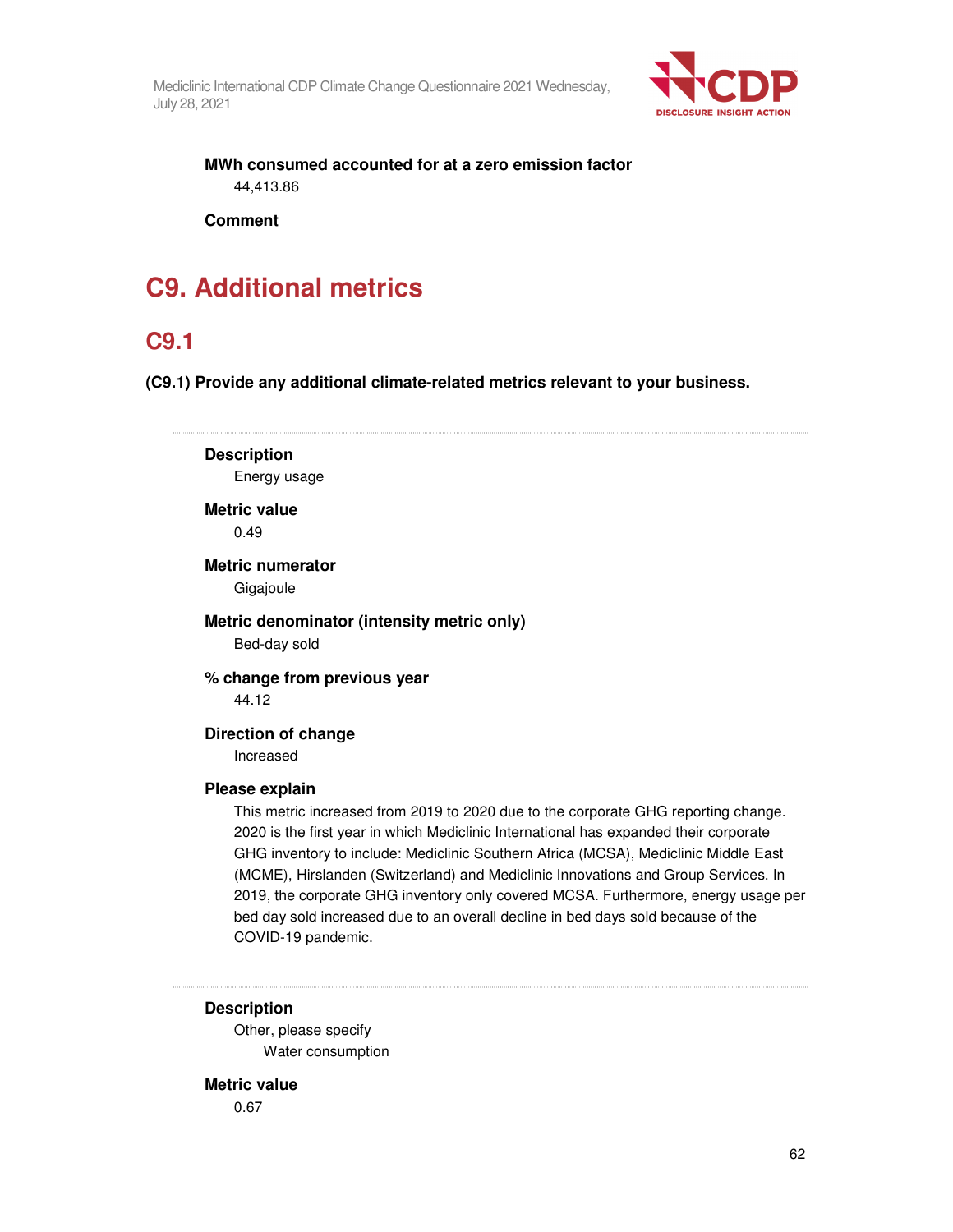

## **Metric numerator**

Kilolitre

**Metric denominator (intensity metric only)**  Bed-day sold

**% change from previous year**  21.82

## **Direction of change**

Increased

## **Please explain**

This metric increased from 2019 to 2020 due to the corporate GHG reporting change. 2020 is the first year in which Mediclinic International has expanded their corporate GHG inventory to include: Mediclinic Southern Africa (MCSA), Mediclinic Middle East (MCME), Hirslanden (Switzerland) and Mediclinic Innovations and Group Services. In 2019, the corporate GHG inventory only covered MCSA. Furthermore, water consumption per bed day sold increased due to an overall decline in bed days sold because of the COVID-19 pandemic.

# **C10. Verification**

# **C10.1**

## **(C10.1) Indicate the verification/assurance status that applies to your reported emissions.**

|                                          | Verification/assurance status                          |
|------------------------------------------|--------------------------------------------------------|
| Scope 1                                  | Third-party verification or assurance process in place |
| Scope 2 (location-based or market-based) | Third-party verification or assurance process in place |
| Scope 3                                  | Third-party verification or assurance process in place |

# **C10.1a**

**(C10.1a) Provide further details of the verification/assurance undertaken for your Scope 1 emissions, and attach the relevant statements.** 

**Verification or assurance cycle in place**  Annual process

**Status in the current reporting year Complete** 

**Type of verification or assurance**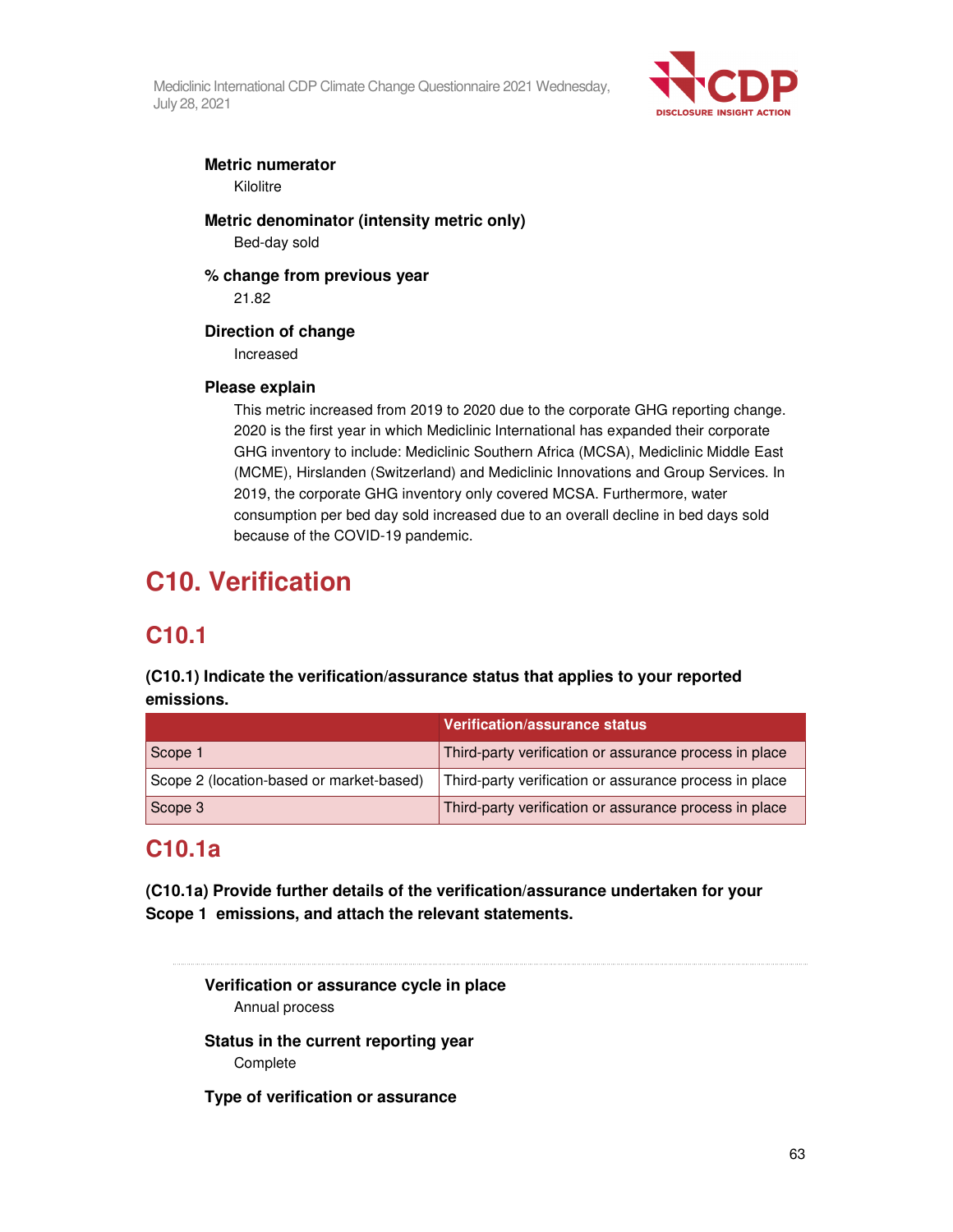

Limited assurance

**Attach the statement** 

MCI CY2020 - Verification Statement.pdf

**Page/ section reference**  Pages 1-2

**Relevant standard**  ISO14064-3

**Proportion of reported emissions verified (%)**  100

# **C10.1b**

**(C10.1b) Provide further details of the verification/assurance undertaken for your Scope 2 emissions and attach the relevant statements.** 

**Scope 2 approach**  Scope 2 market-based

**Verification or assurance cycle in place**  Annual process

**Status in the current reporting year**  Complete

**Type of verification or assurance**  Limited assurance

**Attach the statement** 

MCI CY2020 - Verification Statement.pdf

**Page/ section reference**  Pages 1-2

**Relevant standard**  ISO14064-3

**Proportion of reported emissions verified (%)**  100

**Scope 2 approach**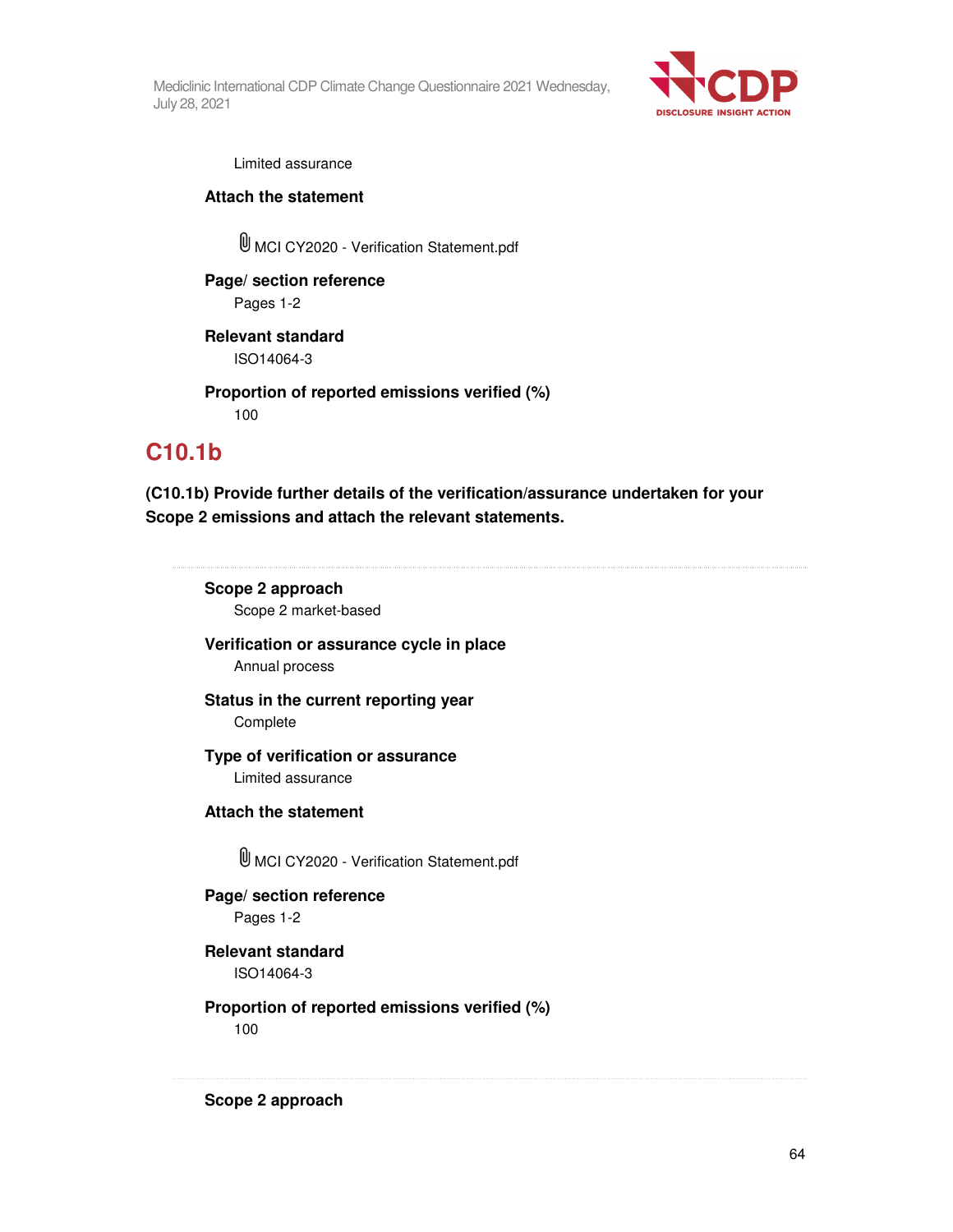

Scope 2 location-based

**Verification or assurance cycle in place**  Annual process

**Status in the current reporting year**  Complete

## **Type of verification or assurance**

Limited assurance

## **Attach the statement**

MCI CY2020 - Verification Statement.pdf

**Page/ section reference**  Pages 1-2

**Relevant standard**  ISO14064-3

**Proportion of reported emissions verified (%)**  100

# **C10.1c**

**(C10.1c) Provide further details of the verification/assurance undertaken for your Scope 3 emissions and attach the relevant statements.** 

## **Scope 3 category**

Scope 3 (upstream & downstream)

### **Verification or assurance cycle in place**  Annual process

**Status in the current reporting year**  Complete

## **Type of verification or assurance**

Limited assurance

## **Attach the statement**

MCI CY2020 - Verification Statement.pdf

## **Page/section reference**

Pages 1 and 3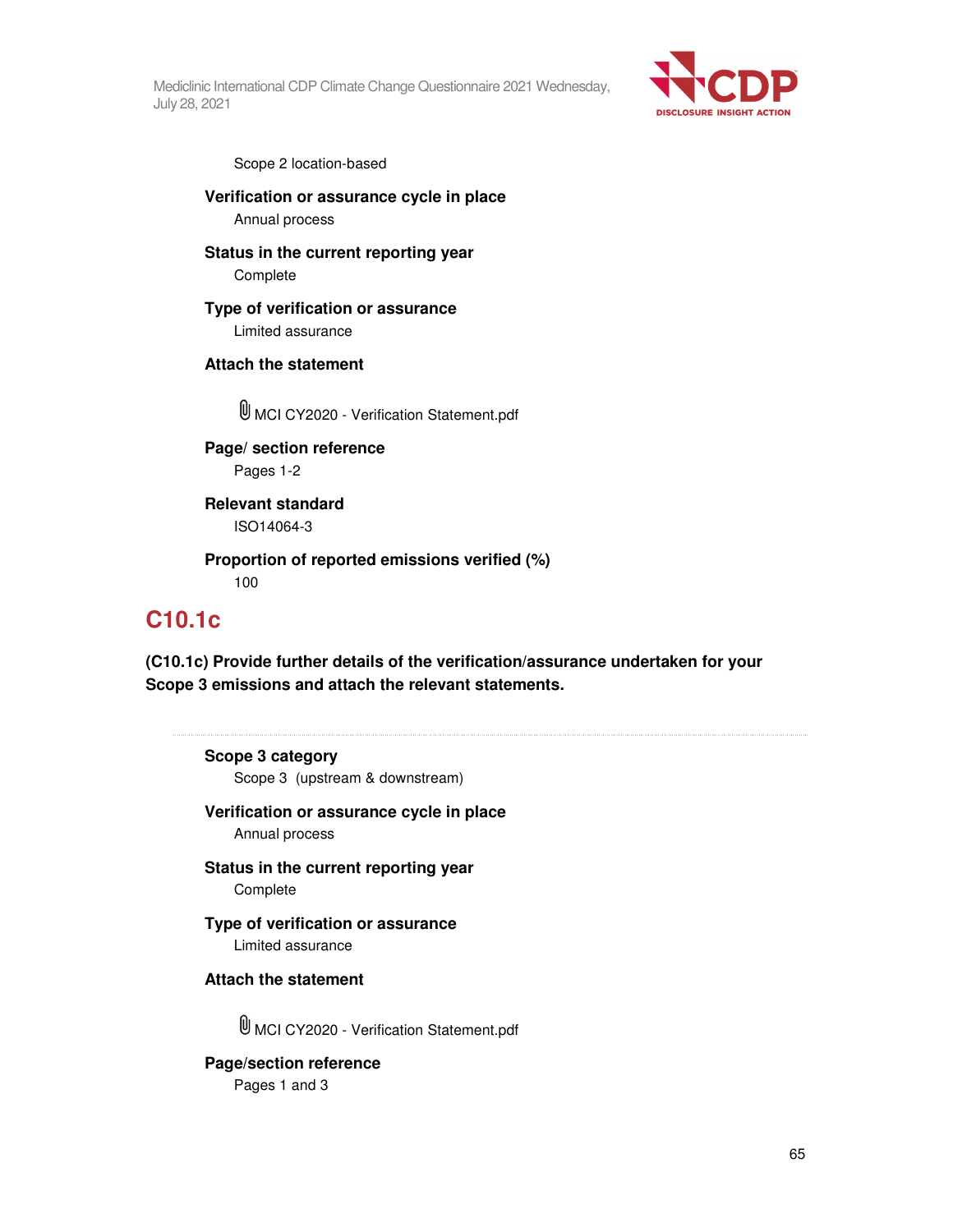

**Relevant standard** 

ISO14064-3

**Proportion of reported emissions verified (%)**  100

# **C10.2**

**(C10.2) Do you verify any climate-related information reported in your CDP disclosure other than the emissions figures reported in C6.1, C6.3, and C6.5?** 

Yes

# **C10.2a**

**(C10.2a) Which data points within your CDP disclosure have been verified, and which verification standards were used?** 

MCI CY2020 - Verification Statement.pdf

| <b>Disclosure</b><br>module<br>verification<br>relates to | <b>Data verified</b>                                         | <b>Verification</b><br>standard | <b>Please explain</b>                                                                                                                                                                                                                                                                                                                                                   |
|-----------------------------------------------------------|--------------------------------------------------------------|---------------------------------|-------------------------------------------------------------------------------------------------------------------------------------------------------------------------------------------------------------------------------------------------------------------------------------------------------------------------------------------------------------------------|
| C6. Emissions<br>data                                     | Year on year<br>change in<br>emissions<br>(Scope 1 and<br>2) | ISO14064-3                      | Year-on-year changes in emissions are verified for<br>Mediclinic International (MCI) on an annual basis as<br>tracking year-on-year progress is important to<br>understand change over time within Mediclinic's<br>operations to better inform interventions, initiatives<br>and strategies. Please see the attached report for<br>your reference (page 1 to 3).<br>0 1 |
| C6. Emissions<br>data                                     | Year on year<br>change in<br>emissions<br>(Scope 1)          | ISO14064-3                      | Year-on-year changes in emissions are verified for<br>Mediclinic International (MCI) on an annual basis as<br>tracking year-on-year progress is important to<br>understand change over time within Mediclinic's<br>operations to better inform interventions, initiatives<br>and strategies. Please see the attached report for<br>your reference (page 1 to 3).<br>0 1 |
| C8. Energy                                                | Year on year<br>change in<br>emissions<br>(Scope 2)          | ISO14064-3                      | Year-on-year changes in emissions are verified for<br>Mediclinic International (MCI) on an annual basis as<br>tracking year-on-year progress is important to<br>understand change over time within Mediclinic's<br>operations to better inform interventions, initiatives<br>and strategies. Please see the attached report for<br>your reference (page 1 to 3).        |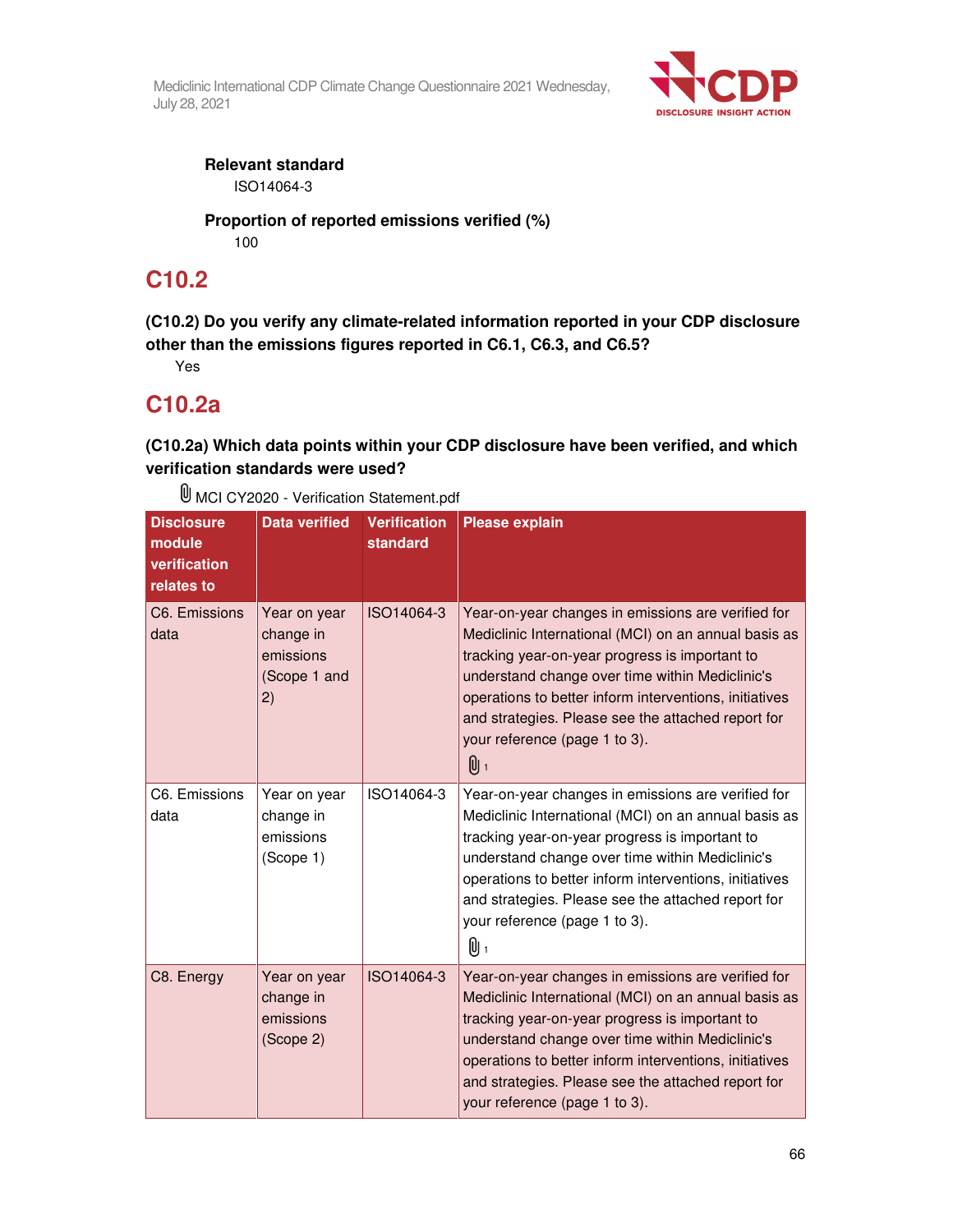

U<sup>1</sup>MCI CY2020 - Verification Statement.pdf

# **C11. Carbon pricing**

# **C11.1**

**(C11.1) Are any of your operations or activities regulated by a carbon pricing system** 

**(i.e. ETS, Cap & Trade or Carbon Tax)?** 

Yes

# **C11.1a**

**(C11.1a) Select the carbon pricing regulation(s) which impacts your operations.**  South Africa carbon tax

# **C11.1c**

**(C11.1c) Complete the following table for each of the tax systems you are regulated by.** 

**South Africa carbon tax** 

**Period start date**  January 1, 2021

## **Period end date**

December 31, 2021

**% of total Scope 1 emissions covered by tax** 

26.6

## **Total cost of tax paid**

8,359.95

## **Comment**

During the first phase of the carbon tax in South Africa, MCSA pays an indirect carbon tax on fuel purchases. The carbon tax forms part of the fuel levy system on petrol and diesel emissions. As of 5 June 2019, a rate of ZAR 7 cents per litre of petrol and ZAR 8 cents per litre of diesel is levied on these purchases.

# **C11.1d**

## **(C11.1d) What is your strategy for complying with the systems you are regulated by or anticipate being regulated by?**

Executive directors and senior executives at Mediclinic Southern Africa (MCSA) have met with Industry Bodies who lobby government regarding new legislation such as domestic carbon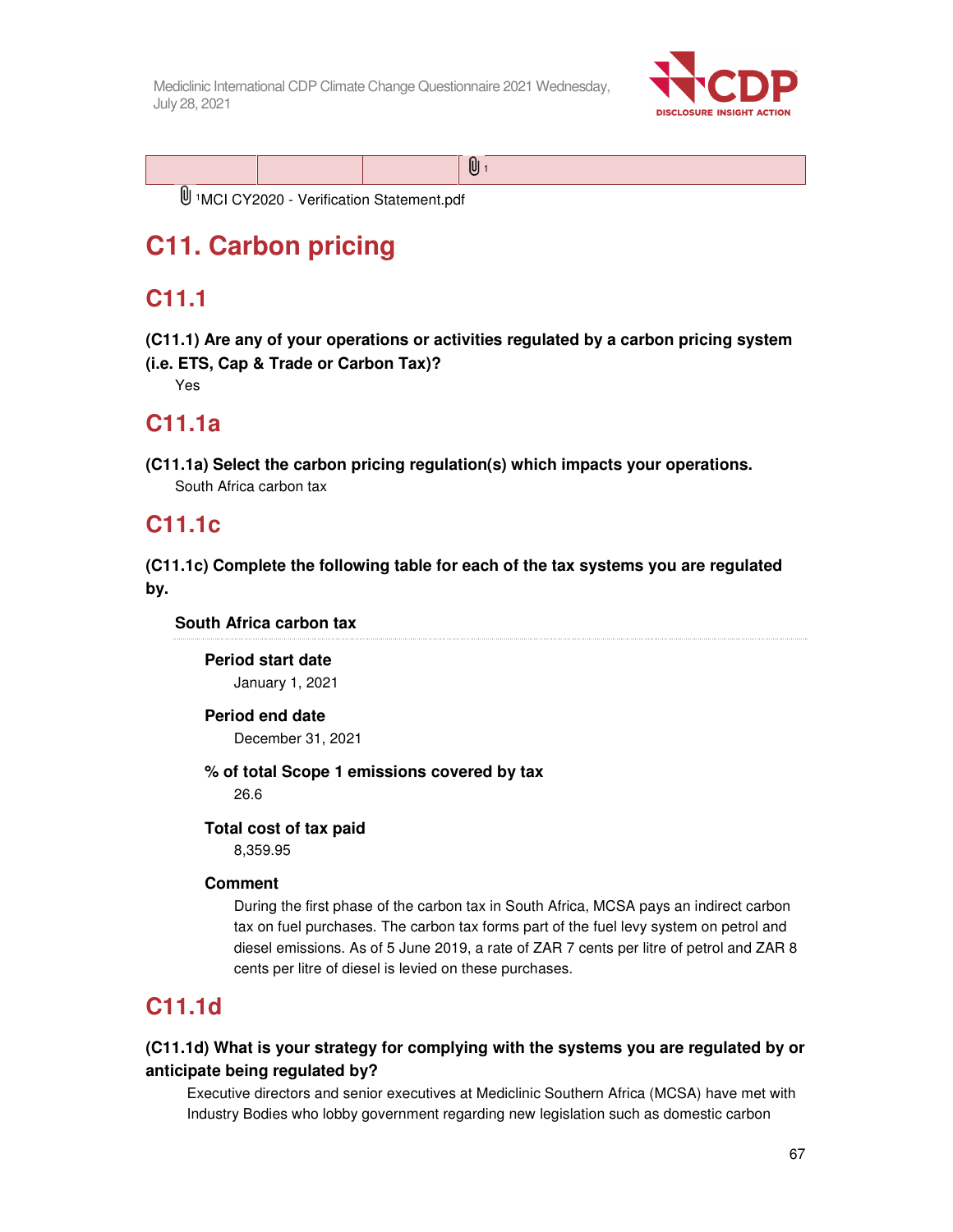

taxes. MCSA is managing the carbon tax risk by providing input and advice to research and studies done by the South African National Treasury on the carbon tax. It provided its comments to the South Africa National Treasury Carbon Tax Policy Paper, as well as, giving input to the Carbon Offsets Paper.

The carbon tax affects Mediclinic Southern Africa (MCSA) and is only relevant with respect to fuel combustion (MCSA does not produce process emissions or fugitive emissions as per the definitions in the Act). MCSA does not exceeds the thermal capacity of 10MW per facility, however as data provider for the legal entity Mediclinic (Pty) Ltd, the collective capacity of our diesel generators across South Africa does exceeds the cumulative thermal capacity of 10MW. During the first phase, MCSA pays an indirect carbon tax on fuel purchases. The carbon tax forms part of the fuel levy system on petrol and diesel emissions. As of 5 June 2019, a rate of 7 cents (ZAR) per litre of petrol and 8 cents (ZAR) per litre of diesel is levied on these purchases.

During the first phase of the carbon tax, National Treasury has indicated that electricity prices are intended to remain unaffected by the Carbon Tax. The position under the second phase (1 January 2023 – onwards) remains unclear.

There is no risk of non-compliance with the tax.

# **C11.2**

**(C11.2) Has your organization originated or purchased any project-based carbon credits within the reporting period?** 

No

# **C11.3**

**(C11.3) Does your organization use an internal price on carbon?** 

Yes

# **C11.3a**

**(C11.3a) Provide details of how your organization uses an internal price on carbon.** 

**Objective for implementing an internal carbon price**

Navigate GHG regulations

## **GHG Scope**

Scope 1 Scope 2

## **Application**

Mediclinic Southern Africa

**Actual price(s) used (Currency /metric ton)** 

6.01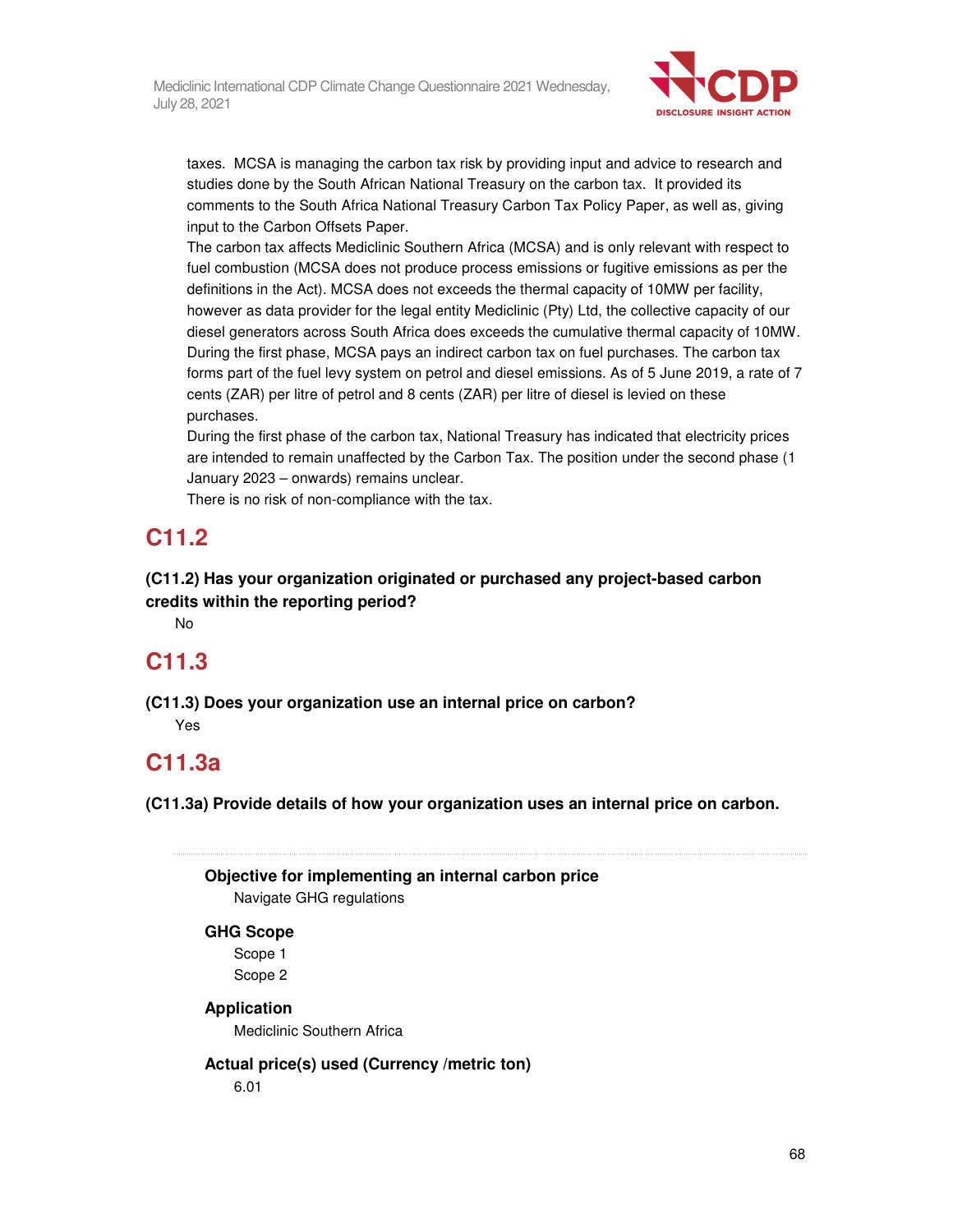

### **Variance of price(s) used**  None

### **Type of internal carbon price**

Shadow price

### **Impact & implication**

The carbon tax (GBP 6.01/tCO2e / ZAR 120/tCO2e) is considered given its impact on energy prices. This influences procurement decisions. For example, solar PV feasibility studies consider the carbon tax both with respect to payback but also as a potential additional revenue source should Mediclinic be able to generate offsets in the future.

# **C12. Engagement**

# **C12.1**

**(C12.1) Do you engage with your value chain on climate-related issues?**  Yes, our suppliers

# **C12.1a**

**(C12.1a) Provide details of your climate-related supplier engagement strategy.** 

## **Type of engagement**

Compliance & onboarding

### **Details of engagement**

Climate change is integrated into supplier evaluation processes

### **% of suppliers by number**

100

- **% total procurement spend (direct and indirect)**  100
- **% of supplier-related Scope 3 emissions as reported in C6.5**  50

## **Rationale for the coverage of your engagement**

As part of our Sustainable Development Policy, adopted in 2020, we have set a target of Zero Waste to Landfill by 2030 across all our operations, including the materials and services we receive from our supply chain. The achievement of this target directly relates to reduced Scope 3 emissions (waste) and, hence, we engage with all our suppliers to help us achieve our target.

### **Impact of engagement, including measures of success**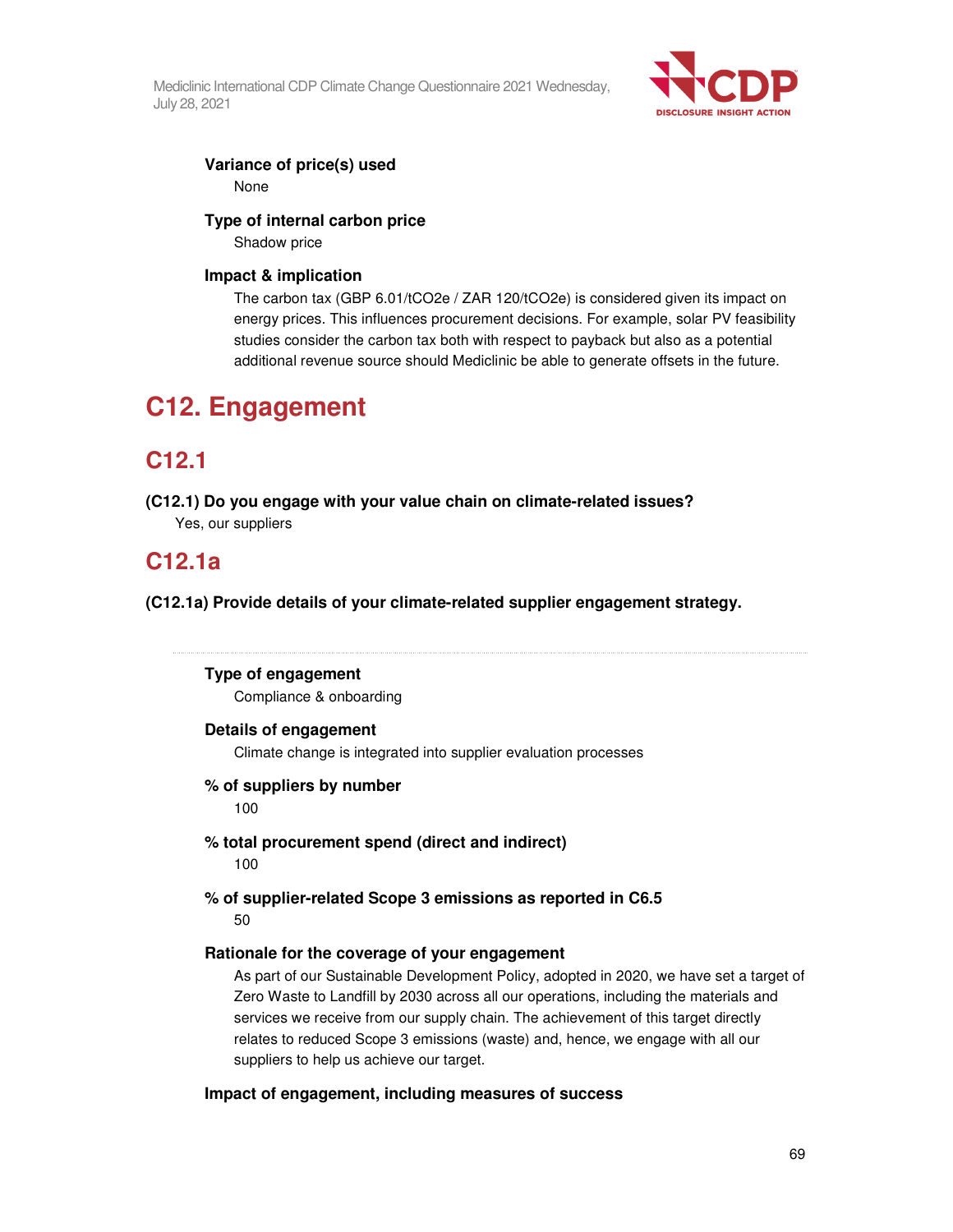

We are in the process of communicating Group Waste Management Policy to all suppliers - focus on waste management, transportation, packaging and full life cycle of their products. An example. of this is our engagement is with the Johnson and Johnson group wide who provide us with essential pharmaceutical and medical devices to reduce their packaging and to ensure the reusability of the packaging.

## **Comment**

# **C12.3**

## **(C12.3) Do you engage in activities that could either directly or indirectly influence public policy on climate-related issues through any of the following?**

Direct engagement with policy makers Trade associations

# **C12.3a**

## **(C12.3a) On what issues have you been engaging directly with policy makers?**

| <b>Focus of</b><br>legislation | <b>Corporate</b><br>position | <b>Details of engagement</b>                                                                                                                                                                                                                                                                                                                                                                                                                                                                                                     | <b>Proposed legislative solution</b>                                                                                                                                                                                                                                                                                                                                                         |
|--------------------------------|------------------------------|----------------------------------------------------------------------------------------------------------------------------------------------------------------------------------------------------------------------------------------------------------------------------------------------------------------------------------------------------------------------------------------------------------------------------------------------------------------------------------------------------------------------------------|----------------------------------------------------------------------------------------------------------------------------------------------------------------------------------------------------------------------------------------------------------------------------------------------------------------------------------------------------------------------------------------------|
| Carbon tax                     | Support                      | Executive directors and senior<br>executives at Mediclinic Southern<br>Africa (MCSA) meet with the<br>Industry Bodies who lobby the<br>government regarding new<br>legislation such as domestic carbon<br>taxes. MCSA is managing the<br>carbon tax risk as it gave input to<br>research and studies done by the<br>South African National Treasury on<br>the carbon tax. It provided its<br>comments to the South Africa<br>National Treasury Carbon Tax<br>Policy Paper, as well as gave input<br>to the Carbon Offsets Paper. | Mediclinic accepts that under South<br>Africa's international commitment to<br>reduced national greenhouse gas<br>emissions, certain financial and<br>legislative initiatives need to be<br>introduced. As such, MCSA is in<br>support of the Carbon Tax Act.<br>Where possible, Mediclinic will work<br>with policymakers to ensure that<br>such a solution is relevant and<br>appropriate. |
| Adaptation<br>or<br>resilience | Support                      | Mediclinic Southern Africa has<br>directly engaged with provincial and<br>metropolitan policymakers and<br>authorities with regard to the<br>Western Cape water crisis of 2017<br>and 2018. Mediclinic has actively<br>participated in Major Incident<br>Medical Management and Support<br>(MIMMS) program of the Western                                                                                                                                                                                                        | Support for and continued<br>engagement in all water saving and<br>management programs devised by<br>the Western Cape government to<br>ensure supply of potable water to<br>Cape Town and to the essential<br>services identified by the Western<br>Cape government, which includes<br>healthcare services.                                                                                  |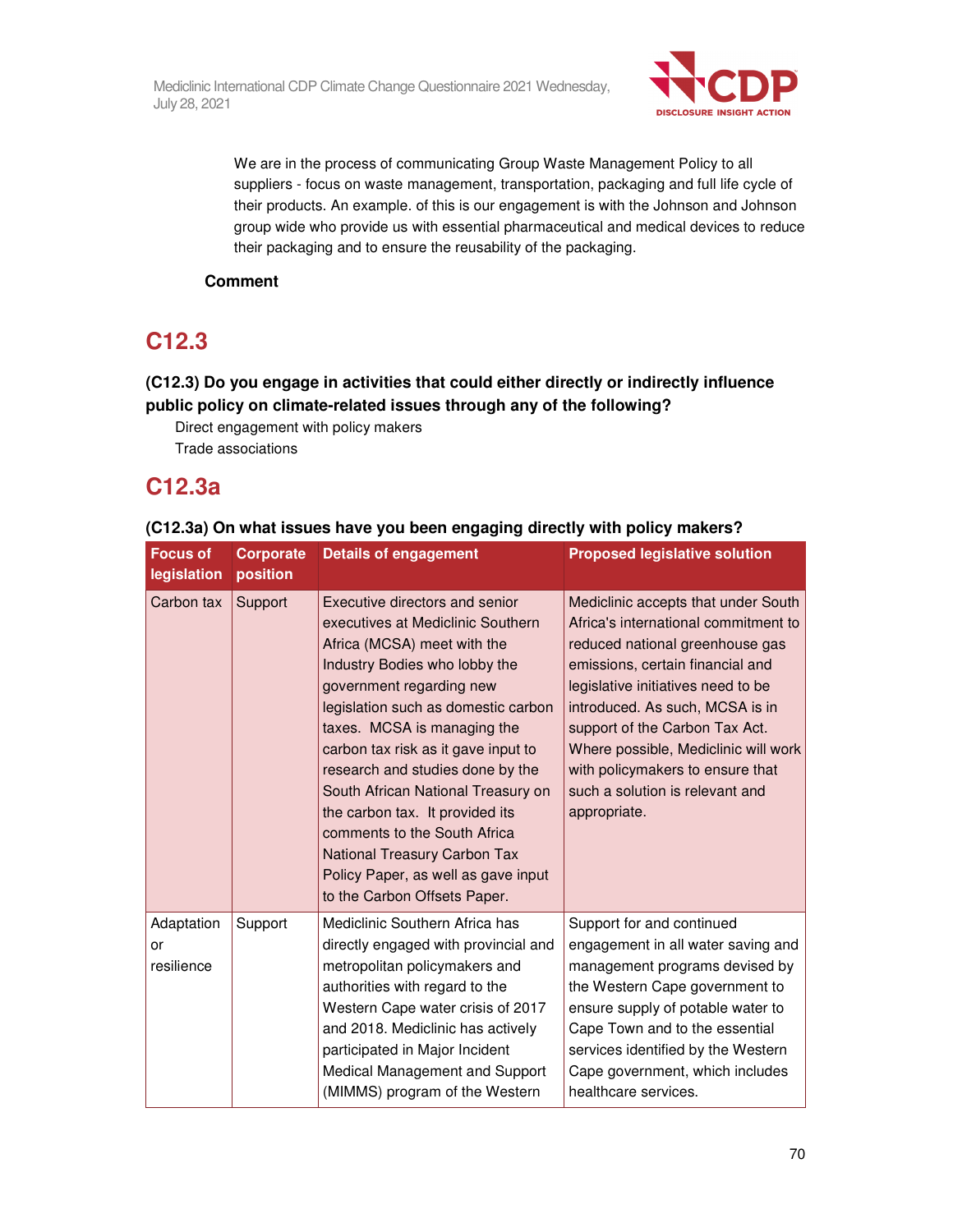

|                                |                                     | Cape government and, also, the<br><b>Health Services Continuity Disaster</b><br>plan of the Western Cape<br>government. |                                                                                                                                                                                                                                         |
|--------------------------------|-------------------------------------|-------------------------------------------------------------------------------------------------------------------------|-----------------------------------------------------------------------------------------------------------------------------------------------------------------------------------------------------------------------------------------|
| Energy<br>efficiency           | Support                             | Mediclinic Hirslanden engages<br>directly with ENAW, the Energy<br>Agency for the Swiss Private Sector.                 | Support for and continued<br>engagement with the objectives of<br>ENAW to embed energy<br>management services and cost<br>efficiency measures that reduce<br>energy consumption and carbon<br>emissions in the Swiss private<br>sector. |
| Adaptation<br>or<br>resilience | Support<br>with minor<br>exceptions | Mediclinic Middle East engages<br>directly with DEWA (Dubai Energy<br>and Water Authority)                              | Support for and continued<br>engagement with DEWA in the<br>achievement of its water and<br>energy efficiency objectives.                                                                                                               |

# **C12.3b**

**(C12.3b) Are you on the board of any trade associations or do you provide funding beyond membership?** 

Yes

# **C12.3c**

**(C12.3c) Enter the details of those trade associations that are likely to take a position on climate change legislation.** 

## **Trade association**

South African Federation of Healthcare Engineering (SAFHE)

## **Is your position on climate change consistent with theirs? Consistent**

## **Please explain the trade association's position**

South African Federation of Healthcare Engineering (SAFHE) aims to promote more efficient management, planning, operation, maintenance and safety of healthcare facilities. SAFHE also organises and promotes conferences and discussions on climate change, carbon footprint computation, environmental management and its impact on the healthcare industry in South Africa. This is consistent with Mediclinic's view of integrating climate change into business strategy for sustainability. SAFHE formed an Infrastructure Unit Support System to provide benchmarks for the design and management of healthcare facilities, which include emissions, water, waste and energy consumption benchmarks. SAFHE is also actively involved in various committees of Engineering Council of South Africa (ECSA).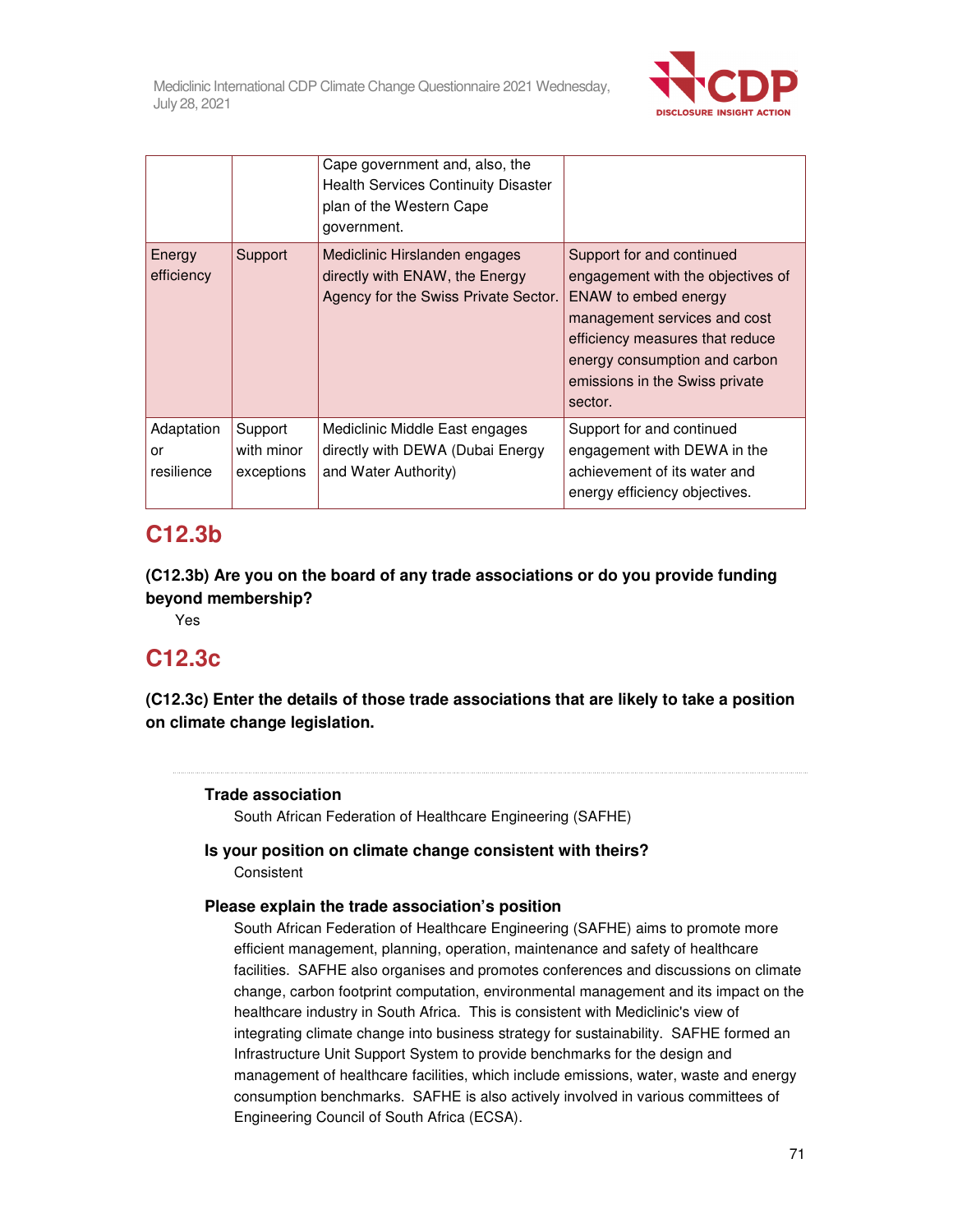

#### **How have you influenced, or are you attempting to influence their position?**

Mediclinic's General Manager: Technical Operations is currently the President of SAFHE and the Mediclinic International Specialist: Environmental Sustainability serves on the National Council as immediate Past President. Mediclinic also has representation on all the regional committees. Through this position of leadership, we are directly influencing the position of SAFHE.

### **Trade association**

Infection Control Africa Network (ICAN)

#### **Is your position on climate change consistent with theirs?**

**Consistent** 

### **Please explain the trade association's position**

Infection Control Africa Network (ICAN) has an important role to play in identify and managing climate-related disease outbreaks in Africa. The association supports collective efforts to ensure the resilience of health care systems and ultimately of communities in the face of climate change.

#### The strategy:

- 1. We are not only in Africa, but we are Africa.
- 2. All in healthcare, same desired end results, healthy communities.

3. Sharing of knowledge and experience in Africa. (e.g., holding conferences together and forming workgroups.)

- 4. Collaboration in training abilities and facilities.
- 5. Sharing of resources. (e.g., PPE during the COVID-19 pandemic)
- 6. Early warning system with the outbreak of diseases on the continent of Africa.

By being part of ICAN, SAFHE and Mediclinic South Africa this forms part of a vast communication structure inside ICAN. The communication structure has a wide sphere of information gathering ability (e.g., via the ICAN communication structure, information was already available on the 13th of December 2019 about a possible SARS virus outbreak in Wuhan, China. The WHO (World Health Organisation) only officially announced the SARS virus outbreak on the 31st of December 2019). This is the strength of the ICAN communication structure.

### **How have you influenced, or are you attempting to influence their position?**

Mediclinic's International Specialist: Environmental Sustainability has been involved with ICAN for the past 5 years and has been a member for the past 5 years. The partnership with ICAN is via SAFHE (South African Federation of Healthcare Engineering) and Mediclinic Southern Africa. Mediclinic shares information and resources and contributes to the collective efforts to manage climate-related disease impacts in Africa.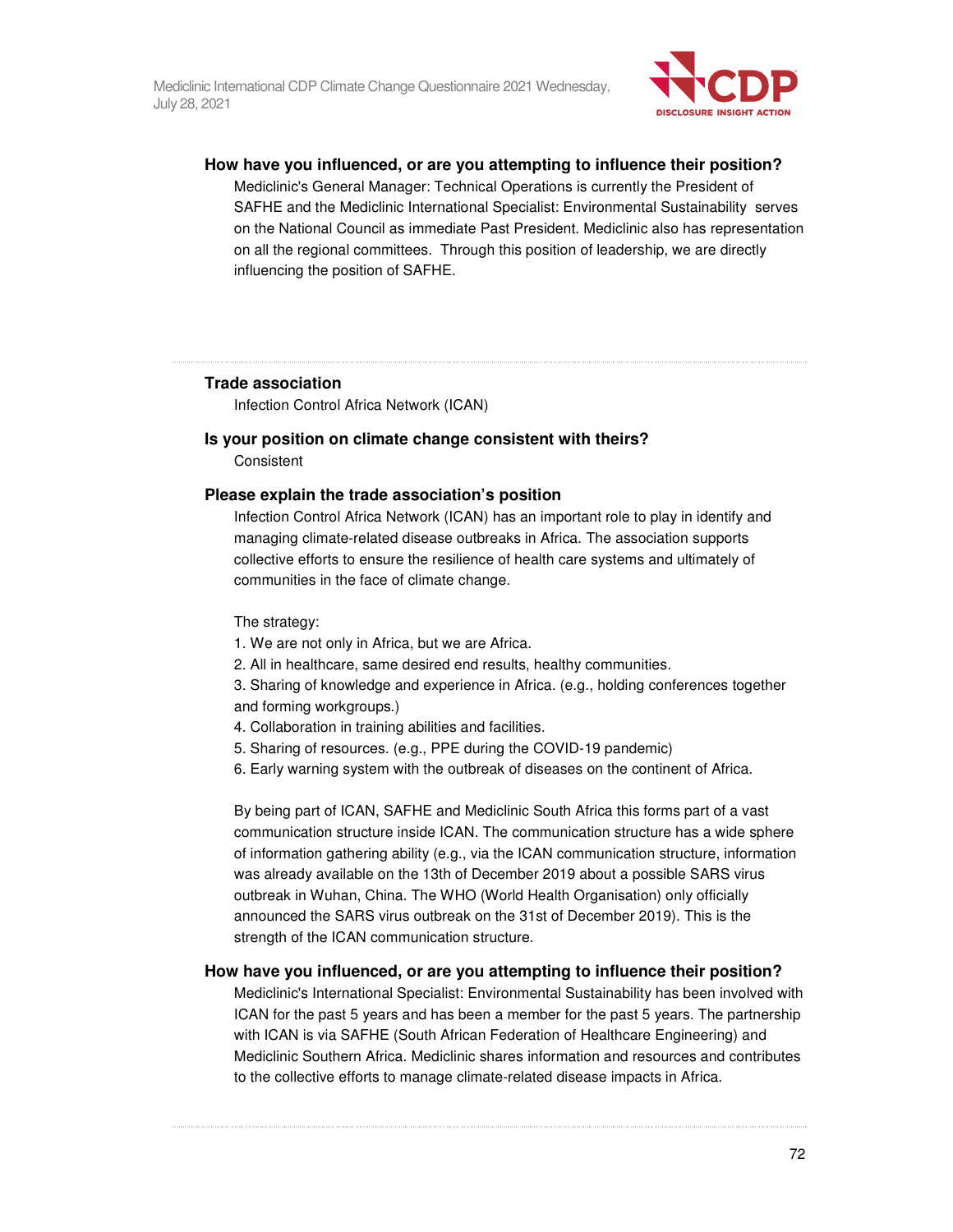Mediclinic International CDP Climate Change Questionnaire 2021 Wednesday, July 28, 2021



#### **Trade association**

International Federation of Healthcare Engineering

#### **Is your position on climate change consistent with theirs?**  Consistent

#### **Please explain the trade association's position**

The International Federation of Healthcare Engineering (IFHE) is a non-profit, nongovernmental body established in 1970 to enable national engineering professional organisations to join in a world-wide federation.

The purpose of IFHE is to encourage and facilitate exchange of information and experience in the broad field of hospital and healthcare facility design, construction, engineering, commissioning, maintenance, and estate management. This includes the field of environmental sustainability including:

. Ensuring that environmental sustainability is given appropriate coverage in IFHE activities;

· Develop and promote publications that will draw attention to issues of environmental sustainability and will showcase projects and lessons learnt;

· Ensure that the bi-annual IFHE Congress will always have environmental issues and sustainability as subjects for promotion, education and shared learning;

Make and use opportunity for promotions in appropriate public media to encourage an awareness of environmental sustainability in the healthcare sector; · Develop technical and practical recommendations on issues of environmental sustainability in healthcare facilities.

### **How have you influenced, or are you attempting to influence their position?**

The Mediclinic International Specialist: Environmental Sustainability is a member of the IFHE Council and, as such, is driving the environmental sustainability agenda of the IFHE. The IFHE 2024 Congress will be held in Cape Town, South Africa.

### **C12.3f**

#### **(C12.3f) What processes do you have in place to ensure that all of your direct and indirect activities that influence policy are consistent with your overall climate change strategy?**

Our strategic approach ensures our activities are consistent with our overall climate change strategy. The Mediclinic Group Sustainable Development Strategy which governs ESG activities was developed and approved to ensure the Group improves sustainability and manages resources responsibly and efficiently to the benefit of its stakeholders and environment. Of the six strategic goals, Goal number 5 aims to to minimise the impact of the Group's activities on the environment and the impact of climate change on its business, by committing to achieve carbon-neutral status and zero waste to landfill by 2030 with plans to support the achievement of these targets.

The Board participated in discussions regarding critical ESG focus areas and how aligning activities across the divisions would elevate existing initiatives and accelerate momentum. The Group Sustainable Development Strategy and revised material issues were subsequently considered by the Clinical Performance and Sustainability Committee, a committee of the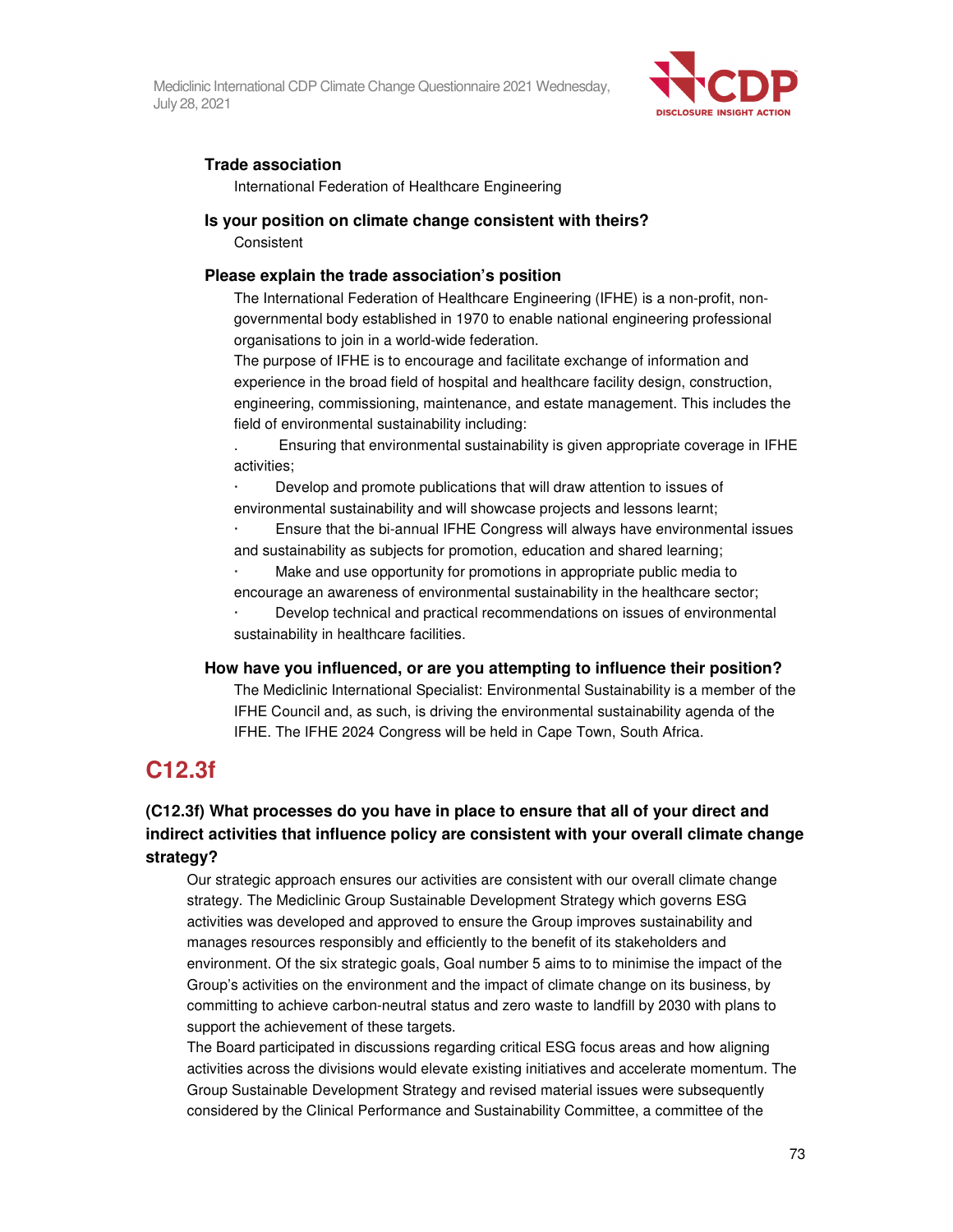

Board. It approved the strategy and resultant action plans in light of feedback from communities, employees, investors and the media regarding the increasing importance of progress and transparency on ESG matters. The Board and the Clinical Performance and Sustainability Committee will be monitoring closely the progress and outcomes of this strategy, albeit we recognise that the original timelines may need to be adjusted in the wake of the COVID-19 pandemic.

Mediclinic engages with Government, Regulators, Industry Bodies and Business Partners on policy issues impacting the business including climate change. They meet on a regular basis with their associations to debate and give recommendations on various topics to ensure sustainability in their business models. Feedback on issues is reported as per Mediclinic's risk management framework, and where necessary incorporated into our business strategy, risk and opportunity response frameworks.

### **C12.4**

**(C12.4) Have you published information about your organization's response to climate change and GHG emissions performance for this reporting year in places other than in your CDP response? If so, please attach the publication(s).** 

#### **Publication**

In voluntary sustainability report

**Status** 

**Complete** 

#### **Attach the document**

Mediclinic\_International\_plcs\_2021\_Sustainable\_development\_overview.pdf

#### **Page/Section reference**

p. 26-33 in the section entitled "Conserve" and p. 72-75

#### **Content elements**

Governance **Strategy** Risks & opportunities Emissions figures Emission targets Other metrics

#### **Comment**

**Publication**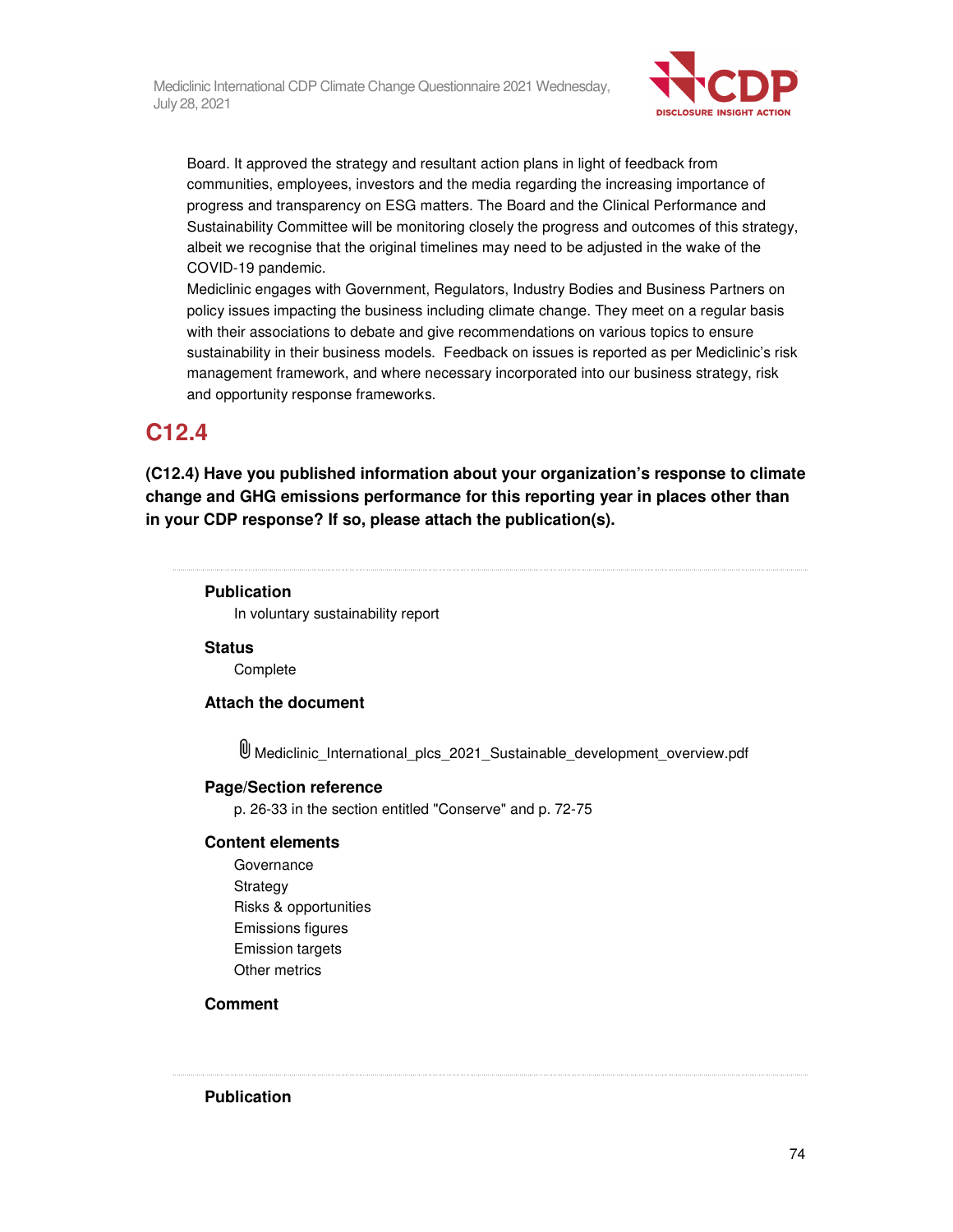Mediclinic International CDP Climate Change Questionnaire 2021 Wednesday, July 28, 2021



In mainstream reports

**Status** 

**Complete** 

#### **Attach the document**

Mediclinic\_International\_plcs\_2021\_Annual\_Report..pdf

MEDICLINIC\_2020\_Annual\_report\_Strategic\_report.pdf

#### **Page/Section reference**

p. 51-59

#### **Content elements**

Governance Strategy Risks & opportunities Emissions figures Emission targets Other metrics

#### **Comment**

# **C15. Signoff**

### **C-FI**

**(C-FI) Use this field to provide any additional information or context that you feel is relevant to your organization's response. Please note that this field is optional and is not scored.** 

### **C15.1**

**(C15.1) Provide details for the person that has signed off (approved) your CDP climate change response.** 

|     | <b>Job title</b>                      | <b>Corresponding job category</b> |
|-----|---------------------------------------|-----------------------------------|
| Row | <b>Group Chief Governance Officer</b> | Other C-Suite Officer             |

## **Submit your response**

#### **In which language are you submitting your response?**

English